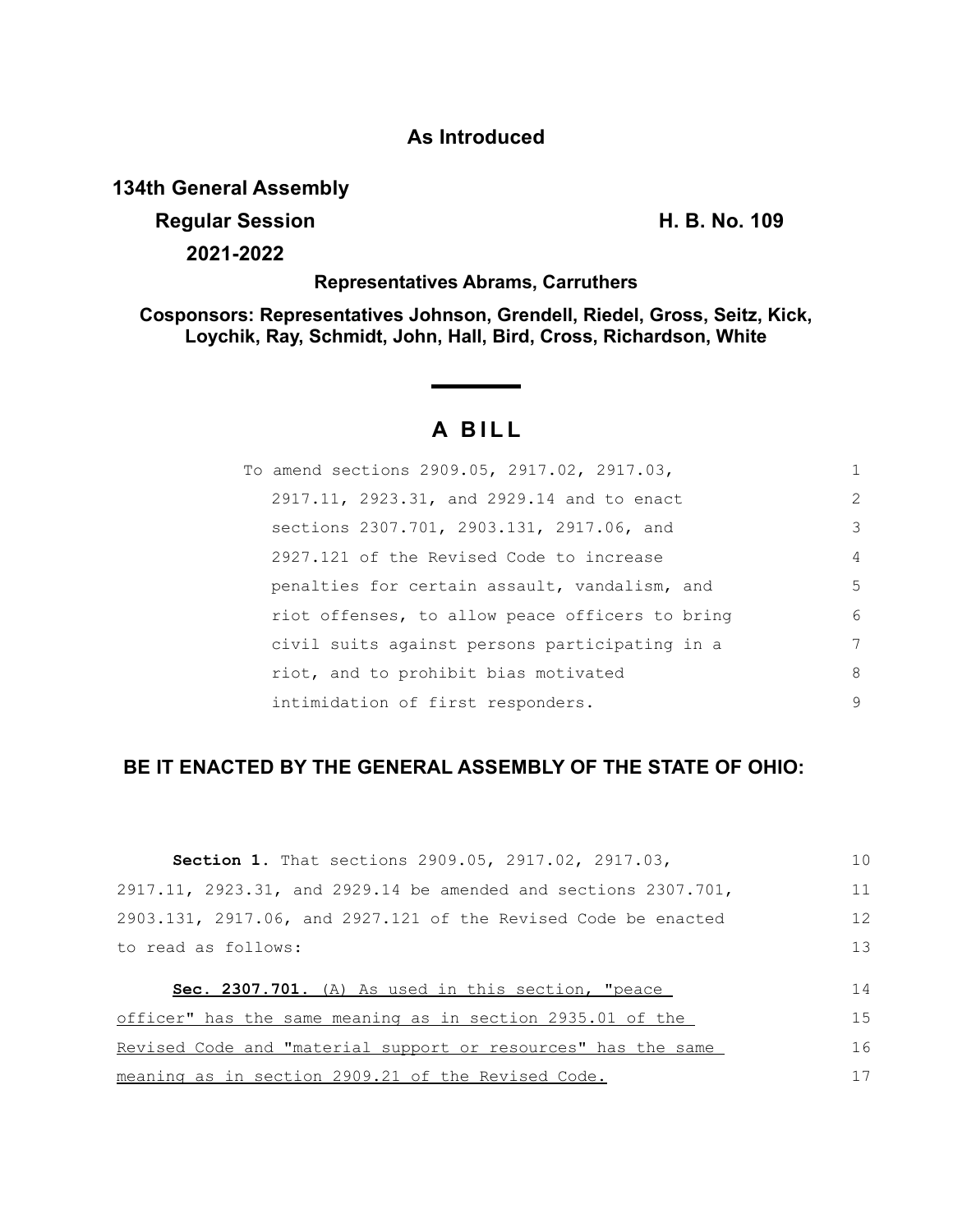| (B) A peace officer who suffers injury or loss to person            | 18 |
|---------------------------------------------------------------------|----|
| or property during the officer's performance of official duties     | 19 |
| as a result of any of the following has a civil action against      | 20 |
| the responsible party and against any organization that provided    | 21 |
| material support or resources to the responsible party:             | 22 |
| (1) An act committed in violation of section 2917.02 or             | 23 |
| 2917.03 of the Revised Code;                                        | 24 |
| (2) A complaint filed against the officer that the                  | 25 |
| complainant knew to be false;                                       | 26 |
| (3) An abridgement of the officer's civil rights.                   | 27 |
| (C) An organization that provides material support or               | 28 |
| resources with purpose that the material support or resources       | 29 |
| will be used in whole or in part to plan, prepare, carry out, or    | 30 |
| aid in conduct that creates liability under division (B) of this    | 31 |
| section is responsible for that conduct and liable to the peace     | 32 |
| officer in treble the amount of damages sustained as a result of    | 33 |
| the conduct.                                                        | 34 |
| Sec. 2903.131. (A) As used in this section, "peace                  | 35 |
| officer" has the same meaning as in section 2935.01 of the          | 36 |
| Revised Code.                                                       | 37 |
| (B) No person who is engaged in aggravated riot or riot in          | 38 |
| violation of section 2917.02 or 2917.03 of the Revised Code         | 39 |
| shall recklessly cause physical harm to another person.             | 40 |
| (C) Whoever violates this section is quilty of riot                 | 41 |
| assault. The penalty for the offense shall be determined as         | 42 |
| follows:                                                            | 43 |
| $(1)$ Except as provided in divisions $(C)$ $(2)$ and $(3)$ of this | 44 |
| section, riot assault is a felony of the fifth degree.              | 45 |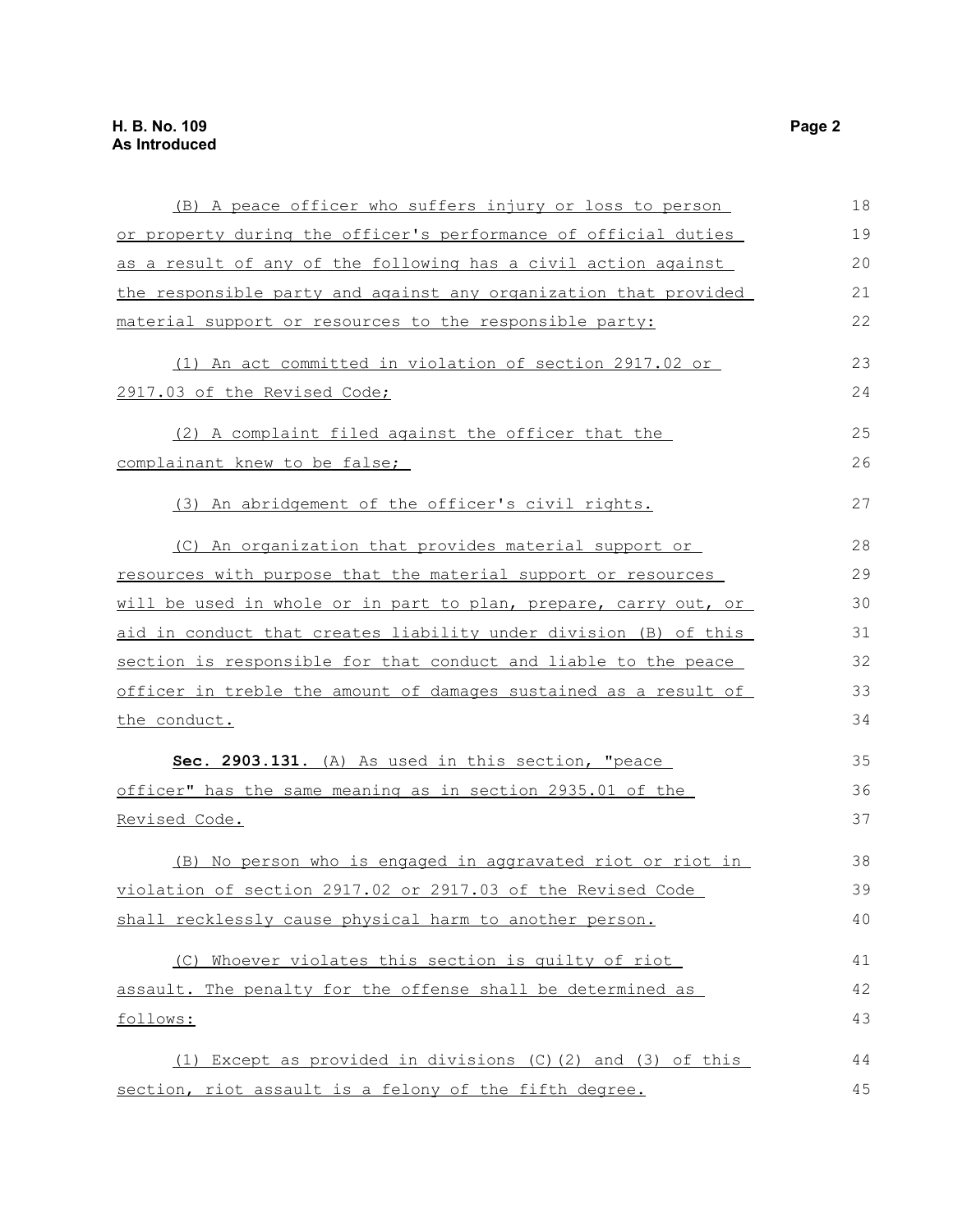| (2) If the victim of the offense is a peace officer                         | 46 |
|-----------------------------------------------------------------------------|----|
| engaged in the performance of the peace officer's official                  | 47 |
| duties, riot assault is a felony of the fourth degree.                      | 48 |
| (3) If the victim of the offense is a peace officer                         | 49 |
| engaged in the performance of the peace officer's official                  | 50 |
| duties and if the victim suffered serious physical harm as a                | 51 |
| result of the commission of the offense, riot assault is a                  | 52 |
| felony of the third degree.                                                 | 53 |
| Sec. 2909.05. (A) No person shall knowingly cause serious                   | 54 |
| physical harm to an occupied structure or any of its contents.              | 55 |
| (B) (1) No person shall knowingly-recklessly cause physical                 | 56 |
| harm to property that is owned or possessed by another, when                | 57 |
| either of the following applies:                                            | 58 |
| (a) The property is used by its owner or possessor in the                   | 59 |
| owner's or possessor's profession, business, trade, or                      | 60 |
| occupation, and the value of the property or the amount of                  | 61 |
| physical harm involved is one thousand dollars or more;                     | 62 |
| (b) Regardless of the value of the property or the amount                   | 63 |
| of damage done, the property or its equivalent is necessary in              | 64 |
| order for its owner or possessor to engage in the owner's or                | 65 |
| possessor's profession, business, trade, or occupation.                     | 66 |
| (2) No person shall knowingly cause serious physical harm                   | 67 |
| to property that is owned, leased, or controlled by a                       | 68 |
| governmental entity. A governmental entity includes, but is not             | 69 |
| <del>limited to, the state or a political subdivision of the state, a</del> | 70 |
| school district, the board of trustees of a public library or-              | 71 |
| public university, or any other body corporate and politic-                 | 72 |
| responsible for governmental activities only in geographical                | 73 |
| areas smaller than that of the state.                                       | 74 |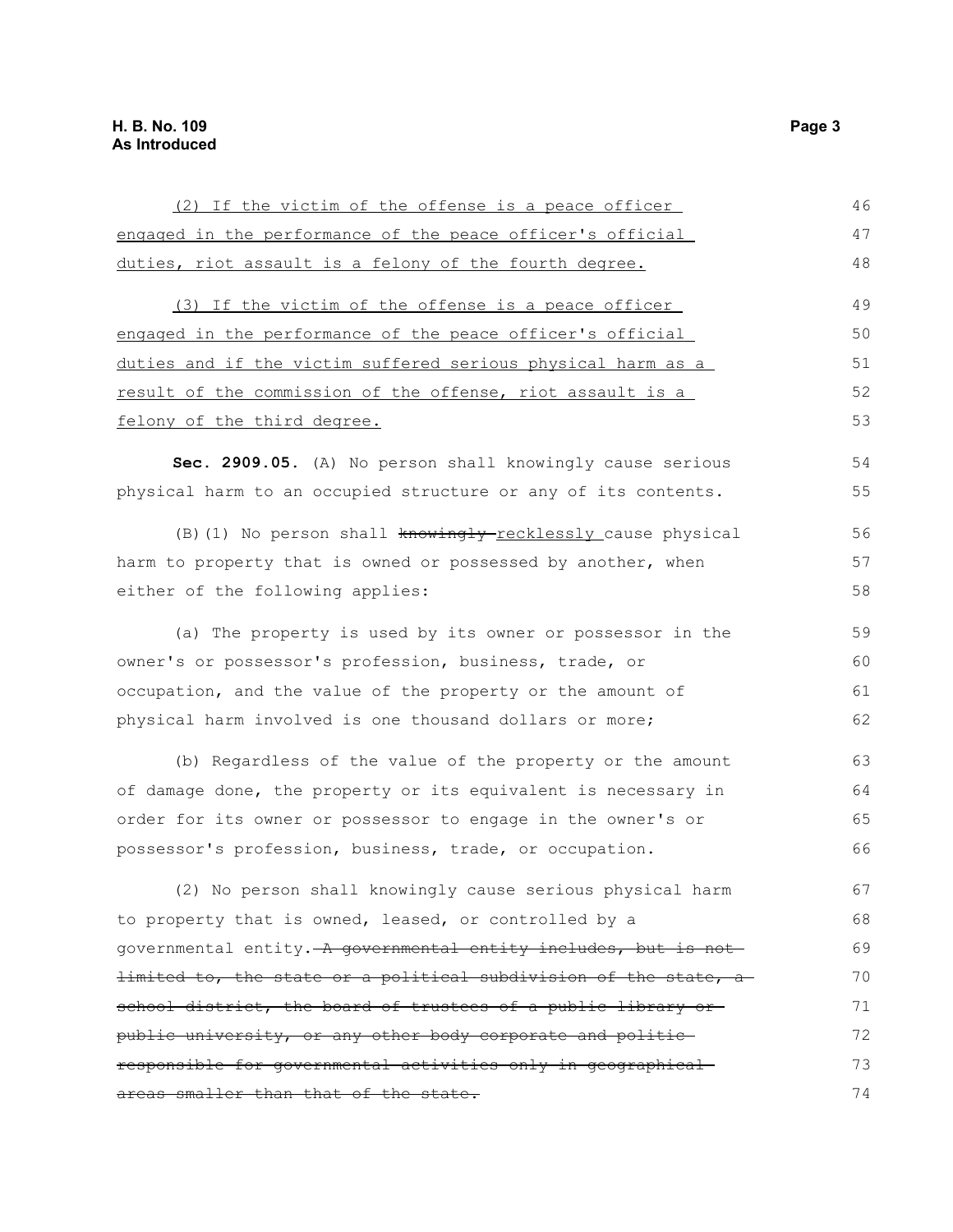(C) No person, without privilege to do so, shall knowingly cause serious physical harm to any tomb, monument, gravestone, or other similar structure that is used as a memorial for the dead; to any fence, railing, curb, or other property that is used to protect, enclose, or ornament any cemetery; or to a cemetery. (D) No person, without privilege to do so, shall knowingly cause physical harm to a place of burial by breaking and entering into a tomb, crypt, casket, or other structure that is used as a memorial for the dead or as an enclosure for the dead. (E) No person, without privilege to do so, shall recklessly cause physical harm to any of the following property while engaging in aggravated riot or riot in violation of section 2917.02 or 2917.03 of the Revised Code: (1) Property that is owned, leased, or controlled by a governmental entity; (2) A tomb, monument, gravestone, or other similar structure that is used as a memorial for the dead; (3) A place of burial, memorial for the dead, or enclosure for the dead. (F)(1) Whoever violates division (A), (B), (C), or (D) of this section is guilty of vandalism. Except as otherwise provided in this division, vandalism is a felony of the fifth degree that is punishable by a fine of up to two thousand five hundred dollars in addition to the penalties specified for a felony of the fifth degree in sections 2929.11 to 2929.18 of the Revised Code. If the value of the property or the amount of physical harm involved is seven thousand five hundred dollars or 75 76 77 78 79 80 81 82 83 84 85 86 87 88 89 90 91 92 93 94 95 96 97 98 99 100 101 102

more but less than one hundred fifty thousand dollars, vandalism 103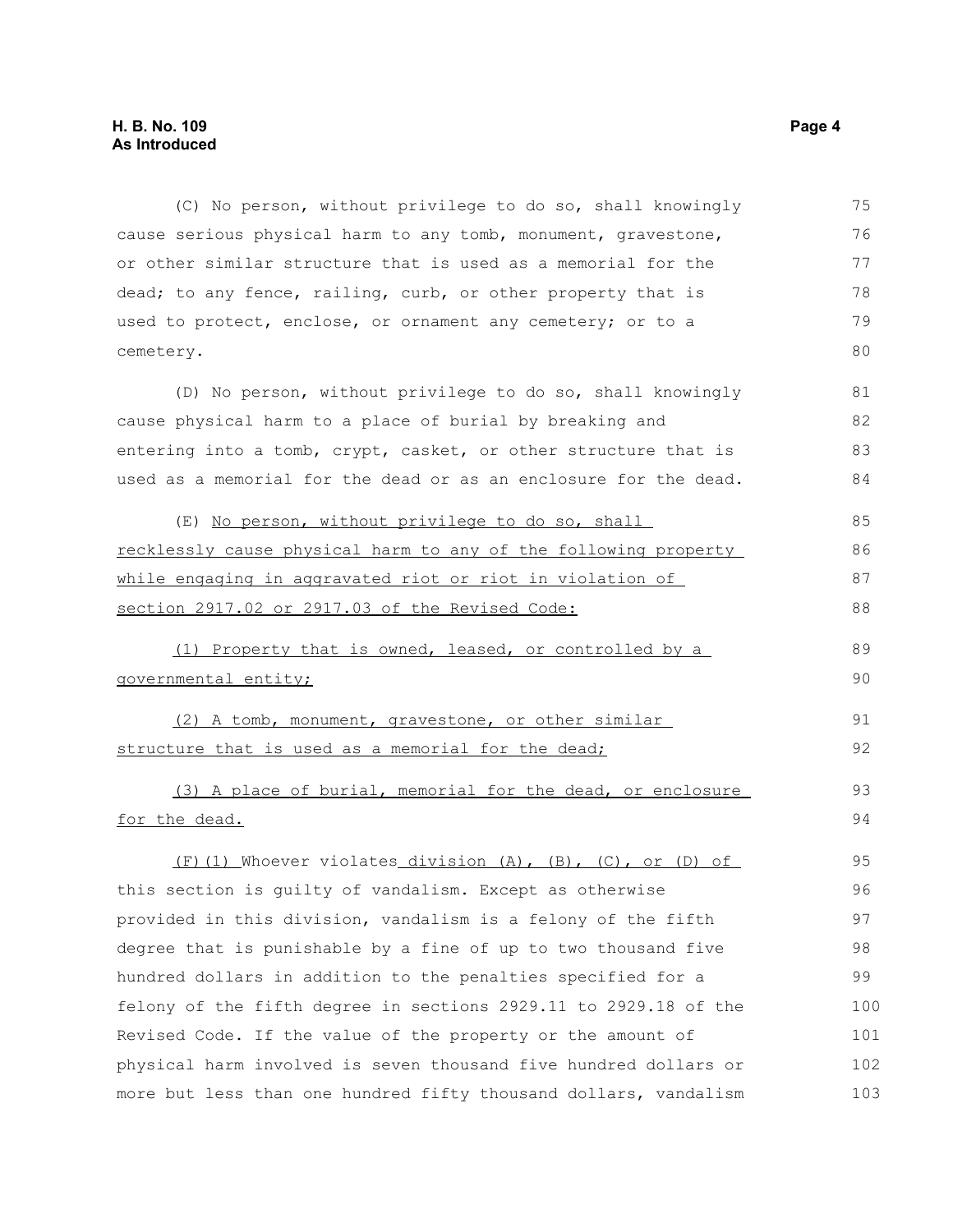| is a felony of the fourth degree. If the value of the property  | 104 |
|-----------------------------------------------------------------|-----|
| or the amount of physical harm involved is one hundred fifty    | 105 |
| thousand dollars or more, vandalism is a felony of the third    | 106 |
| degree.                                                         | 107 |
| (2) Whoever violates division (E) of this section is            | 108 |
| guilty of riot vandalism, a felony of the fifth degree.         | 109 |
| (F)-(G) For purposes of this section:                           | 110 |
| (1) "Cemetery" means any place of burial and includes           | 111 |
| burial sites that contain American Indian burial objects placed | 112 |
| with or containing American Indian human remains.               | 113 |
| (2) "Serious physical harm" means physical harm to              | 114 |
| property that results in loss to the value of the property of   | 115 |
| one thousand dollars or more.                                   | 116 |
| (3) "Governmental entity" includes, but is not limited to,      | 117 |
| the state or a political subdivision of the state, a school     | 118 |
| district, the board of trustees of a public library or public   | 119 |
| university, or any other body corporate and politic responsible | 120 |
| for governmental activities only in geographical areas smaller  | 121 |
| than that of the state.                                         | 122 |
| Sec. 2917.02. (A) No person shall participate with four or      | 123 |
| more others in a course of disorderly conduct in violation of   | 124 |
| section 2917.11 of the Revised Code:                            | 125 |
| (1) With purpose to commit or facilitate the commission of      | 126 |
| a felony;                                                       | 127 |
| (2) With purpose to commit or facilitate the commission of      | 128 |
| any offense of violence;                                        | 129 |
|                                                                 |     |
| (3) When the offender or any participant to the knowledge       | 130 |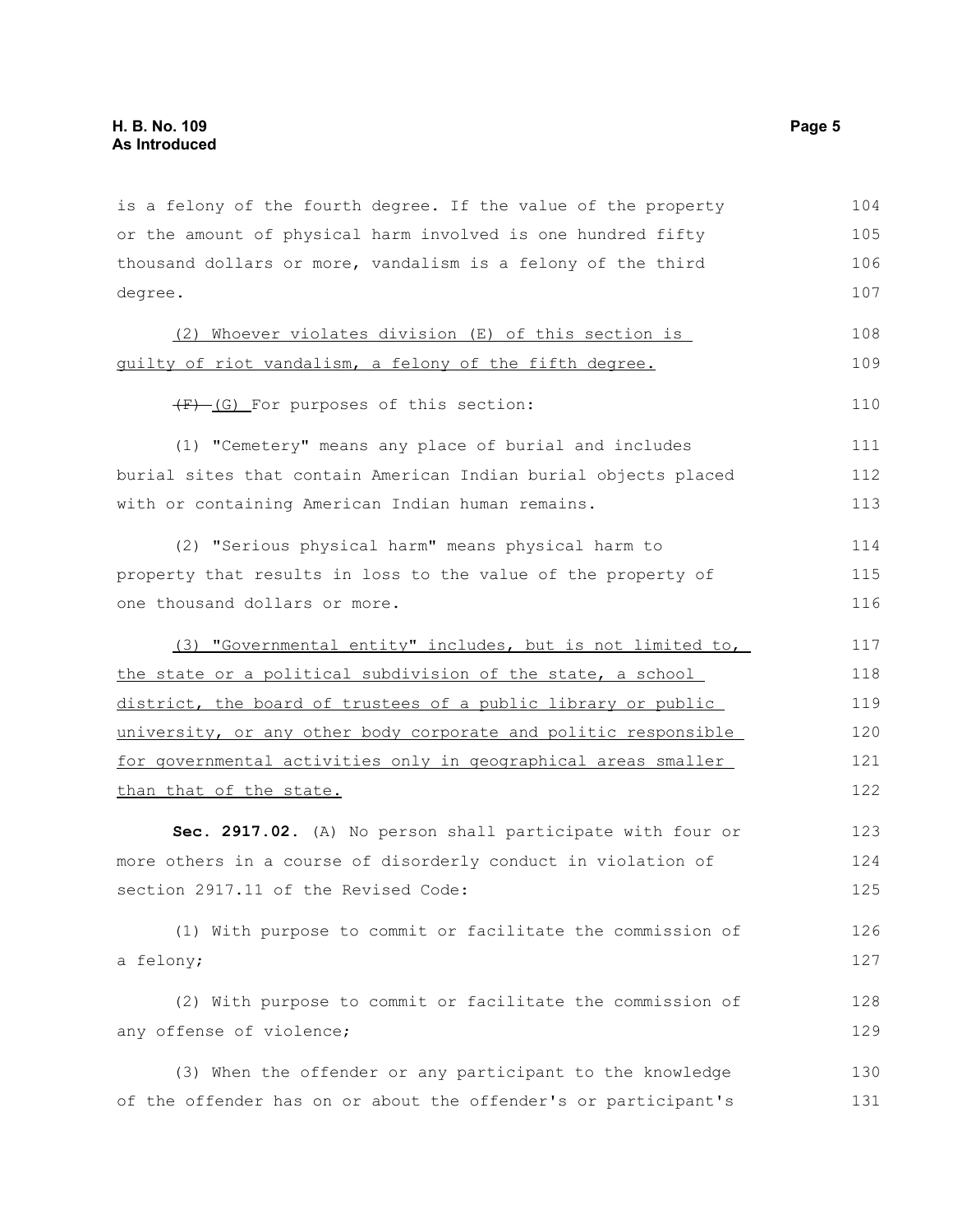person or under the offender's or participant's control, uses, or intends to use a deadly weapon or dangerous ordnance, as defined in section 2923.11 of the Revised Code. 132 133 134

(B)(1) No person, being an inmate in a detention facility, shall violate division (A)(1) or (3) of this section. 135 136

(2) No person, being an inmate in a detention facility, shall violate division (A)(2) of this section or section 2917.03 of the Revised Code. 137 138 139

(3) No person, in violating division (A) of this section, shall cause damage to property or injury to another person. 140 141

(C) Whoever violates this section is guilty of aggravated riot. A violation of division (A)(1) or (3) of this section is a felony of the fifth degree. A violation of division (A)(2) or (B)(1) of this section is a felony of the fourth degree. A violation of division (B)(2)  $or$  (3) of this section is a felony of the third degree. 142 143 144 145 146 147

(D) As used in this section, "detention facility" has the same meaning as in section 2921.01 of the Revised Code. 148 149

**Sec. 2917.03.** (A) No person shall participate with four or more others in a course of disorderly conduct in violation of section 2917.11 of the Revised Code: 150 151 152

(1) With purpose to commit or facilitate the commission of a misdemeanor, other than disorderly conduct; 153 154

(2) With purpose to intimidate a public official or employee into taking or refraining from official action, or with purpose to hinder, impede, or obstruct a function of government; 155 156 157

(3) With purpose to hinder, impede, or obstruct the orderly process of administration or instruction at an 158 159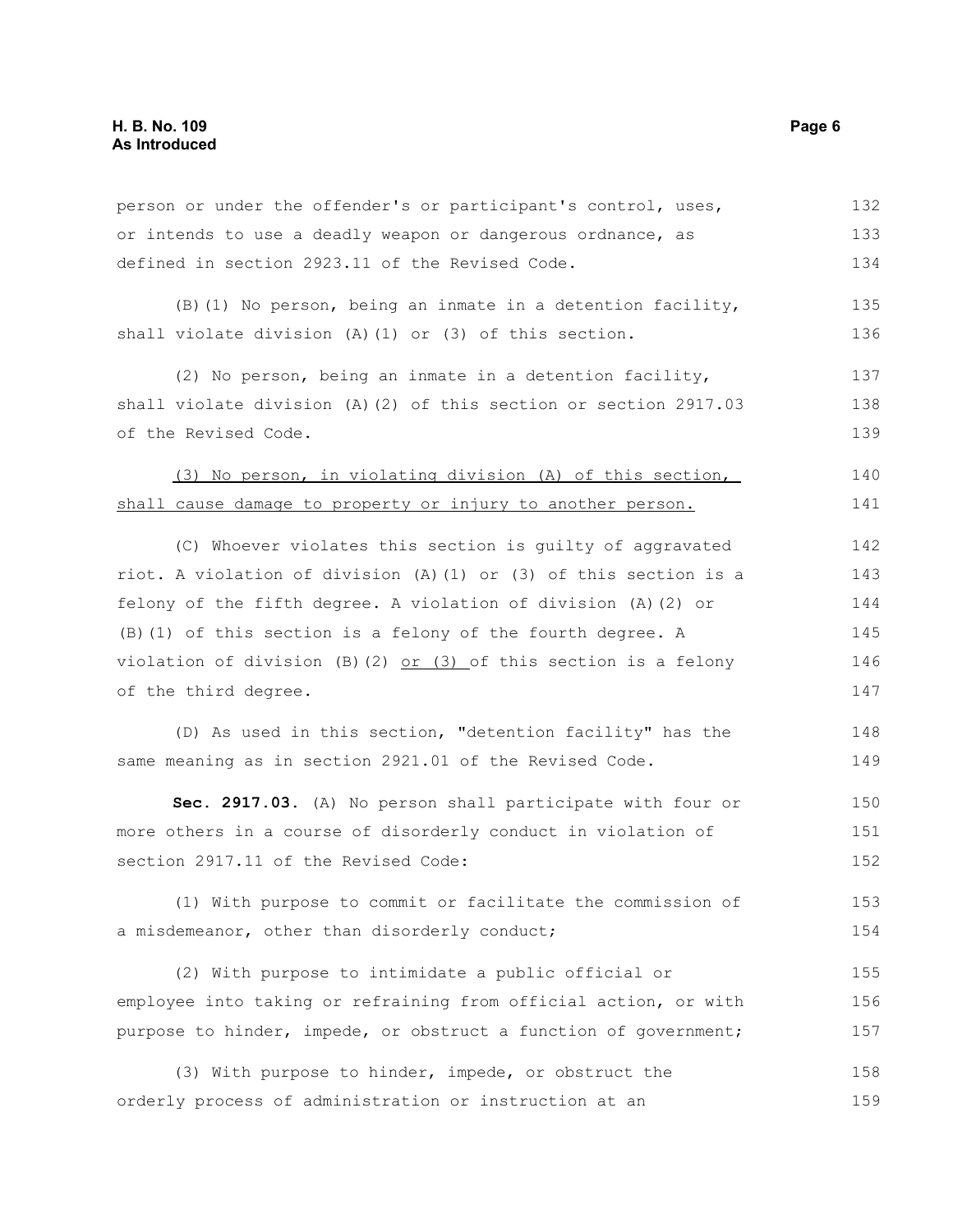| educational institution, or to interfere with or disrupt lawful  | 160 |
|------------------------------------------------------------------|-----|
| activities carried on at such institution.                       | 161 |
| (B) No person shall participate with four or more others         | 162 |
| with purpose to do an act with unlawful force or violence, even  | 163 |
| though such act might otherwise be lawful.                       | 164 |
| (C) Whoever violates this section is guilty of riot. The         | 165 |
| penalty for the offense shall be determined as follows:          | 166 |
| (1) Except as provided in division (C)(2) of this section,       | 167 |
| riot is a misdemeanor of the first degree.                       | 168 |
| (2) If the offender, in committing a violation of this           | 169 |
| section, causes damage to property or injury to another person,  | 170 |
| riot is a felony of the fourth degree.                           | 171 |
| Sec. 2917.06. (A) As used in this section, "place of             | 172 |
| public accommodation" has the same meaning as in section 4112.01 | 173 |
| of the Revised Code.                                             | 174 |
| (B) No person shall recklessly harass or intimidate              | 175 |
| another person in a place of public accommodation while the      | 176 |
| person is engaging in aggravated riot or riot in violation of    | 177 |
| section 2917.02 or 2917.03 of the Revised Code.                  | 178 |
| (C) A person who violates division (B) of this section is        | 179 |
| guilty of harassment in a place of public accommodation, a       | 180 |
| misdemeanor of the first degree.                                 | 181 |
| Sec. 2917.11. (A) No person shall recklessly cause               | 182 |
| inconvenience, annoyance, or alarm to another by doing any of    | 183 |
| the following:                                                   | 184 |
| (1) Engaging in fighting, in threatening harm to persons         | 185 |
| or property, or in violent or turbulent behavior;                | 186 |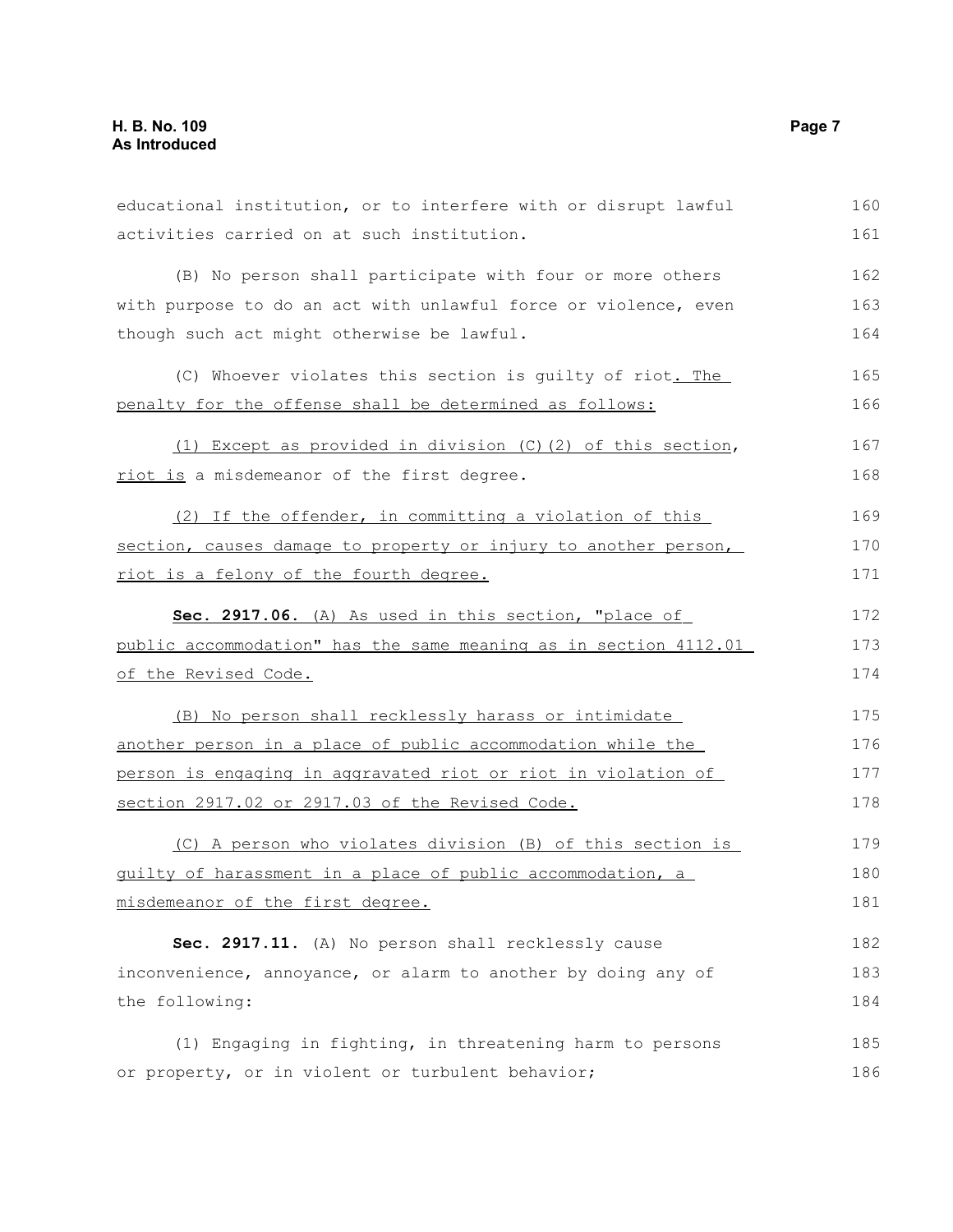#### **H. B. No. 109 Page 8 As Introduced**

(2) Making unreasonable noise or an offensively coarse utterance, gesture, or display or communicating unwarranted and grossly abusive language to any person; (3) Insulting, taunting, or challenging another, under circumstances in which that conduct is likely to provoke a violent response; (4) Hindering or preventing the movement of persons on a public street, road, highway, or right-of-way, or to, from, within, or upon public or private property, so as to interfere with the rights of others, and by any act that serves no lawful and reasonable purpose of the offender; (5) Creating a condition that is physically offensive to persons or that presents a risk of physical harm to persons or property, by any act that serves no lawful and reasonable purpose of the offender. (B) No person, while voluntarily intoxicated, shall do either of the following: (1) In a public place or in the presence of two or more persons, engage in conduct likely to be offensive or to cause inconvenience, annoyance, or alarm to persons of ordinary sensibilities, which conduct the offender, if the offender were not intoxicated, should know is likely to have that effect on others; (2) Engage in conduct or create a condition that presents 187 188 189 190 191 192 193 194 195 196 197 198 199 200 201 202 203 204 205 206 207 208 209 210

a risk of physical harm to the offender or another, or to the property of another. 211 212

(C) Violation of any statute or ordinance of which an element is operating a motor vehicle, locomotive, watercraft, aircraft, or other vehicle while under the influence of alcohol 213 214 215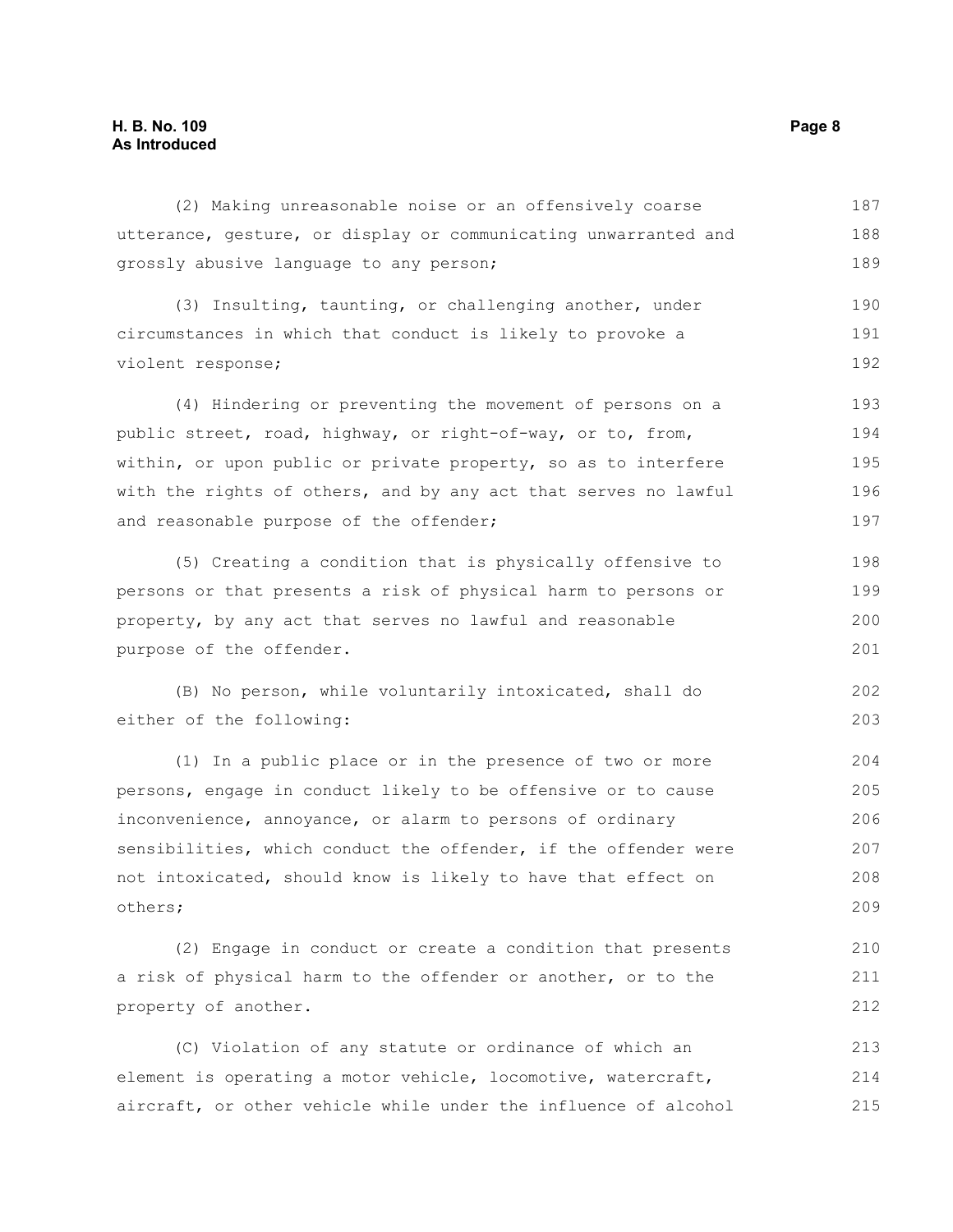or any drug of abuse, is not a violation of division (B) of this section. (D) If a person appears to an ordinary observer to be intoxicated, it is probable cause to believe that person is voluntarily intoxicated for purposes of division (B) of this section. (E)(1) Whoever violates this section is guilty of disorderly conduct. (2) Except as otherwise provided in divisions  $(E)$  (3)  $-\text{and}$ (4), and (5) of this section, disorderly conduct is a minor misdemeanor. (3) Disorderly conduct is a misdemeanor of the fourth degree if any of the following applies: (a) The offender persists in disorderly conduct after reasonable warning or request to desist. (b) The offense is committed in the vicinity of a school or in a school safety zone. (c) The offense is committed in the presence of any law enforcement officer, firefighter, rescuer, medical person, emergency medical services person, or other authorized person who is engaged in the person's duties at the scene of a fire, accident, disaster, riot, or emergency of any kind. (d) The offense is committed in the presence of any emergency facility person who is engaged in the person's duties in an emergency facility. (4) If an offender previously has been convicted of or pleaded guilty to three or more violations of division (B) of this section, a violation of division (B) of this section is a 216 217 218 219 220 221 222 223 224 225 226 227 228 229 230 231 232 233 234 235 236 237 238 239 240 241 242 243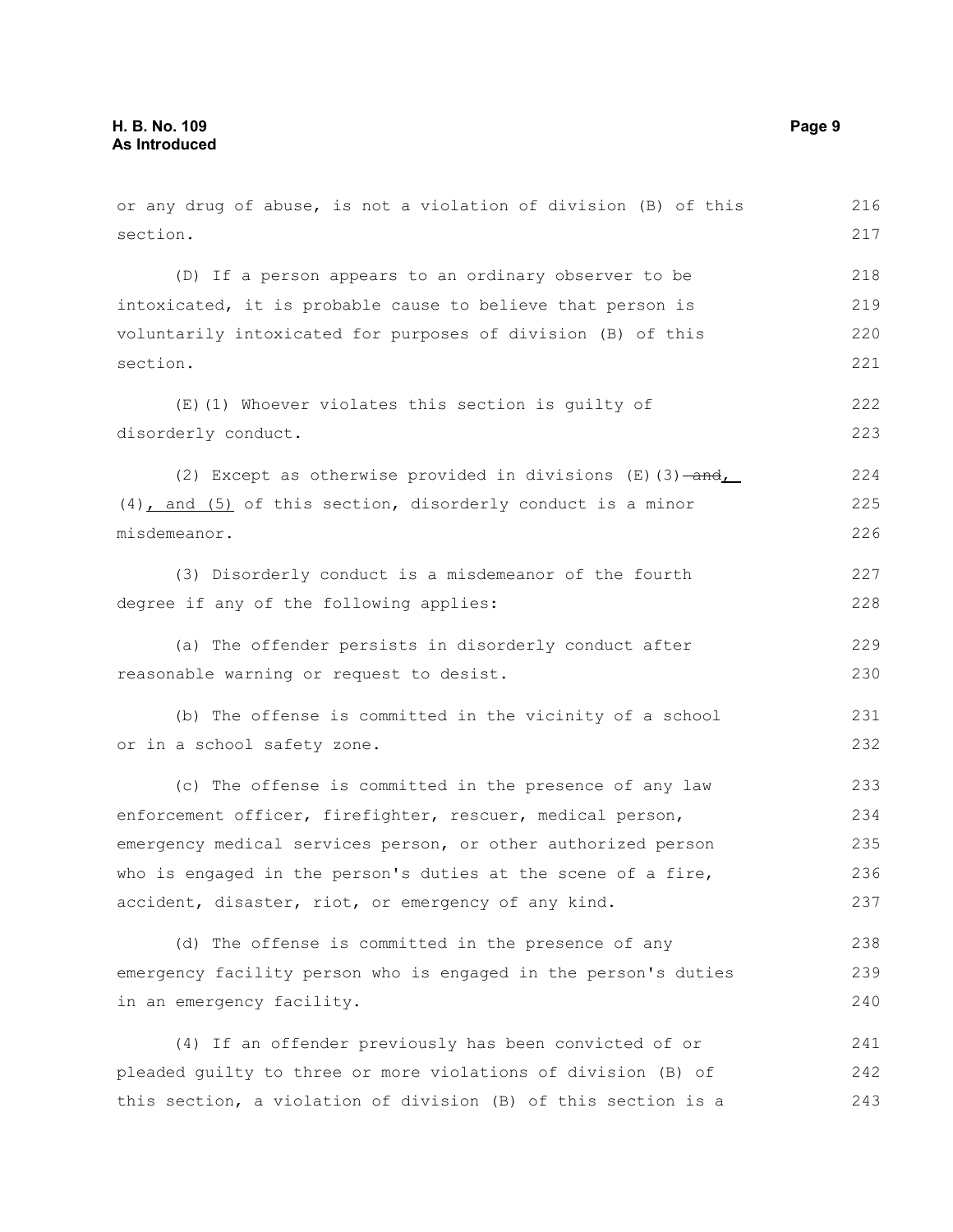misdemeanor of the fourth degree.

| (5) A violation of division (A)(4) of this section is a          | 245 |
|------------------------------------------------------------------|-----|
| felony of the third degree if the violation occurs during an     | 246 |
| aggravated riot or riot in violation of section 2917.02 or       | 247 |
| 2917.03 of the Revised Code, or during a protest or              | 248 |
| demonstration for which no permit was issued or for which the    | 249 |
| scope of any issued permit was exceeded.                         | 250 |
| (F) As used in this section:                                     | 251 |
| (1) "Emergency medical services person" is the singular of       | 252 |
| "emergency medical services personnel" as defined in section     | 253 |
| 2133.21 of the Revised Code.                                     | 254 |
| (2) "Emergency facility person" is the singular of               | 255 |
| "emergency facility personnel" as defined in section 2909.04 of  | 256 |
| the Revised Code.                                                | 257 |
| (3) "Emergency facility" has the same meaning as in              | 258 |
| section 2909.04 of the Revised Code.                             | 259 |
| (4) "Committed in the vicinity of a school" has the same         | 260 |
| meaning as in section 2925.01 of the Revised Code.               | 261 |
| Sec. 2923.31. As used in sections 2923.31 to 2923.36 of          | 262 |
| the Revised Code:                                                | 263 |
| (A) "Beneficial interest" means any of the following:            | 264 |
| (1) The interest of a person as a beneficiary under a            | 265 |
| trust in which the trustee holds title to personal or real       | 266 |
| property;                                                        | 267 |
| (2) The interest of a person as a beneficiary under any          | 268 |
| other trust arrangement under which any other person holds title | 269 |
| to personal or real property for the benefit of such person;     | 270 |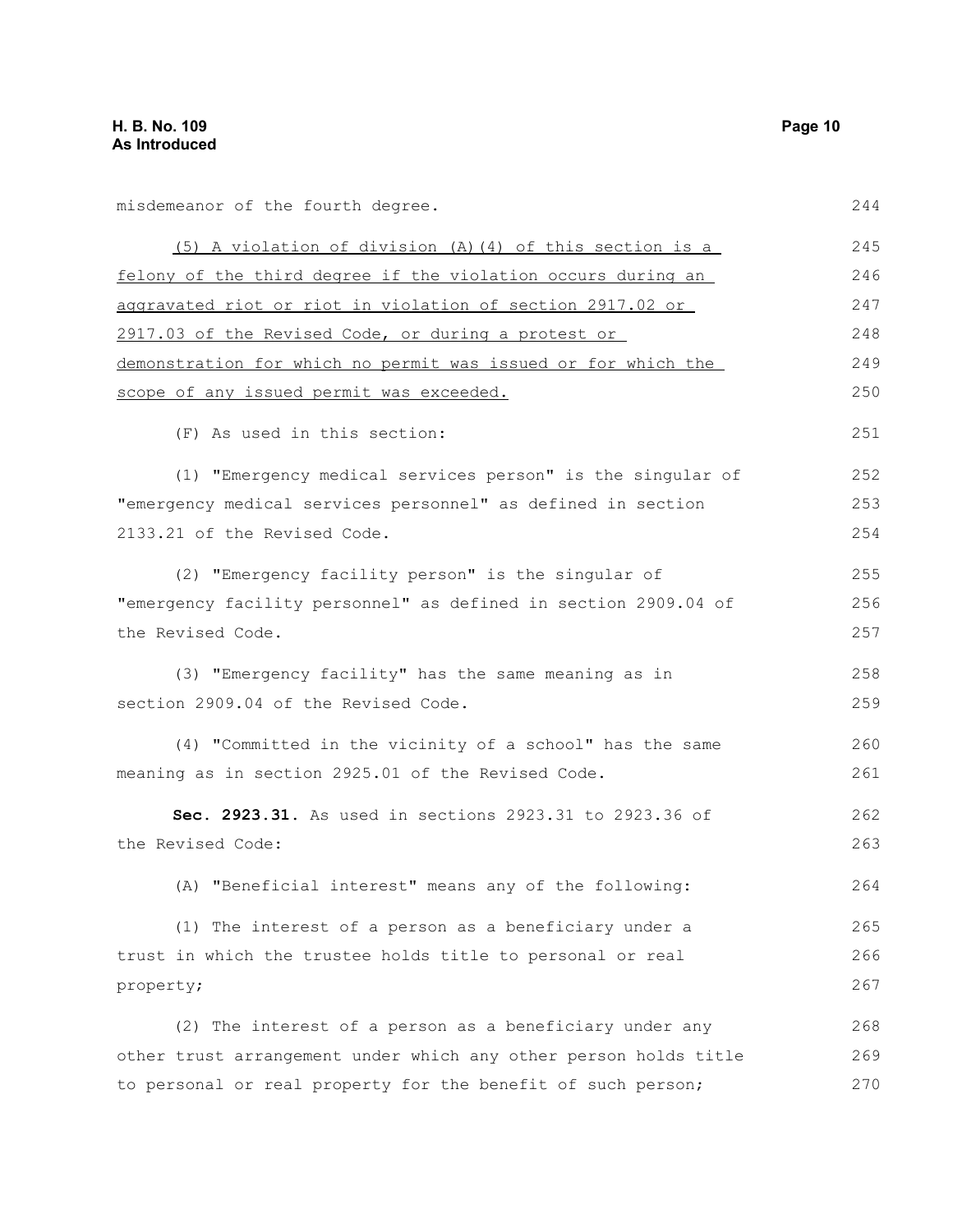(3) The interest of a person under any other form of express fiduciary arrangement under which any other person holds title to personal or real property for the benefit of such person. 271 272 273 274

"Beneficial interest" does not include the interest of a stockholder in a corporation or the interest of a partner in either a general or limited partnership. 275 276 277

(B) "Costs of investigation and prosecution" and "costs of investigation and litigation" mean all of the costs incurred by the state or a county or municipal corporation under sections 2923.31 to 2923.36 of the Revised Code in the prosecution and investigation of any criminal action or in the litigation and investigation of any civil action, and includes, but is not limited to, the costs of resources and personnel. 278 279 280 281 282 283 284

(C) "Enterprise" includes any individual, sole proprietorship, partnership, limited partnership, corporation, trust, union, government agency, or other legal entity, or any organization, association, or group of persons associated in fact although not a legal entity. "Enterprise" includes illicit as well as licit enterprises. 285 286 287 288 289 290

(D) "Innocent person" includes any bona fide purchaser of property that is allegedly involved in a violation of section 2923.32 of the Revised Code, including any person who establishes a valid claim to or interest in the property in accordance with division (E) of section 2981.04 of the Revised Code, and any victim of an alleged violation of that section or of any underlying offense involved in an alleged violation of that section. 291 292 293 294 295 296 297 298

(E) "Pattern of corrupt activity" means two or more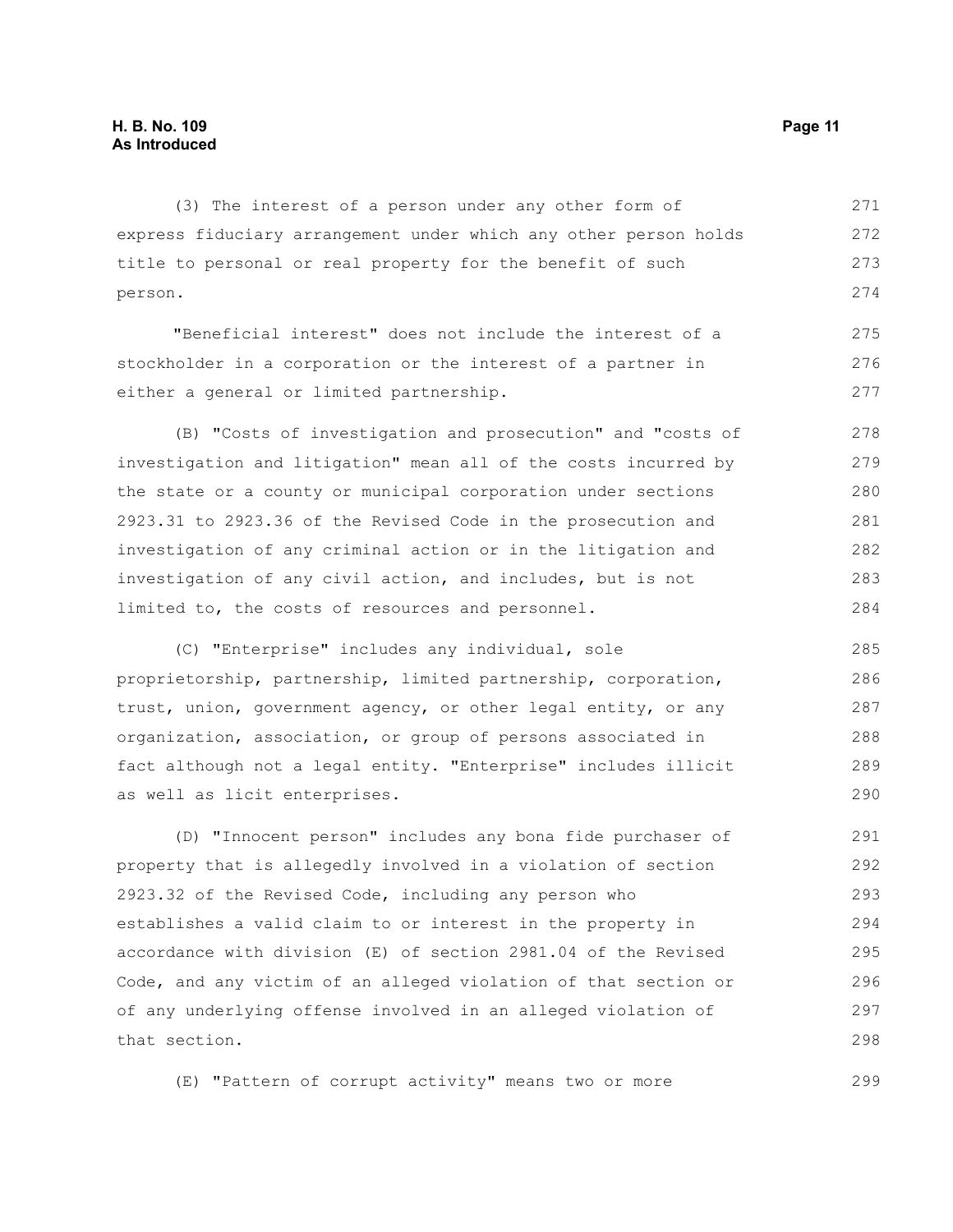#### **H. B. No. 109 Page 12 As Introduced**

incidents of corrupt activity, whether or not there has been a prior conviction, that are related to the affairs of the same enterprise, are not isolated, and are not so closely related to each other and connected in time and place that they constitute a single event. 300 301 302 303 304

At least one of the incidents forming the pattern shall occur on or after January 1, 1986. Unless any incident was an aggravated murder or murder, the last of the incidents forming the pattern shall occur within six years after the commission of any prior incident forming the pattern, excluding any period of imprisonment served by any person engaging in the corrupt activity.

For the purposes of the criminal penalties that may be imposed pursuant to section 2923.32 of the Revised Code, at least one of the incidents forming the pattern shall constitute a felony under the laws of this state in existence at the time it was committed or, if committed in violation of the laws of the United States or of any other state, shall constitute a felony under the law of the United States or the other state and would be a criminal offense under the law of this state if committed in this state. 312 313 314 315 316 317 318 319 320

(F) "Pecuniary value" means money, a negotiable instrument, a commercial interest, or anything of value, as defined in section 1.03 of the Revised Code, or any other property or service that has a value in excess of one hundred dollars. 321 322 323 324 325

(G) "Person" means any person, as defined in section 1.59 of the Revised Code, and any governmental officer, employee, or entity. 326 327 328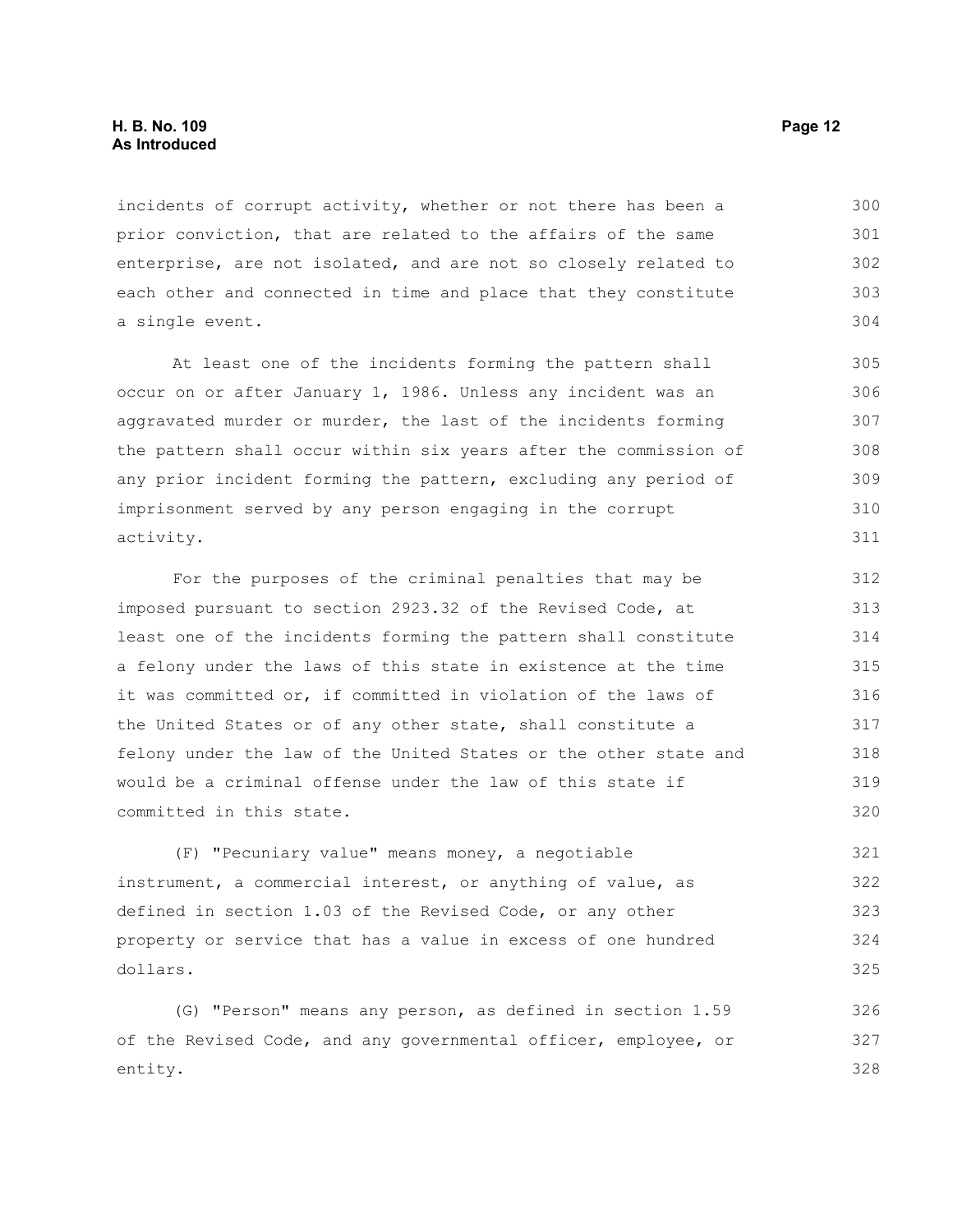#### **H. B. No. 109 Page 13 As Introduced**

(H) "Personal property" means any personal property, any interest in personal property, or any right, including, but not limited to, bank accounts, debts, corporate stocks, patents, or copyrights. Personal property and any beneficial interest in personal property are deemed to be located where the trustee of the property, the personal property, or the instrument evidencing the right is located. 329 330 331 332 333 334 335

(I) "Corrupt activity" means engaging in, attempting to engage in, conspiring to engage in, or soliciting, coercing, or intimidating another person to engage in any of the following: 336 337 338

(1) Conduct defined as "racketeering activity" under the "Organized Crime Control Act of 1970," 84 Stat. 941, 18 U.S.C. 1961(1)(B), (1)(C), (1)(D), and (1)(E), as amended; 339 340 341

(2) Conduct constituting any of the following:

(a) A violation of section 1315.55, 1322.07, 2903.01, 2903.02, 2903.03, 2903.04, 2903.11, 2903.12, 2905.01, 2905.02, 2905.11, 2905.22, 2905.32 as specified in division (I)(2)(g) of this section, 2907.321, 2907.322, 2907.323, 2909.02, 2909.03, 2909.22, 2909.23, 2909.24, 2909.26, 2909.27, 2909.28, 2909.29, 2911.01, 2911.02, 2911.11, 2911.12, 2911.13, 2911.31, 2913.05, 2913.06, 2913.30, 2921.02, 2921.03, 2921.04, 2921.11, 2921.12, 2921.32, 2921.41, 2921.42, 2921.43, 2923.12, or 2923.17; division  $(F)$  (1)(a), (b), or (c) of section 1315.53; division (A) (1) or (2) of section 1707.042; division (B), (C)(4), (D), (E), or (F) of section 1707.44; division (A)(1) or (2) of section 2923.20; division (E) or (G) of section 3772.99; division (J)(1) of section 4712.02; section 4719.02, 4719.05, or 4719.06; division (C), (D), or (E) of section 4719.07; section 4719.08; or division (A) of section 4719.09 of the Revised Code. 343 344 345 346 347 348 349 350 351 352 353 354 355 356 357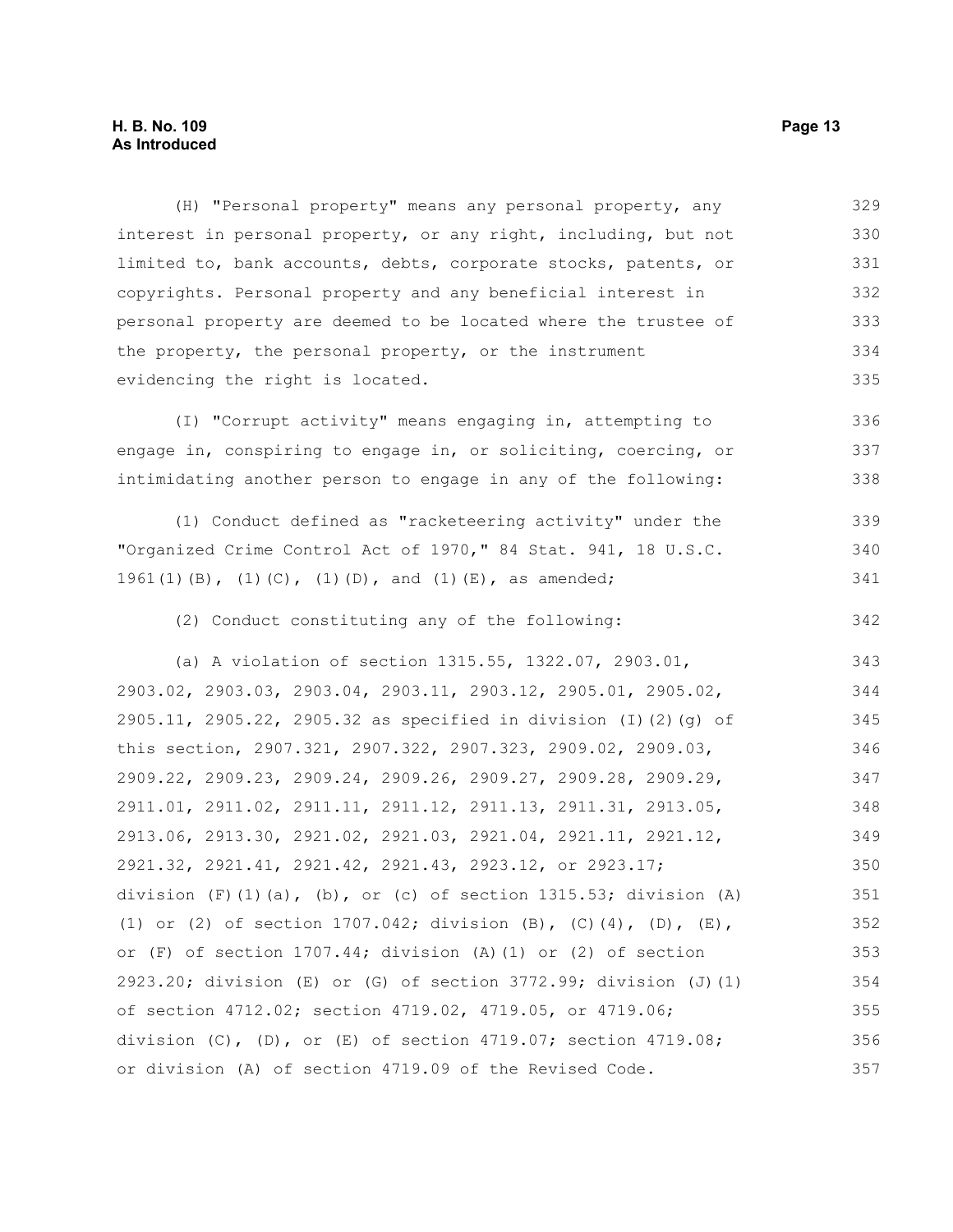(b) Any violation of section 3769.11, 3769.15, 3769.16, or 3769.19 of the Revised Code as it existed prior to July 1, 1996, any violation of section 2915.02 of the Revised Code that occurs on or after July 1, 1996, and that, had it occurred prior to that date, would have been a violation of section 3769.11 of the Revised Code as it existed prior to that date, or any violation of section 2915.05 of the Revised Code that occurs on or after July 1, 1996, and that, had it occurred prior to that date, would have been a violation of section 3769.15, 3769.16, or 3769.19 of the Revised Code as it existed prior to that date. 358 359 360 361 362 363 364 365 366 367

(c) Any violation of section 2907.21, 2907.22, 2907.31, 2913.02, 2913.11, 2913.21, 2913.31, 2913.32, 2913.34, 2913.42, 2913.47, 2913.51, 2915.03, 2925.03, 2925.04, 2925.05, or 2925.37 of the Revised Code, any violation of section 2925.11 of the Revised Code that is a felony of the first, second, third, or fourth degree and that occurs on or after July 1, 1996, any violation of section 2915.02 of the Revised Code that occurred prior to July 1, 1996, any violation of section 2915.02 of the Revised Code that occurs on or after July 1, 1996, and that, had it occurred prior to that date, would not have been a violation of section 3769.11 of the Revised Code as it existed prior to that date, any violation of section 2915.06 of the Revised Code as it existed prior to July 1, 1996, or any violation of division (B) of section 2915.05 of the Revised Code as it exists on and after July 1, 1996, when the proceeds of the violation, the payments made in the violation, the amount of a claim for payment or for any other benefit that is false or deceptive and that is involved in the violation, or the value of the contraband or other property illegally possessed, sold, or purchased in the violation exceeds one thousand dollars, or any combination of violations described in division (I)(2)(c) of 368 369 370 371 372 373 374 375 376 377 378 379 380 381 382 383 384 385 386 387 388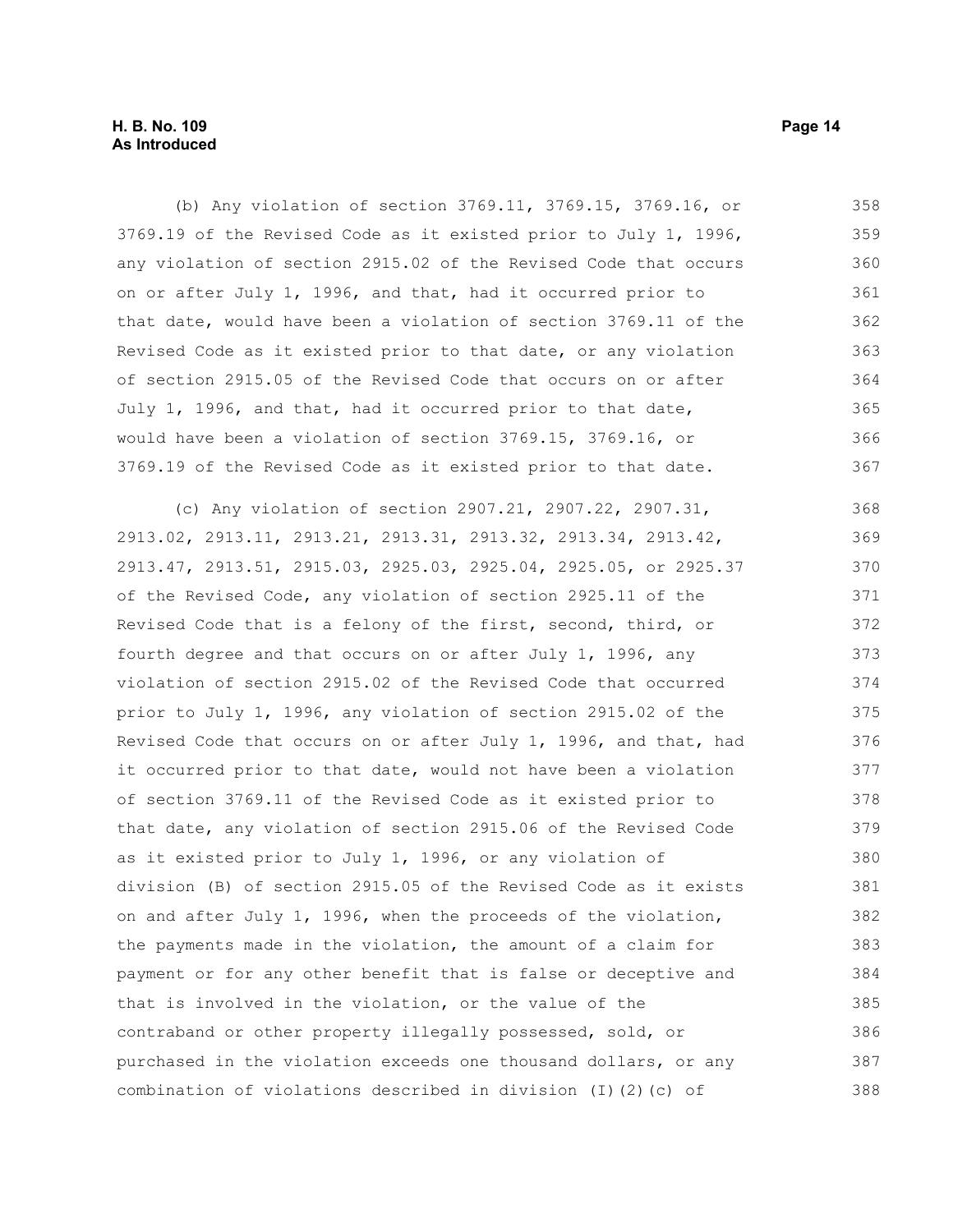this section when the total proceeds of the combination of violations, payments made in the combination of violations, amount of the claims for payment or for other benefits that is false or deceptive and that is involved in the combination of violations, or value of the contraband or other property illegally possessed, sold, or purchased in the combination of violations exceeds one thousand dollars; 389 390 391 392 393 394 395

(d) Any violation of section 5743.112 of the Revised Code when the amount of unpaid tax exceeds one hundred dollars; 396 397

(e) Any violation or combination of violations of section 2907.32 of the Revised Code involving any material or performance containing a display of bestiality or of sexual conduct, as defined in section 2907.01 of the Revised Code, that is explicit and depicted with clearly visible penetration of the genitals or clearly visible penetration by the penis of any orifice when the total proceeds of the violation or combination of violations, the payments made in the violation or combination of violations, or the value of the contraband or other property illegally possessed, sold, or purchased in the violation or combination of violations exceeds one thousand dollars; 398 399 400 401 402 403 404 405 406 407 408

(f) Any combination of violations described in division (I)(2)(c) of this section and violations of section 2907.32 of the Revised Code involving any material or performance containing a display of bestiality or of sexual conduct, as defined in section 2907.01 of the Revised Code, that is explicit and depicted with clearly visible penetration of the genitals or clearly visible penetration by the penis of any orifice when the total proceeds of the combination of violations, payments made in the combination of violations, amount of the claims for payment or for other benefits that is false or deceptive and 409 410 411 412 413 414 415 416 417 418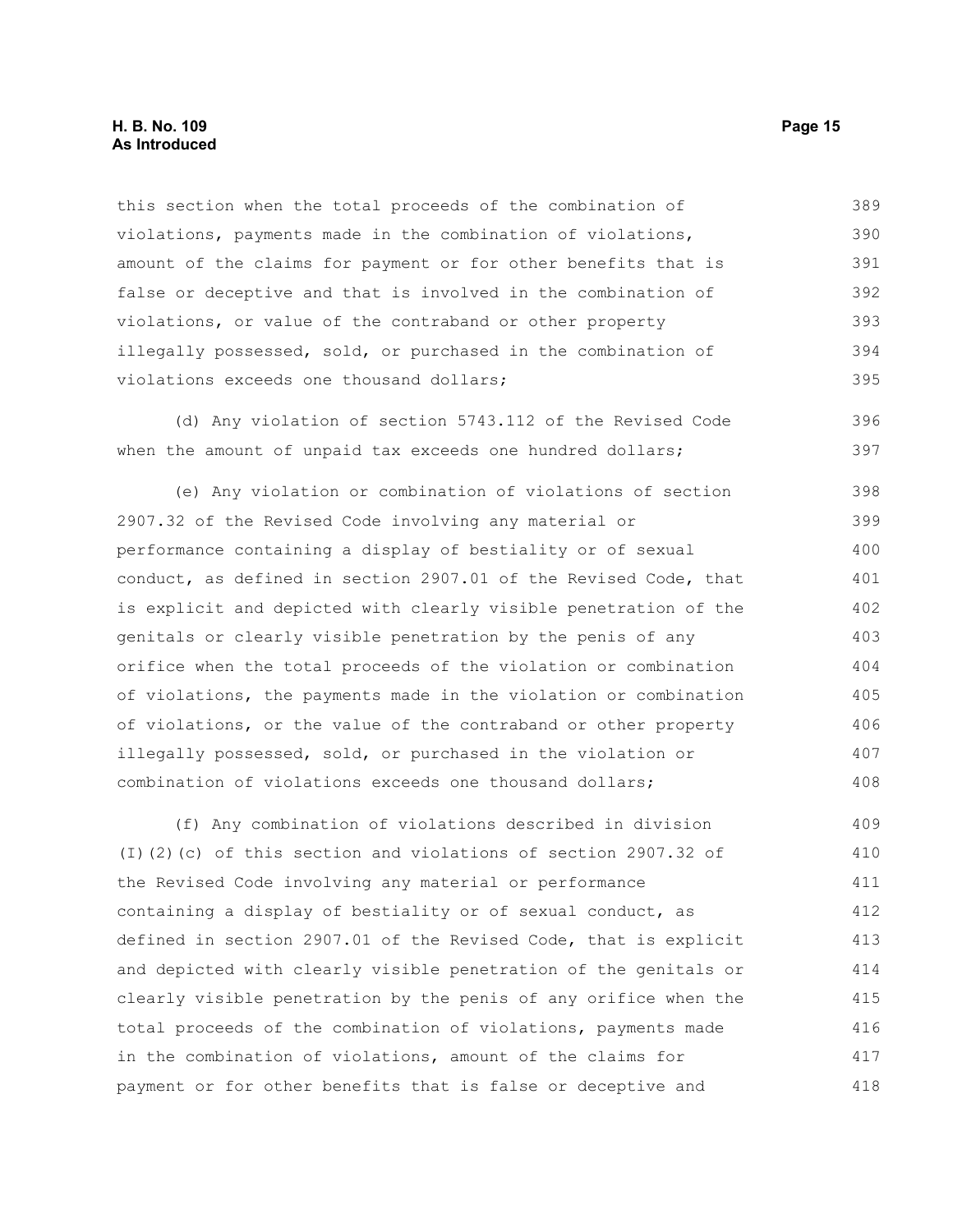that is involved in the combination of violations, or value of the contraband or other property illegally possessed, sold, or purchased in the combination of violations exceeds one thousand dollars; 419 420 421 422

(g) Any violation of section 2905.32 of the Revised Code to the extent the violation is not based solely on the same conduct that constitutes corrupt activity pursuant to division (I)(2)(c) of this section due to the conduct being in violation of section 2907.21 of the Revised Code. 423 424 425 426 427

(3) Conduct constituting a violation of any law of any state other than this state that is substantially similar to the conduct described in division (I)(2) of this section, provided the defendant was convicted of the conduct in a criminal proceeding in the other state; 428 429 430 431 432

- (4) Animal or ecological terrorism;
- (5)(a) Conduct constituting any of the following:
- (i) Organized retail theft;

(ii) Conduct that constitutes one or more violations of any law of any state other than this state, that is substantially similar to organized retail theft, and that if committed in this state would be organized retail theft, if the defendant was convicted of or pleaded guilty to the conduct in a criminal proceeding in the other state. 436 437 438 439 440 441

(b) By enacting division (I)(5)(a) of this section, it is the intent of the general assembly to add organized retail theft and the conduct described in division (I)(5)(a)(ii) of this section as conduct constituting corrupt activity. The enactment of division (I)(5)(a) of this section and the addition by division (I)(5)(a) of this section of organized retail theft and 442 443 444 445 446 447

433

434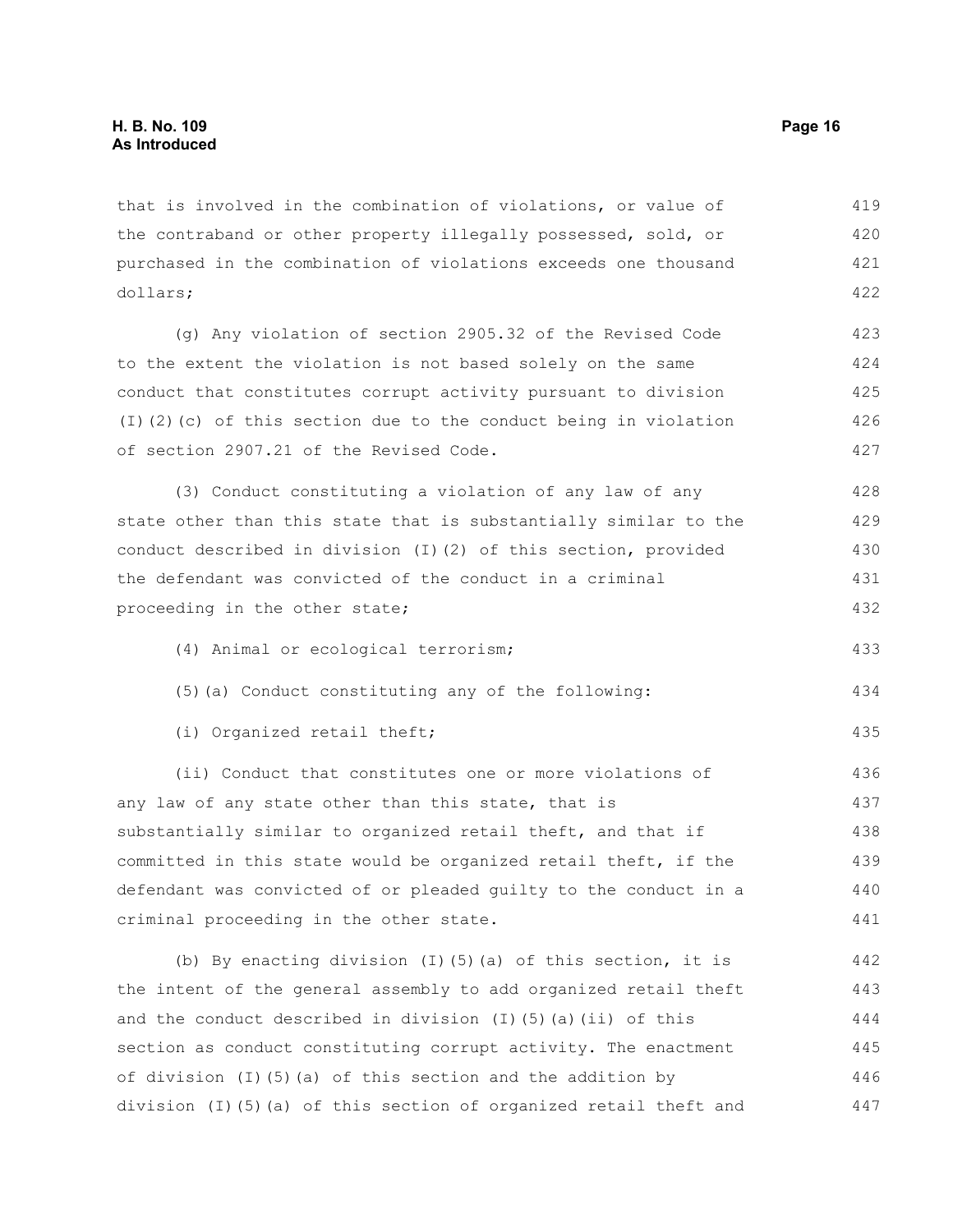| the conduct described in division $(I)$ $(5)$ $(a)$ $(ii)$ of this section | 448 |
|----------------------------------------------------------------------------|-----|
| as conduct constituting corrupt activity does not limit or                 | 449 |
| preclude, and shall not be construed as limiting or precluding,            | 450 |
| any prosecution for a violation of section 2923.32 of the                  | 451 |
| Revised Code that is based on one or more violations of section            | 452 |
| 2913.02 or 2913.51 of the Revised Code, one or more similar                | 453 |
| offenses under the laws of this state or any other state, or any           | 454 |
| combination of any of those violations or similar offenses, even           | 455 |
| though the conduct constituting the basis for those violations             | 456 |
| or offenses could be construed as also constituting organized              | 457 |
| retail theft or conduct of the type described in division (I) (5)          | 458 |
| (a) (ii) of this section.                                                  | 459 |
| (6) Providing material support or resources with purpose                   | 460 |
| that the material support or resources will be used in whole or            | 461 |
| in part to plan, prepare, carry out, or aid in conduct that                | 462 |
| <u>constitutes a violation of section 2917.02 or 2917.03 of the</u>        | 463 |
| <u>Revised Code;</u>                                                       | 464 |
| (7) Organizing persons or calling persons to gather for                    | 465 |
| the purpose of violating section 2917.02 or 2917.03 of the                 | 466 |
| <u>Revised Code.</u>                                                       | 467 |
| (J) "Real property" means any real property or any                         | 468 |
| interest in real property, including, but not limited to, any              | 469 |
| lease of, or mortgage upon, real property. Real property and any           | 470 |
| beneficial interest in it is deemed to be located where the real           | 471 |
| property is located.                                                       | 472 |
| (K) "Trustee" means any of the following:                                  | 473 |
| (1) Any person acting as trustee under a trust in which                    | 474 |
| the trustee holds title to personal or real property;                      | 475 |
| (2) Any person who holds title to personal or real                         | 476 |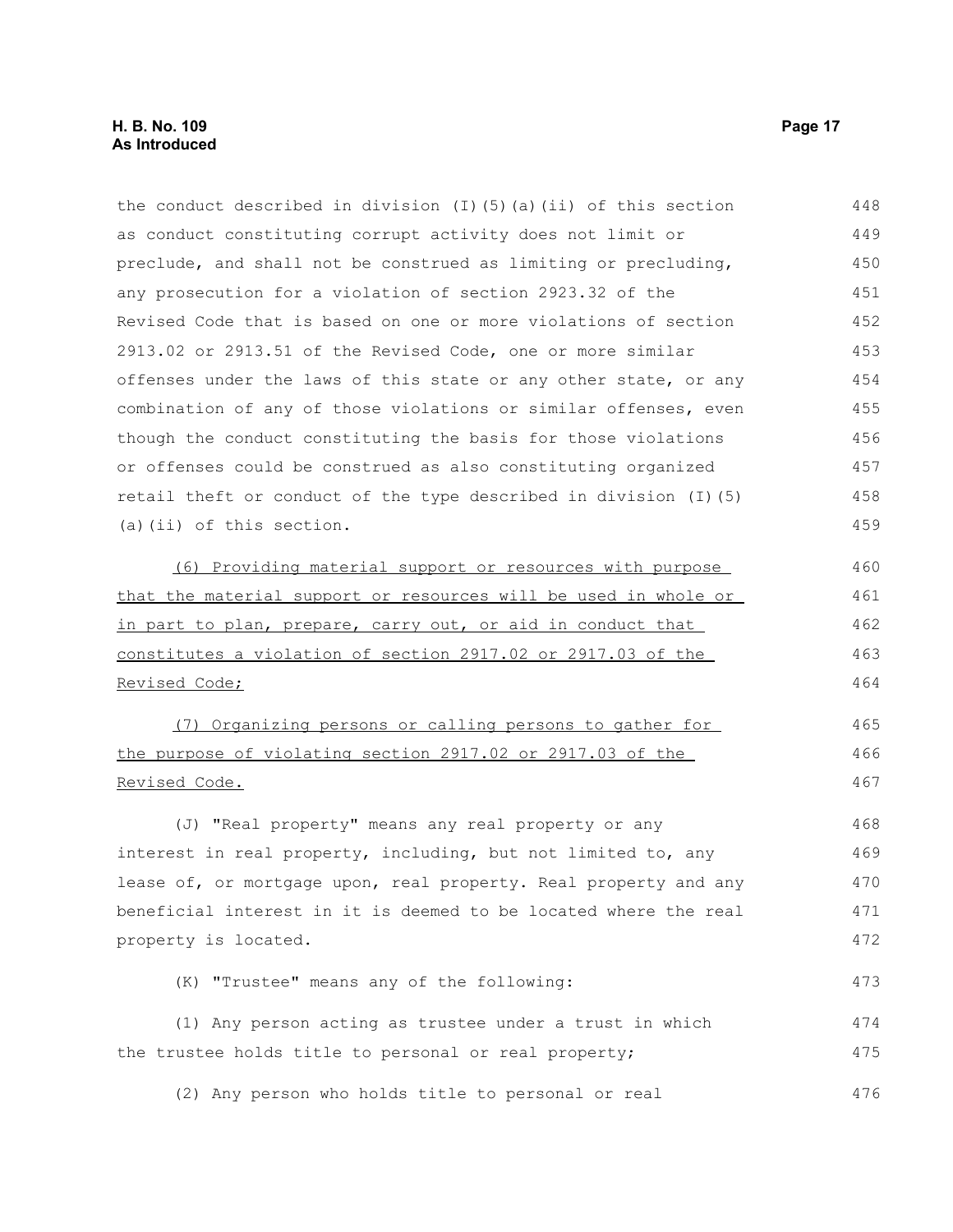property for which any other person has a beneficial interest; (3) Any successor trustee. "Trustee" does not include an assignee or trustee for an insolvent debtor or an executor, administrator, administrator with the will annexed, testamentary trustee, guardian, or committee, appointed by, under the control of, or accountable to a court. (L) "Unlawful debt" means any money or other thing of value constituting principal or interest of a debt that is legally unenforceable in this state in whole or in part because the debt was incurred or contracted in violation of any federal or state law relating to the business of gambling activity or relating to the business of lending money at an usurious rate unless the creditor proves, by a preponderance of the evidence, that the usurious rate was not intentionally set and that it resulted from a good faith error by the creditor, notwithstanding the maintenance of procedures that were adopted by the creditor to avoid an error of that nature. (M) "Animal activity" means any activity that involves the use of animals or animal parts, including, but not limited to, hunting, fishing, trapping, traveling, camping, the production, preparation, or processing of food or food products, clothing or 477 478 479 480 481 482 483 484 485 486 487 488 489 490 491 492 493 494 495 496 497 498

garment manufacturing, medical research, other research, entertainment, recreation, agriculture, biotechnology, or service activity that involves the use of animals or animal parts. 499 500 501 502

(N) "Animal facility" means a vehicle, building, structure, nature preserve, or other premises in which an animal is lawfully kept, handled, housed, exhibited, bred, or offered 503 504 505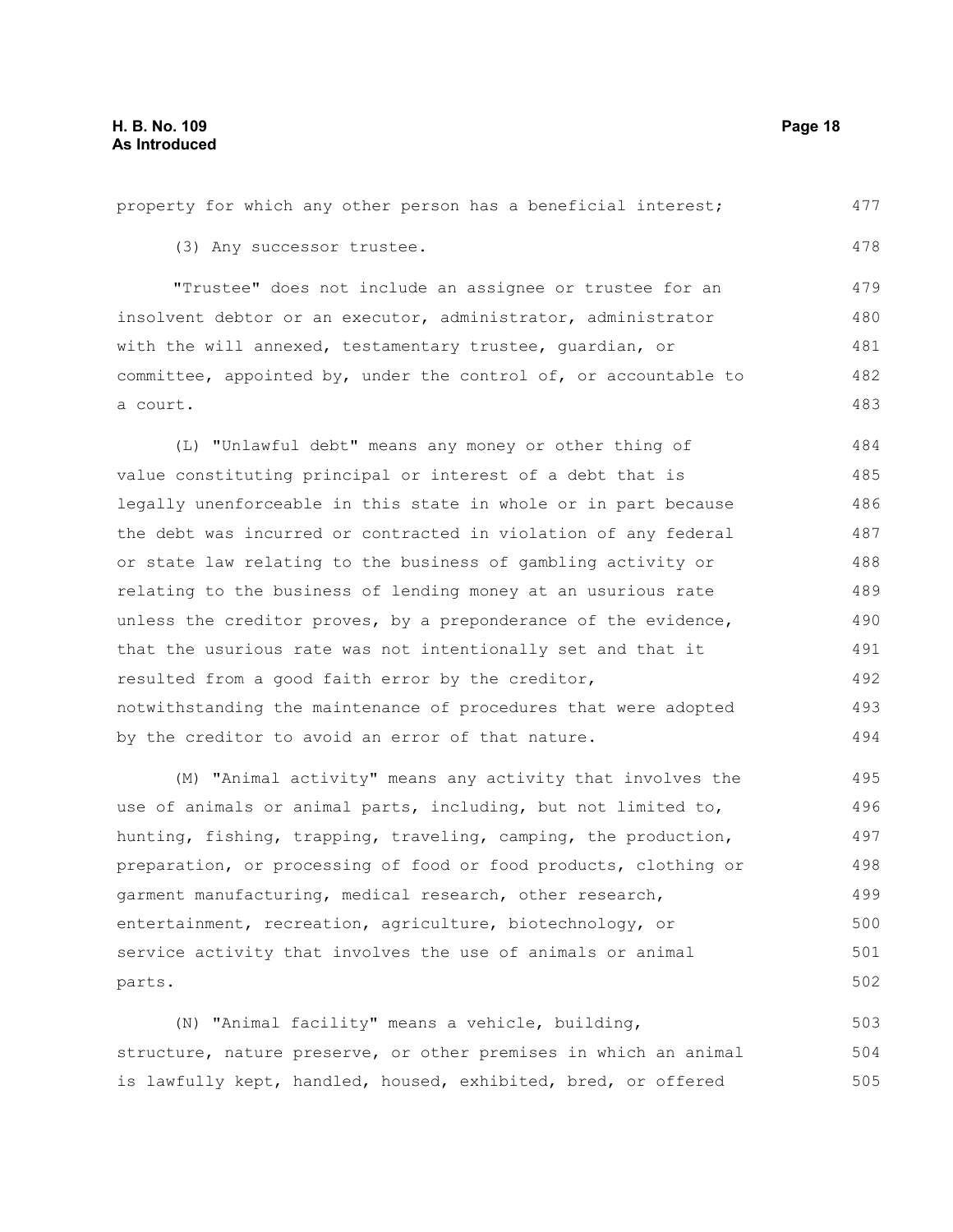for sale, including, but not limited to, a zoo, rodeo, circus, amusement park, hunting preserve, or premises in which a horse or dog event is held. 506 507 508

(O) "Animal or ecological terrorism" means the commission of any felony that involves causing or creating a substantial risk of physical harm to any property of another, the use of a deadly weapon or dangerous ordnance, or purposely, knowingly, or recklessly causing serious physical harm to property and that involves an intent to obstruct, impede, or deter any person from participating in a lawful animal activity, from mining, foresting, harvesting, gathering, or processing natural resources, or from being lawfully present in or on an animal facility or research facility. 509 510 511 512 513 514 515 516 517 518

(P) "Research facility" means a place, laboratory, institution, medical care facility, government facility, or public or private educational institution in which a scientific test, experiment, or investigation involving the use of animals or other living organisms is lawfully carried out, conducted, or attempted. 519 520 521 522 523 524

(Q) "Organized retail theft" means the theft of retail property with a retail value of one thousand dollars or more from one or more retail establishments with the intent to sell, deliver, or transfer that property to a retail property fence. 525 526 527 528

(R) "Retail property" means any tangible personal property displayed, held, stored, or offered for sale in or by a retail establishment. 529 530 531

(S) "Retail property fence" means a person who possesses, procures, receives, or conceals retail property that was represented to the person as being stolen or that the person 532 533 534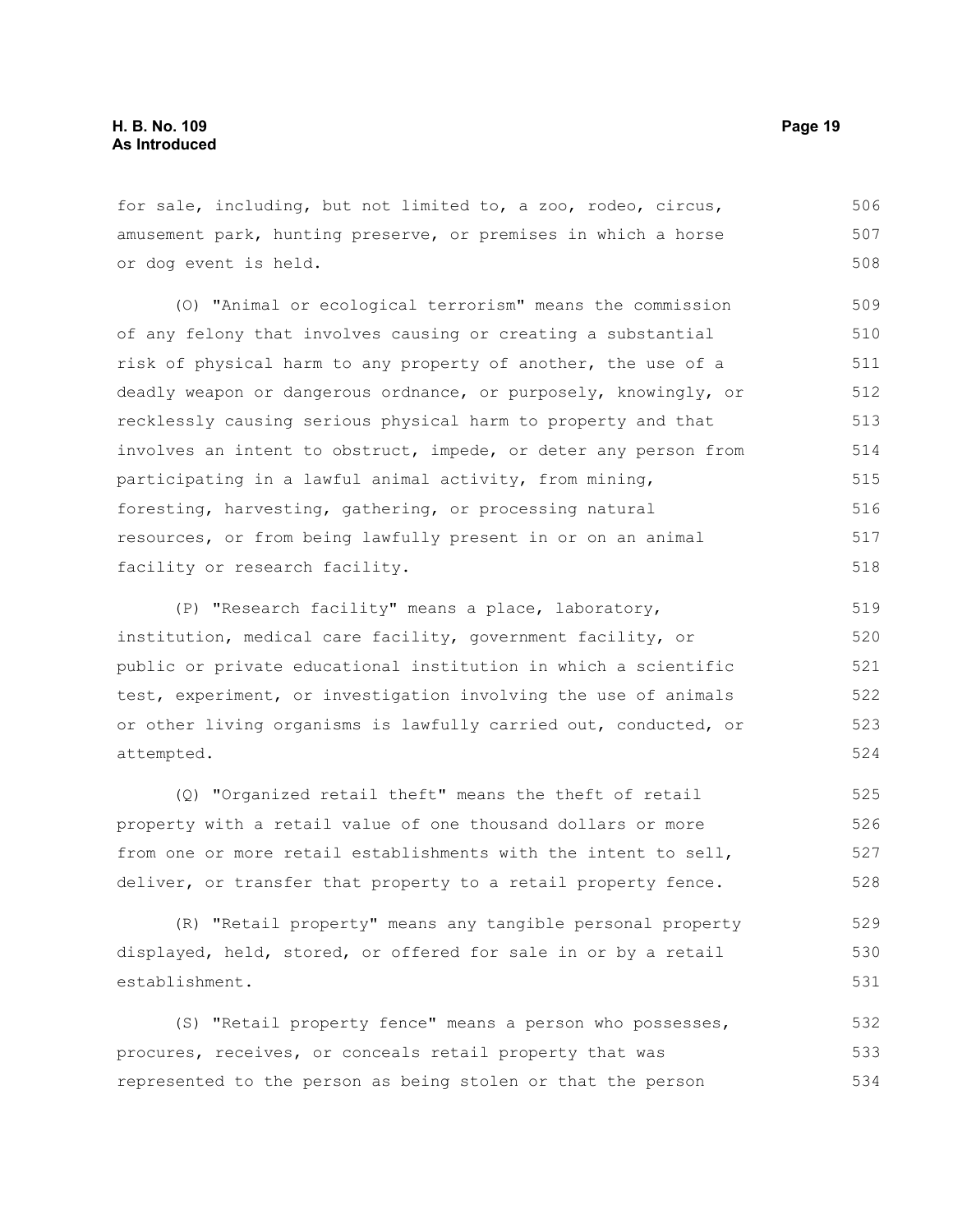knows or believes to be stolen.

| (T) "Retail value" means the full retail value of the            | 536 |
|------------------------------------------------------------------|-----|
| retail property. In determining whether the retail value of      | 537 |
| retail property equals or exceeds one thousand dollars, the      | 538 |
| value of all retail property stolen from the retail              | 539 |
| establishment or retail establishments by the same person or     | 540 |
| persons within any one-hundred-eighty-day period shall be        | 541 |
| aggregated.                                                      | 542 |
| (U) "Material support or resources" has the same meaning         | 543 |
| as in section 2909.21 of the Revised Code.                       | 544 |
| Sec. 2927.121. (A) As used in this section, "first               | 545 |
| responder" has the same meaning as in section 4765.01 of the     | 546 |
| Revised Code, except that it also includes any firefighter or    | 547 |
| paramedic as defined in section 4765.01 of the Revised Code, and | 548 |
| any peace officer as defined in section 2935.01 of the Revised   | 549 |
| Code.                                                            | 550 |
| (B) No person shall do any of the following maliciously          | 551 |
| and with the specific intent to intimidate, harass, or terrorize | 552 |
| another person because of that person's actual or perceived      | 553 |
| employment as a first responder:                                 | 554 |
| (1) Cause death or serious bodily harm to another person;        | 555 |
| (2) Cause damage to or destroy any real or personal              | 556 |
| property of a person without permission when the amount of the   | 557 |
| damage or the value of the property destroyed exceeds five       | 558 |
| hundred dollars.                                                 | 559 |
| (C) A person who violates division (B) of this section is        | 560 |
| guilty of bias motivated intimidation, a felony of the third     | 561 |
| <u>degree.</u>                                                   | 562 |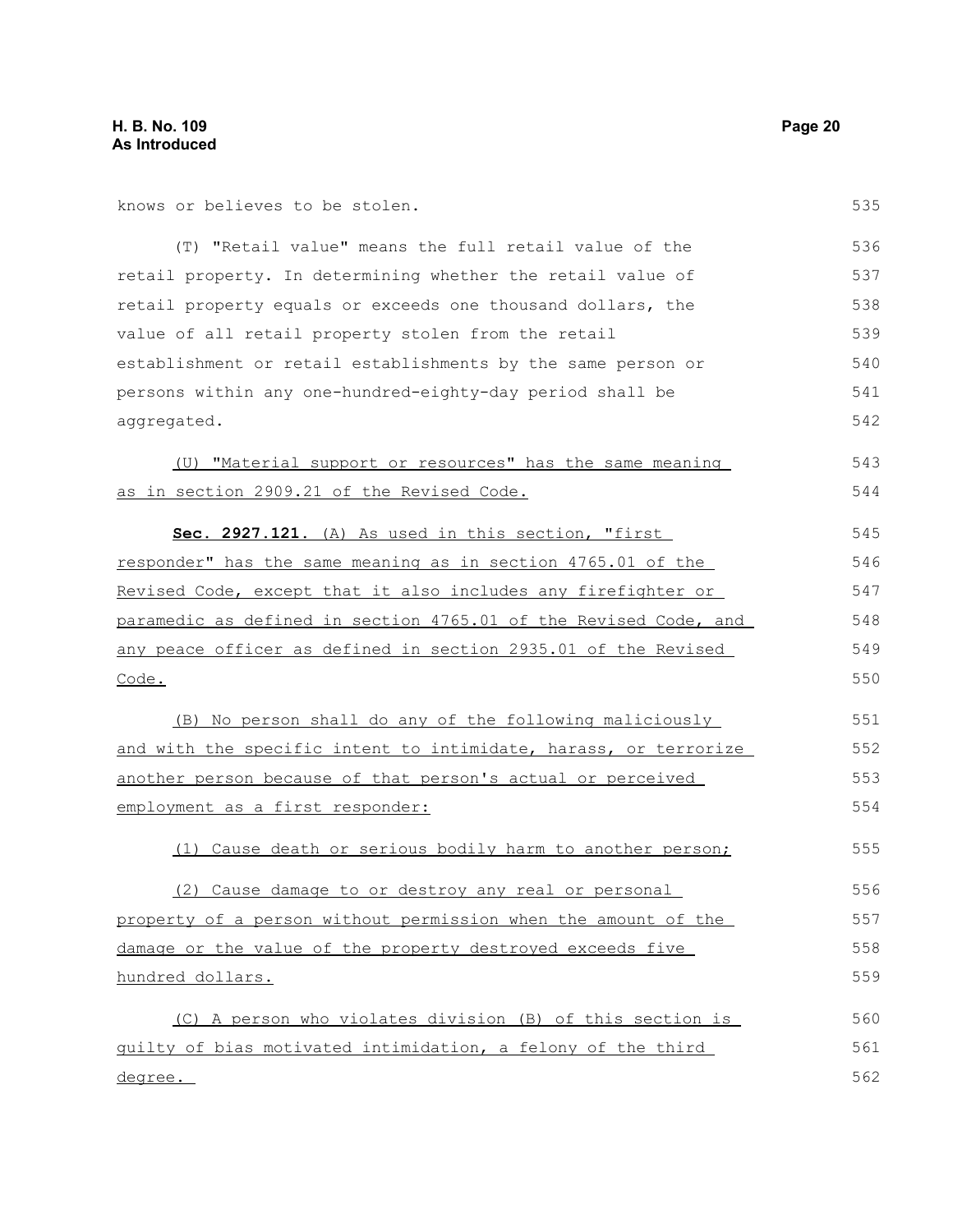| (D) Each violation of this section shall constitute a       | 563 |
|-------------------------------------------------------------|-----|
| separate offense and shall not merge with any other offense | 564 |
| under section 2941.25 of the Revised Code.                  | 565 |

**Sec. 2929.14.** (A) Except as provided in division (B)(1), (B)(2), (B)(3), (B)(4), (B)(5), (B)(6), (B)(7), (B)(8), (B)(9), (B)(10), (B)(11), (E), (G), (H), (J), or (K) of this section or in division (D)(6) of section 2919.25 of the Revised Code and except in relation to an offense for which a sentence of death or life imprisonment is to be imposed, if the court imposing a sentence upon an offender for a felony elects or is required to impose a prison term on the offender pursuant to this chapter, the court shall impose a prison term that shall be one of the following: 566 567 568 569 570 571 572 573 574 575

(1)(a) For a felony of the first degree committed on or after the effective date of this amendment, the prison term shall be an indefinite prison term with a stated minimum term selected by the court of three, four, five, six, seven, eight, nine, ten, or eleven years and a maximum term that is determined pursuant to section 2929.144 of the Revised Code, except that if the section that criminalizes the conduct constituting the felony specifies a different minimum term or penalty for the offense, the specific language of that section shall control in determining the minimum term or otherwise sentencing the offender but the minimum term or sentence imposed under that specific language shall be considered for purposes of the Revised Code as if it had been imposed under this division. 576 577 578 579 580 581 582 583 584 585 586 587 588

(b) For a felony of the first degree committed prior to the effective date of this amendment, the prison term shall be a definite prison term of three, four, five, six, seven, eight, nine, ten, or eleven years. 589 590 591 592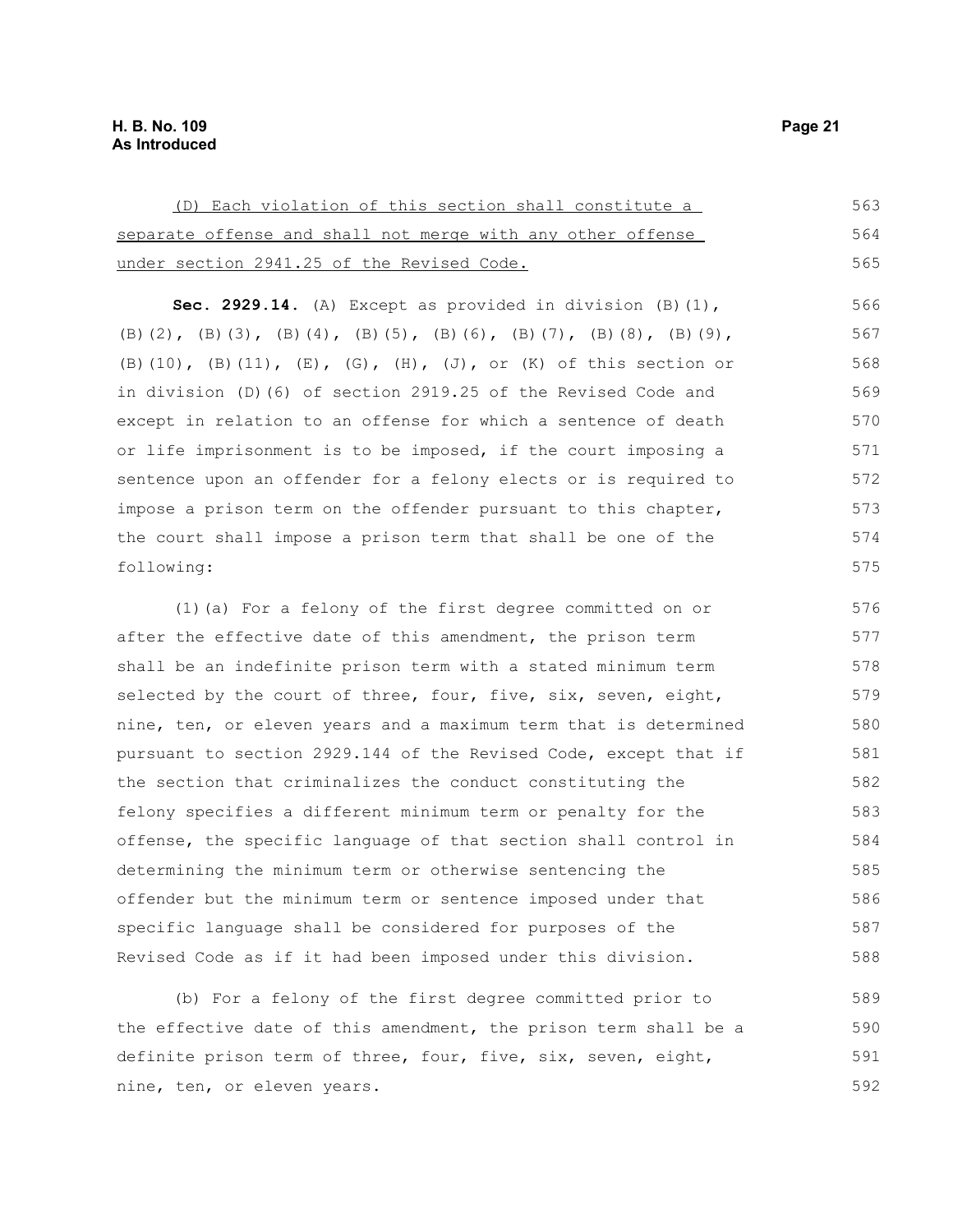#### **H. B. No. 109 Page 22 As Introduced**

(2)(a) For a felony of the second degree committed on or after the effective date of this amendment, the prison term shall be an indefinite prison term with a stated minimum term selected by the court of two, three, four, five, six, seven, or eight years and a maximum term that is determined pursuant to section 2929.144 of the Revised Code, except that if the section that criminalizes the conduct constituting the felony specifies a different minimum term or penalty for the offense, the specific language of that section shall control in determining the minimum term or otherwise sentencing the offender but the minimum term or sentence imposed under that specific language shall be considered for purposes of the Revised Code as if it had been imposed under this division. 593 594 595 596 597 598 599 600 601 602 603 604 605

(b) For a felony of the second degree committed prior to the effective date of this amendment, the prison term shall be a definite term of two, three, four, five, six, seven, or eight years. 606 607 608 609

(3)(a) For a felony of the third degree that is a violation of section 2903.06, 2903.08, 2907.03, 2907.04, 2907.05, 2907.321, 2907.322, 2907.323, 2927.121, or 3795.04 of the Revised Code or that is a violation of section 2911.02 or 2911.12 of the Revised Code if the offender previously has been convicted of or pleaded guilty in two or more separate proceedings to two or more violations of section 2911.01, 2911.02, 2911.11, or 2911.12 of the Revised Code, the prison term shall be a definite term of twelve, eighteen, twenty-four, thirty, thirty-six, forty-two, forty-eight, fifty-four, or sixty months. 610 611 612 613 614 615 616 617 618 619 620

(b) For a felony of the third degree that is not an offense for which division (A)(3)(a) of this section applies, 621 622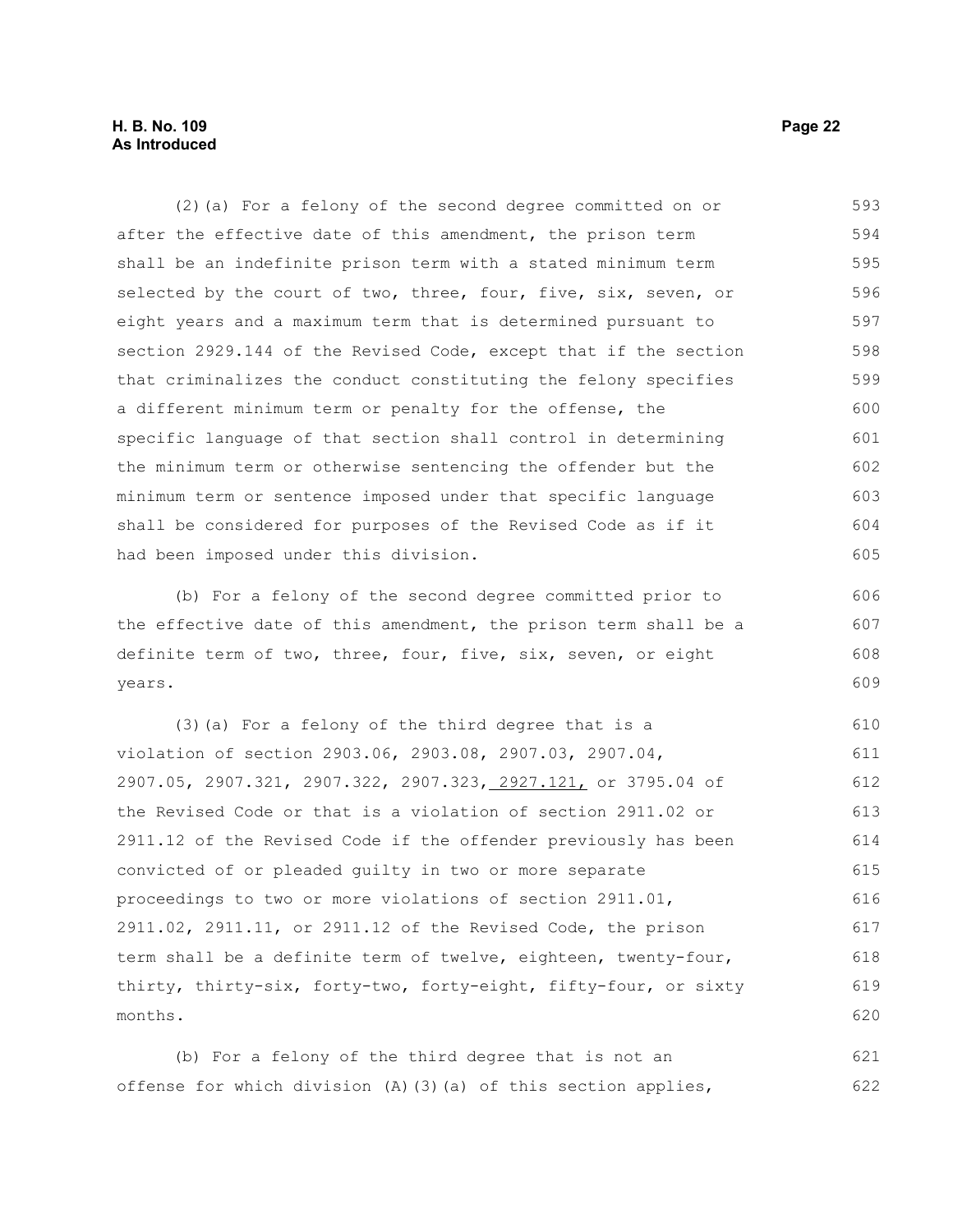the prison term shall be a definite term of nine, twelve, eighteen, twenty-four, thirty, or thirty-six months. 623 624

(4) For a felony of the fourth degree, the prison term shall be a definite term of six, seven, eight, nine, ten, eleven, twelve, thirteen, fourteen, fifteen, sixteen, seventeen, or eighteen months. 625 626 627 628

(5) For a felony of the fifth degree, the prison term shall be a definite term of six, seven, eight, nine, ten, eleven, or twelve months. 629 630 631

(B)(1)(a) Except as provided in division (B)(1)(e) of this section, if an offender who is convicted of or pleads guilty to a felony also is convicted of or pleads guilty to a specification of the type described in section 2941.141, 2941.144, or 2941.145 of the Revised Code, the court shall impose on the offender one of the following prison terms: 632 633 634 635 636 637

(i) A prison term of six years if the specification is of the type described in division (A) of section 2941.144 of the Revised Code that charges the offender with having a firearm that is an automatic firearm or that was equipped with a firearm muffler or suppressor on or about the offender's person or under the offender's control while committing the offense; 638 639 640 641 642 643

(ii) A prison term of three years if the specification is of the type described in division (A) of section 2941.145 of the Revised Code that charges the offender with having a firearm on or about the offender's person or under the offender's control while committing the offense and displaying the firearm, brandishing the firearm, indicating that the offender possessed the firearm, or using it to facilitate the offense; 644 645 646 647 648 649 650

(iii) A prison term of one year if the specification is of 651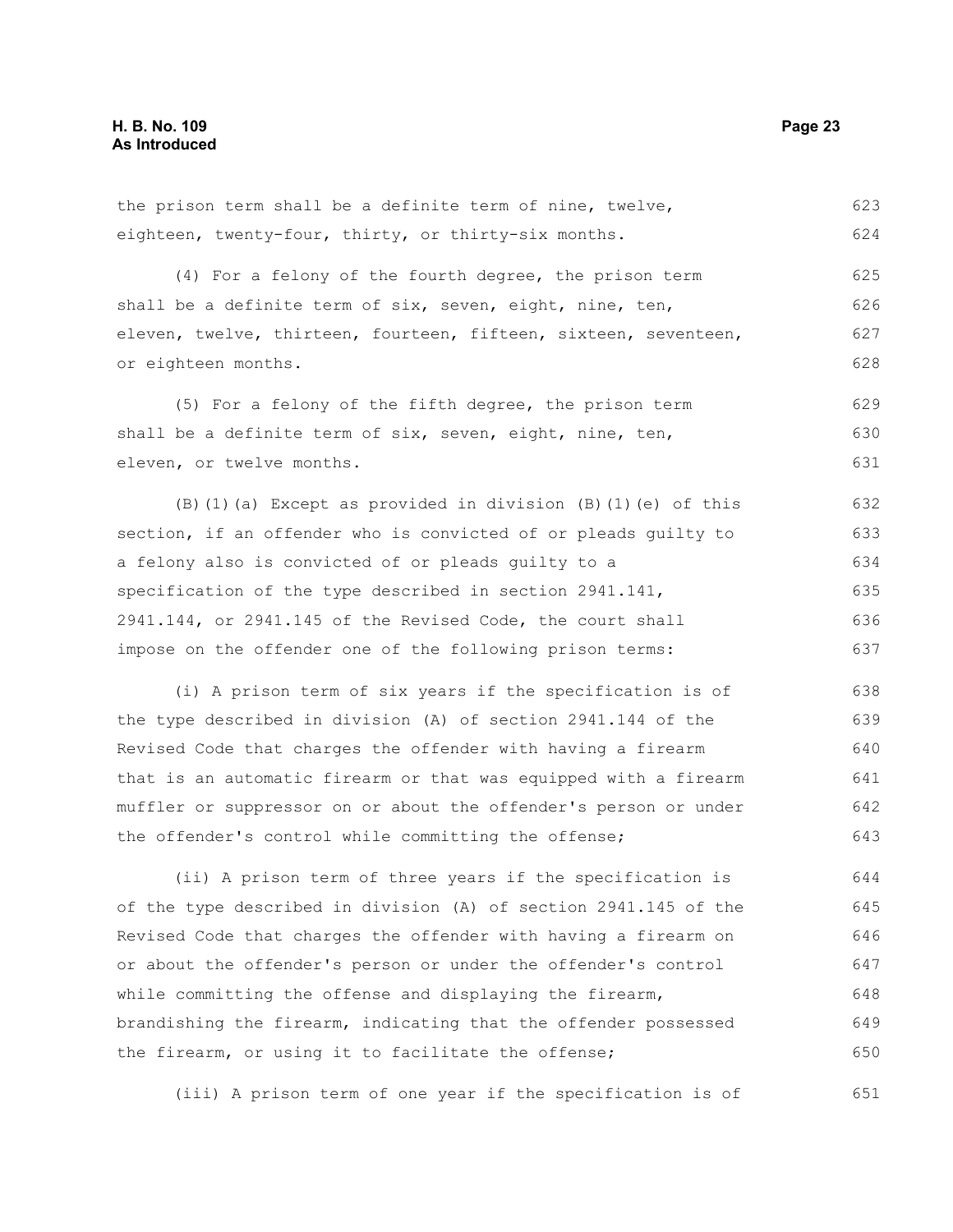the type described in division (A) of section 2941.141 of the Revised Code that charges the offender with having a firearm on or about the offender's person or under the offender's control while committing the offense; 652 653 654 655

(iv) A prison term of nine years if the specification is of the type described in division (D) of section 2941.144 of the Revised Code that charges the offender with having a firearm that is an automatic firearm or that was equipped with a firearm muffler or suppressor on or about the offender's person or under the offender's control while committing the offense and specifies that the offender previously has been convicted of or pleaded guilty to a specification of the type described in section 2941.141, 2941.144, 2941.145, 2941.146, or 2941.1412 of the Revised Code; 656 657 658 659 660 661 662 663 664 665

(v) A prison term of fifty-four months if the specification is of the type described in division (D) of section 2941.145 of the Revised Code that charges the offender with having a firearm on or about the offender's person or under the offender's control while committing the offense and displaying the firearm, brandishing the firearm, indicating that the offender possessed the firearm, or using the firearm to facilitate the offense and that the offender previously has been convicted of or pleaded guilty to a specification of the type described in section 2941.141, 2941.144, 2941.145, 2941.146, or 2941.1412 of the Revised Code; 666 667 668 669 670 671 672 673 674 675 676

(vi) A prison term of eighteen months if the specification is of the type described in division (D) of section 2941.141 of the Revised Code that charges the offender with having a firearm on or about the offender's person or under the offender's control while committing the offense and that the offender 677 678 679 680 681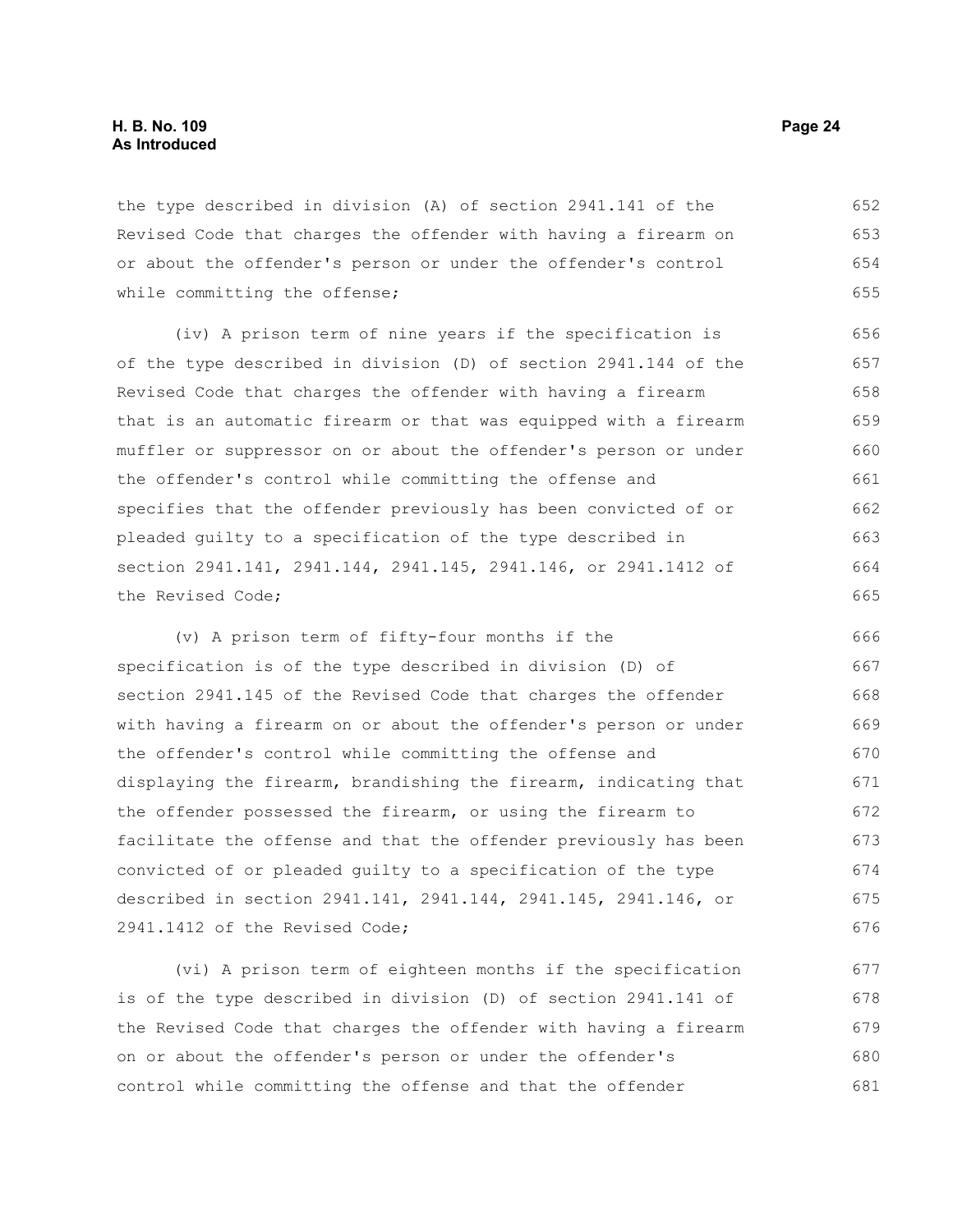previously has been convicted of or pleaded guilty to a specification of the type described in section 2941.141, 2941.144, 2941.145, 2941.146, or 2941.1412 of the Revised Code. 682 683 684

(b) If a court imposes a prison term on an offender under division (B)(1)(a) of this section, the prison term shall not be reduced pursuant to section 2967.19, section 2929.20, section 2967.193, or any other provision of Chapter 2967. or Chapter 5120. of the Revised Code. Except as provided in division (B)(1) (g) of this section, a court shall not impose more than one prison term on an offender under division (B)(1)(a) of this section for felonies committed as part of the same act or transaction. 685 686 687 688 689 690 691 692 693

(c)(i) Except as provided in division (B)(1)(e) of this section, if an offender who is convicted of or pleads guilty to a violation of section 2923.161 of the Revised Code or to a felony that includes, as an essential element, purposely or knowingly causing or attempting to cause the death of or physical harm to another, also is convicted of or pleads guilty to a specification of the type described in division (A) of section 2941.146 of the Revised Code that charges the offender with committing the offense by discharging a firearm from a motor vehicle other than a manufactured home, the court, after imposing a prison term on the offender for the violation of section 2923.161 of the Revised Code or for the other felony offense under division  $(A)$ ,  $(B)$  $(2)$ , or  $(B)$  $(3)$  of this section, shall impose an additional prison term of five years upon the offender that shall not be reduced pursuant to section 2929.20, section 2967.19, section 2967.193, or any other provision of Chapter 2967. or Chapter 5120. of the Revised Code. 694 695 696 697 698 699 700 701 702 703 704 705 706 707 708 709 710

(ii) Except as provided in division (B)(1)(e) of this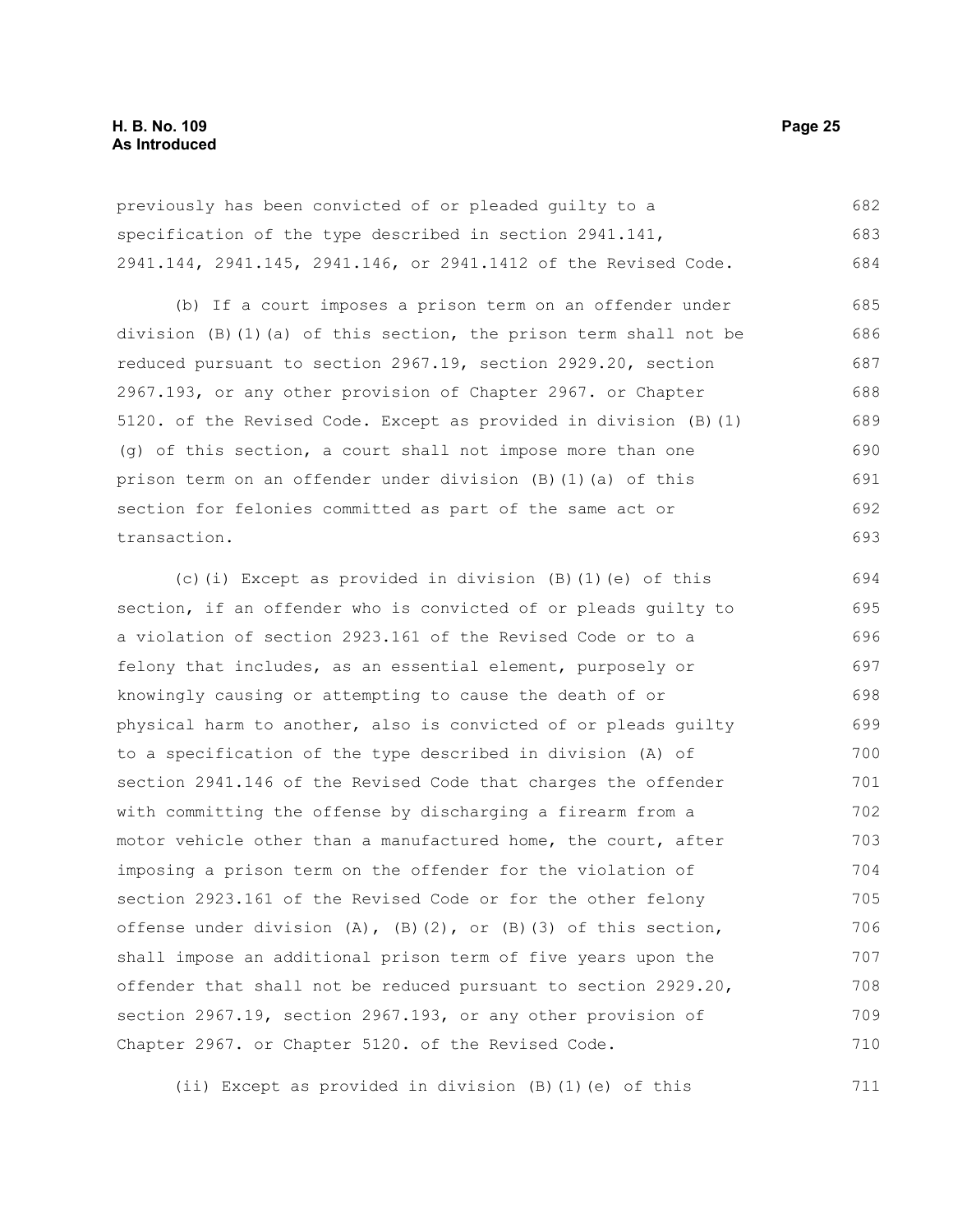section, if an offender who is convicted of or pleads guilty to a violation of section 2923.161 of the Revised Code or to a felony that includes, as an essential element, purposely or knowingly causing or attempting to cause the death of or physical harm to another, also is convicted of or pleads guilty to a specification of the type described in division (C) of section 2941.146 of the Revised Code that charges the offender with committing the offense by discharging a firearm from a motor vehicle other than a manufactured home and that the offender previously has been convicted of or pleaded guilty to a specification of the type described in section 2941.141, 2941.144, 2941.145, 2941.146, or 2941.1412 of the Revised Code, the court, after imposing a prison term on the offender for the violation of section 2923.161 of the Revised Code or for the other felony offense under division (A), (B)(2), or (3) of this section, shall impose an additional prison term of ninety months upon the offender that shall not be reduced pursuant to section 2929.20, 2967.19, 2967.193, or any other provision of Chapter 2967. or Chapter 5120. of the Revised Code. 712 713 714 715 716 717 718 719 720 721 722 723 724 725 726 727 728 729 730

(iii) A court shall not impose more than one additional prison term on an offender under division (B)(1)(c) of this section for felonies committed as part of the same act or transaction. If a court imposes an additional prison term on an offender under division (B)(1)(c) of this section relative to an offense, the court also shall impose a prison term under division  $(B)$  (1)(a) of this section relative to the same offense, provided the criteria specified in that division for imposing an additional prison term are satisfied relative to the offender and the offense. 731 732 733 734 735 736 737 738 739 740

(d) If an offender who is convicted of or pleads guilty to an offense of violence that is a felony also is convicted of or 741 742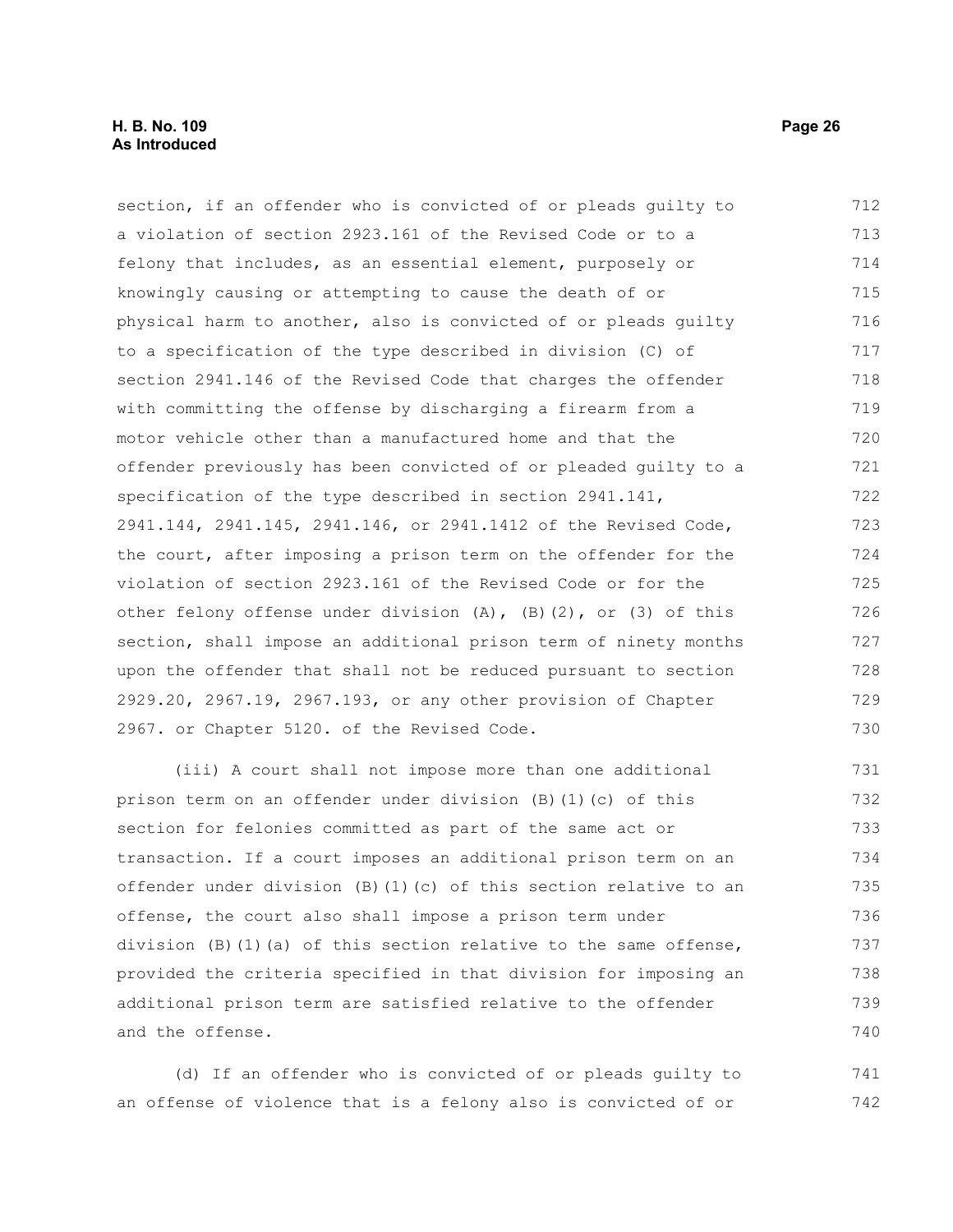#### **H. B. No. 109 Page 27 As Introduced**

pleads guilty to a specification of the type described in section 2941.1411 of the Revised Code that charges the offender with wearing or carrying body armor while committing the felony offense of violence, the court shall impose on the offender an additional prison term of two years. The prison term so imposed, subject to divisions (C) to (I) of section 2967.19 of the Revised Code, shall not be reduced pursuant to section 2929.20, section 2967.19, section 2967.193, or any other provision of Chapter 2967. or Chapter 5120. of the Revised Code. A court shall not impose more than one prison term on an offender under division (B)(1)(d) of this section for felonies committed as part of the same act or transaction. If a court imposes an additional prison term under division (B)(1)(a) or (c) of this section, the court is not precluded from imposing an additional prison term under division (B)(1)(d) of this section. 743 744 745 746 747 748 749 750 751 752 753 754 755 756 757

(e) The court shall not impose any of the prison terms described in division (B)(1)(a) of this section or any of the additional prison terms described in division (B)(1)(c) of this section upon an offender for a violation of section 2923.12 or 2923.123 of the Revised Code. The court shall not impose any of the prison terms described in division (B)(1)(a) or (b) of this section upon an offender for a violation of section 2923.122 that involves a deadly weapon that is a firearm other than a dangerous ordnance, section 2923.16, or section 2923.121 of the Revised Code. The court shall not impose any of the prison terms described in division (B)(1)(a) of this section or any of the additional prison terms described in division (B)(1)(c) of this section upon an offender for a violation of section 2923.13 of the Revised Code unless all of the following apply: 758 759 760 761 762 763 764 765 766 767 768 769 770 771

(i) The offender previously has been convicted of aggravated murder, murder, or any felony of the first or second 772 773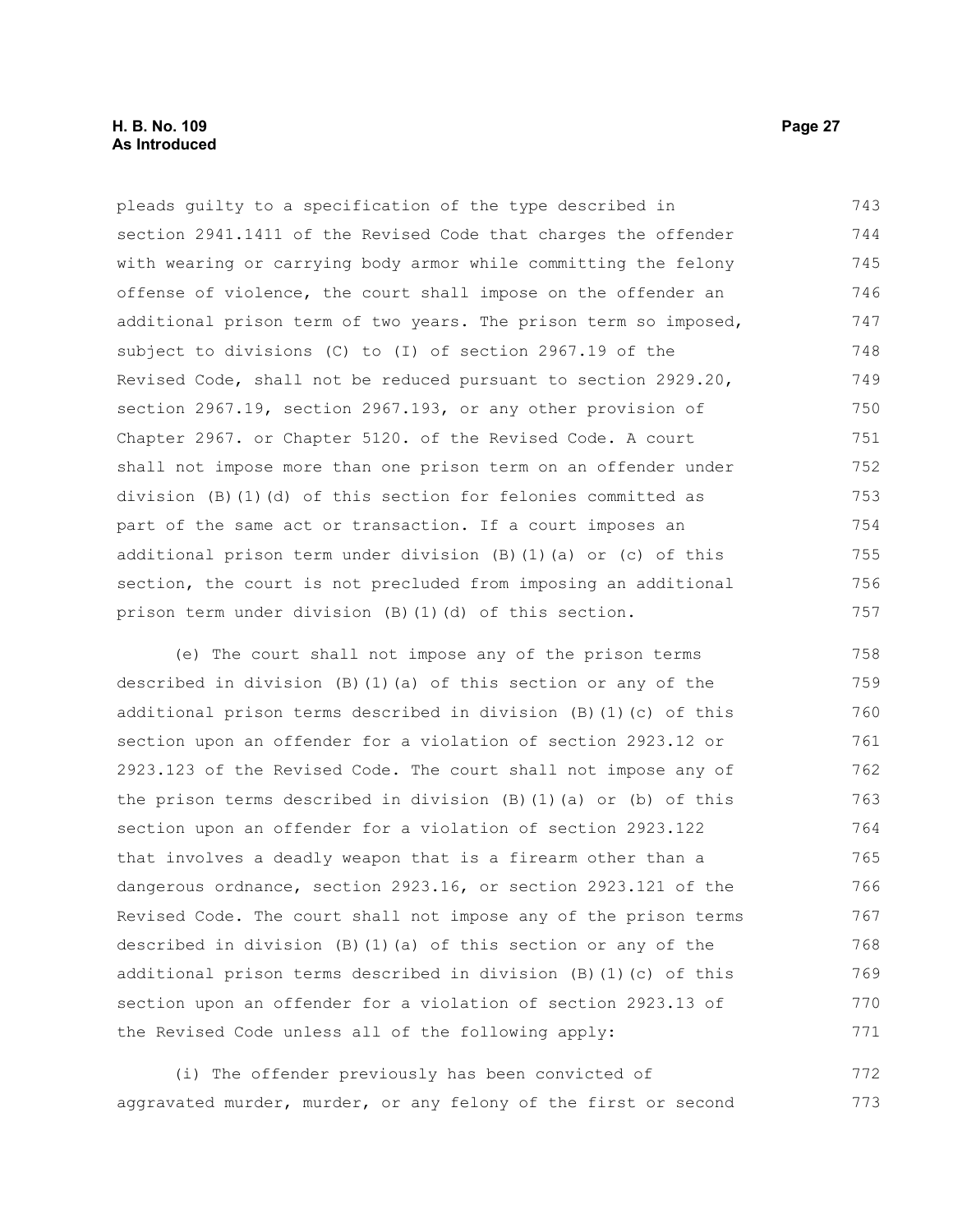degree.

(ii) Less than five years have passed since the offender was released from prison or post-release control, whichever is later, for the prior offense. 775 776 777

(f)(i) If an offender is convicted of or pleads guilty to a felony that includes, as an essential element, causing or attempting to cause the death of or physical harm to another and also is convicted of or pleads guilty to a specification of the type described in division (A) of section 2941.1412 of the Revised Code that charges the offender with committing the offense by discharging a firearm at a peace officer as defined in section 2935.01 of the Revised Code or a corrections officer, as defined in section 2941.1412 of the Revised Code, the court, after imposing a prison term on the offender for the felony offense under division  $(A)$ ,  $(B)(2)$ , or  $(B)(3)$  of this section, shall impose an additional prison term of seven years upon the offender that shall not be reduced pursuant to section 2929.20, section 2967.19, section 2967.193, or any other provision of Chapter 2967. or Chapter 5120. of the Revised Code. 778 779 780 781 782 783 784 785 786 787 788 789 790 791 792

(ii) If an offender is convicted of or pleads guilty to a felony that includes, as an essential element, causing or attempting to cause the death of or physical harm to another and also is convicted of or pleads guilty to a specification of the type described in division (B) of section 2941.1412 of the Revised Code that charges the offender with committing the offense by discharging a firearm at a peace officer, as defined in section 2935.01 of the Revised Code, or a corrections officer, as defined in section 2941.1412 of the Revised Code, and that the offender previously has been convicted of or pleaded guilty to a specification of the type described in 793 794 795 796 797 798 799 800 801 802 803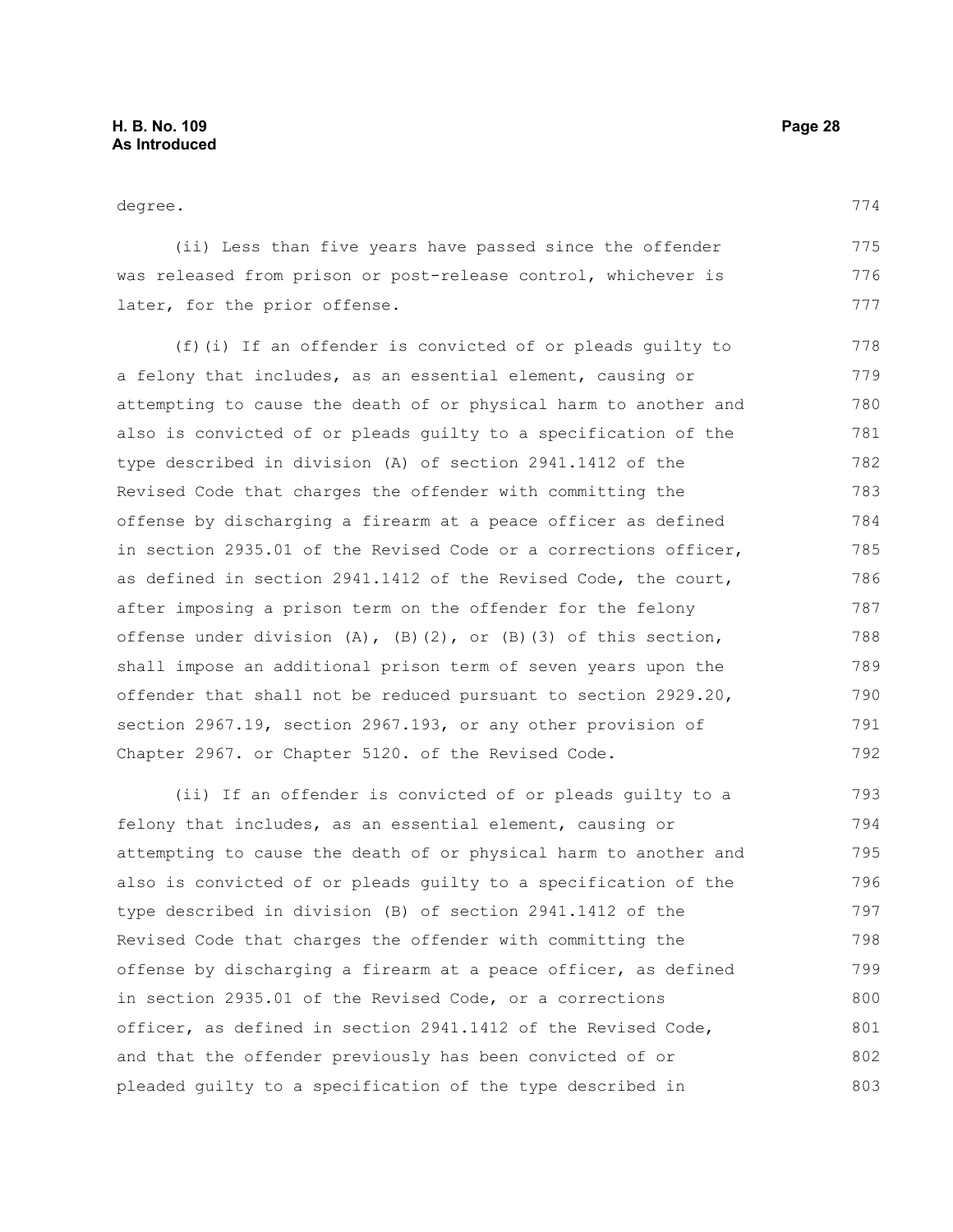section 2941.141, 2941.144, 2941.145, 2941.146, or 2941.1412 of the Revised Code, the court, after imposing a prison term on the offender for the felony offense under division (A), (B)(2), or (3) of this section, shall impose an additional prison term of one hundred twenty-six months upon the offender that shall not be reduced pursuant to section 2929.20, 2967.19, 2967.193, or any other provision of Chapter 2967. or 5120. of the Revised Code. 804 805 806 807 808 809 810 811

(iii) If an offender is convicted of or pleads guilty to two or more felonies that include, as an essential element, causing or attempting to cause the death or physical harm to another and also is convicted of or pleads guilty to a specification of the type described under division (B)(1)(f) of this section in connection with two or more of the felonies of which the offender is convicted or to which the offender pleads guilty, the sentencing court shall impose on the offender the prison term specified under division (B)(1)(f) of this section for each of two of the specifications of which the offender is convicted or to which the offender pleads guilty and, in its discretion, also may impose on the offender the prison term specified under that division for any or all of the remaining specifications. If a court imposes an additional prison term on an offender under division (B)(1)(f) of this section relative to an offense, the court shall not impose a prison term under division  $(B)$   $(1)$   $(a)$  or  $(c)$  of this section relative to the same offense. 812 813 814 815 816 817 818 819 820 821 822 823 824 825 826 827 828 829

(g) If an offender is convicted of or pleads guilty to two or more felonies, if one or more of those felonies are aggravated murder, murder, attempted aggravated murder, attempted murder, aggravated robbery, felonious assault, or rape, and if the offender is convicted of or pleads guilty to a 830 831 832 833 834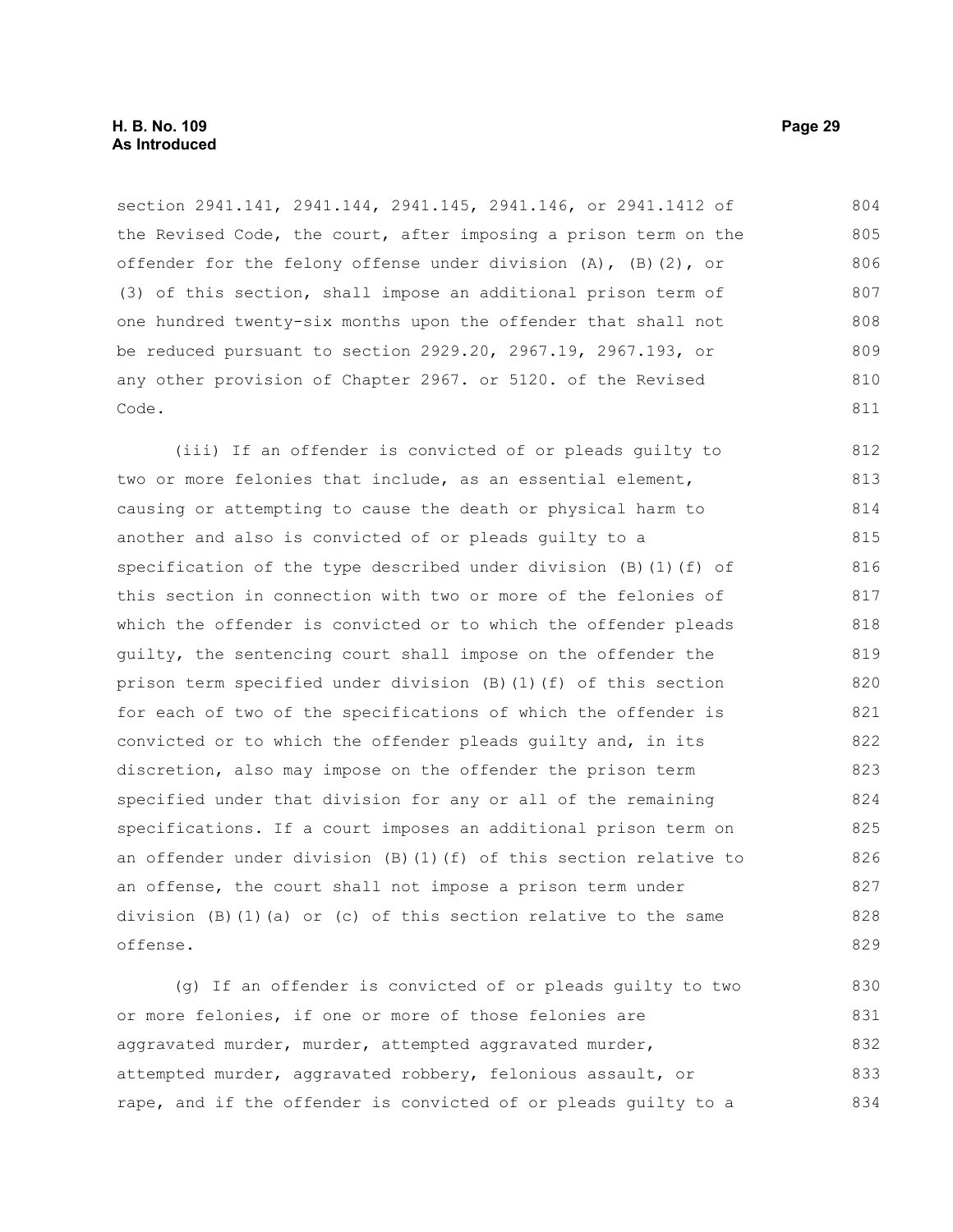specification of the type described under division  $(B)$  (1)(a) of this section in connection with two or more of the felonies, the sentencing court shall impose on the offender the prison term specified under division (B)(1)(a) of this section for each of the two most serious specifications of which the offender is convicted or to which the offender pleads guilty and, in its discretion, also may impose on the offender the prison term specified under that division for any or all of the remaining specifications. 835 836 837 838 839 840 841 842 843

(2)(a) If division (B)(2)(b) of this section does not apply, the court may impose on an offender, in addition to the longest prison term authorized or required for the offense or, for offenses for which division  $(A)$   $(1)$   $(a)$  or  $(2)$   $(a)$  of this section applies, in addition to the longest minimum prison term authorized or required for the offense, an additional definite prison term of one, two, three, four, five, six, seven, eight, nine, or ten years if all of the following criteria are met:

(i) The offender is convicted of or pleads guilty to a specification of the type described in section 2941.149 of the Revised Code that the offender is a repeat violent offender.

(ii) The offense of which the offender currently is convicted or to which the offender currently pleads guilty is aggravated murder and the court does not impose a sentence of death or life imprisonment without parole, murder, terrorism and the court does not impose a sentence of life imprisonment without parole, any felony of the first degree that is an offense of violence and the court does not impose a sentence of life imprisonment without parole, or any felony of the second degree that is an offense of violence and the trier of fact finds that the offense involved an attempt to cause or a threat 855 856 857 858 859 860 861 862 863 864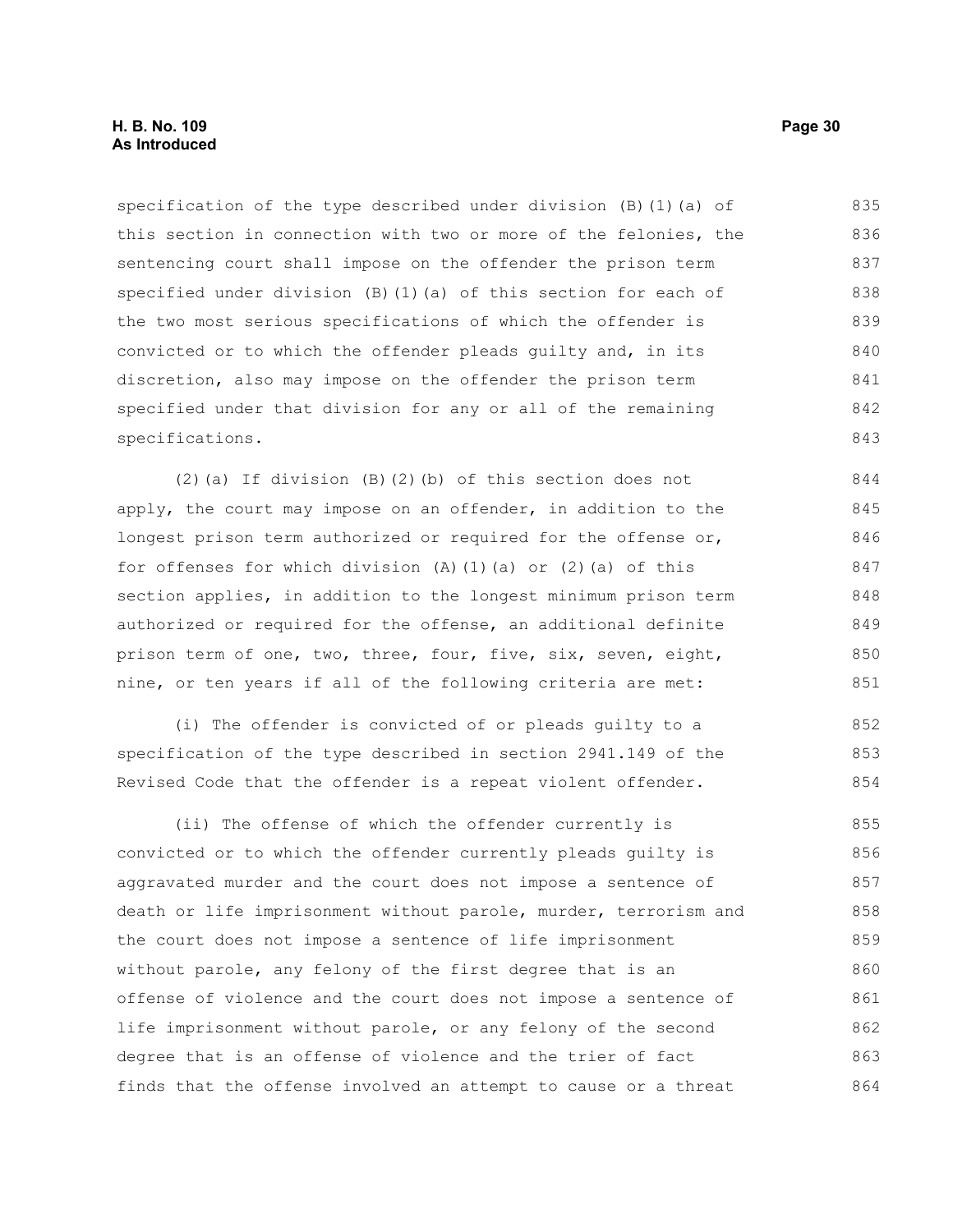to cause serious physical harm to a person or resulted in serious physical harm to a person. 865 866

(iii) The court imposes the longest prison term for the offense or the longest minimum prison term for the offense, whichever is applicable, that is not life imprisonment without parole. 867 868 869 870

(iv) The court finds that the prison terms imposed pursuant to division (B)(2)(a)(iii) of this section and, if applicable, division (B)(1) or (3) of this section are inadequate to punish the offender and protect the public from future crime, because the applicable factors under section 2929.12 of the Revised Code indicating a greater likelihood of recidivism outweigh the applicable factors under that section indicating a lesser likelihood of recidivism. 871 872 873 874 875 876 877 878

(v) The court finds that the prison terms imposed pursuant to division  $(B)$   $(2)$   $(a)$   $(iii)$  of this section and, if applicable, division (B)(1) or (3) of this section are demeaning to the seriousness of the offense, because one or more of the factors under section 2929.12 of the Revised Code indicating that the offender's conduct is more serious than conduct normally constituting the offense are present, and they outweigh the applicable factors under that section indicating that the offender's conduct is less serious than conduct normally constituting the offense. 879 880 881 882 883 884 885 886 887 888

(b) The court shall impose on an offender the longest prison term authorized or required for the offense or, for offenses for which division (A)(1)(a) or (2)(a) of this section applies, the longest minimum prison term authorized or required for the offense, and shall impose on the offender an additional definite prison term of one, two, three, four, five, six, seven, 889 890 891 892 893 894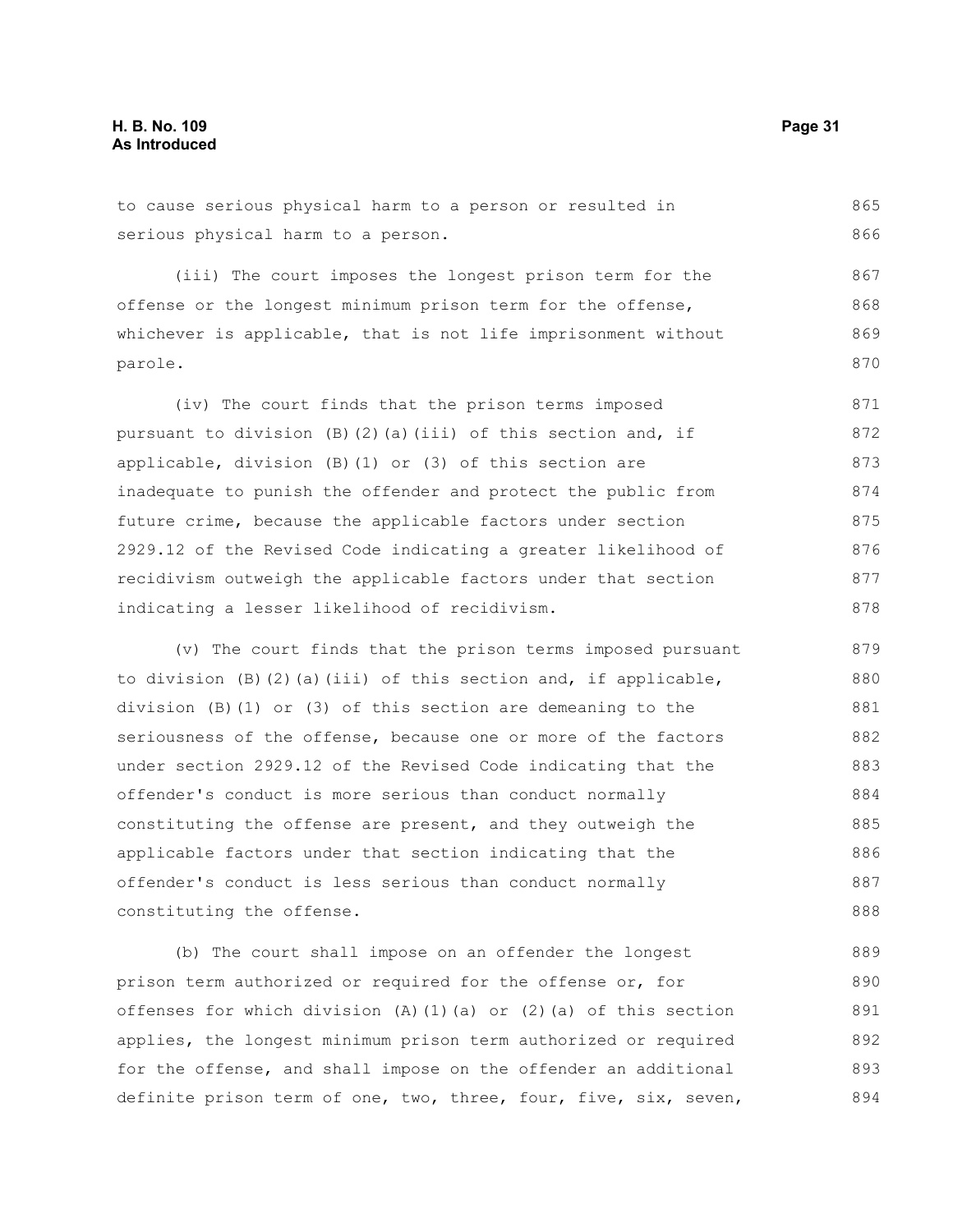eight, nine, or ten years if all of the following criteria are met: 895 896

(i) The offender is convicted of or pleads guilty to a specification of the type described in section 2941.149 of the Revised Code that the offender is a repeat violent offender. 897 898 899

(ii) The offender within the preceding twenty years has been convicted of or pleaded guilty to three or more offenses described in division (CC)(1) of section 2929.01 of the Revised Code, including all offenses described in that division of which the offender is convicted or to which the offender pleads guilty in the current prosecution and all offenses described in that division of which the offender previously has been convicted or to which the offender previously pleaded guilty, whether prosecuted together or separately. 900 901 902 903 904 905 906 907 908

(iii) The offense or offenses of which the offender currently is convicted or to which the offender currently pleads guilty is aggravated murder and the court does not impose a sentence of death or life imprisonment without parole, murder, terrorism and the court does not impose a sentence of life imprisonment without parole, any felony of the first degree that is an offense of violence and the court does not impose a sentence of life imprisonment without parole, or any felony of the second degree that is an offense of violence and the trier of fact finds that the offense involved an attempt to cause or a threat to cause serious physical harm to a person or resulted in serious physical harm to a person. 909 910 911 912 913 914 915 916 917 918 919 920

(c) For purposes of division (B)(2)(b) of this section, two or more offenses committed at the same time or as part of the same act or event shall be considered one offense, and that one offense shall be the offense with the greatest penalty. 921 922 923 924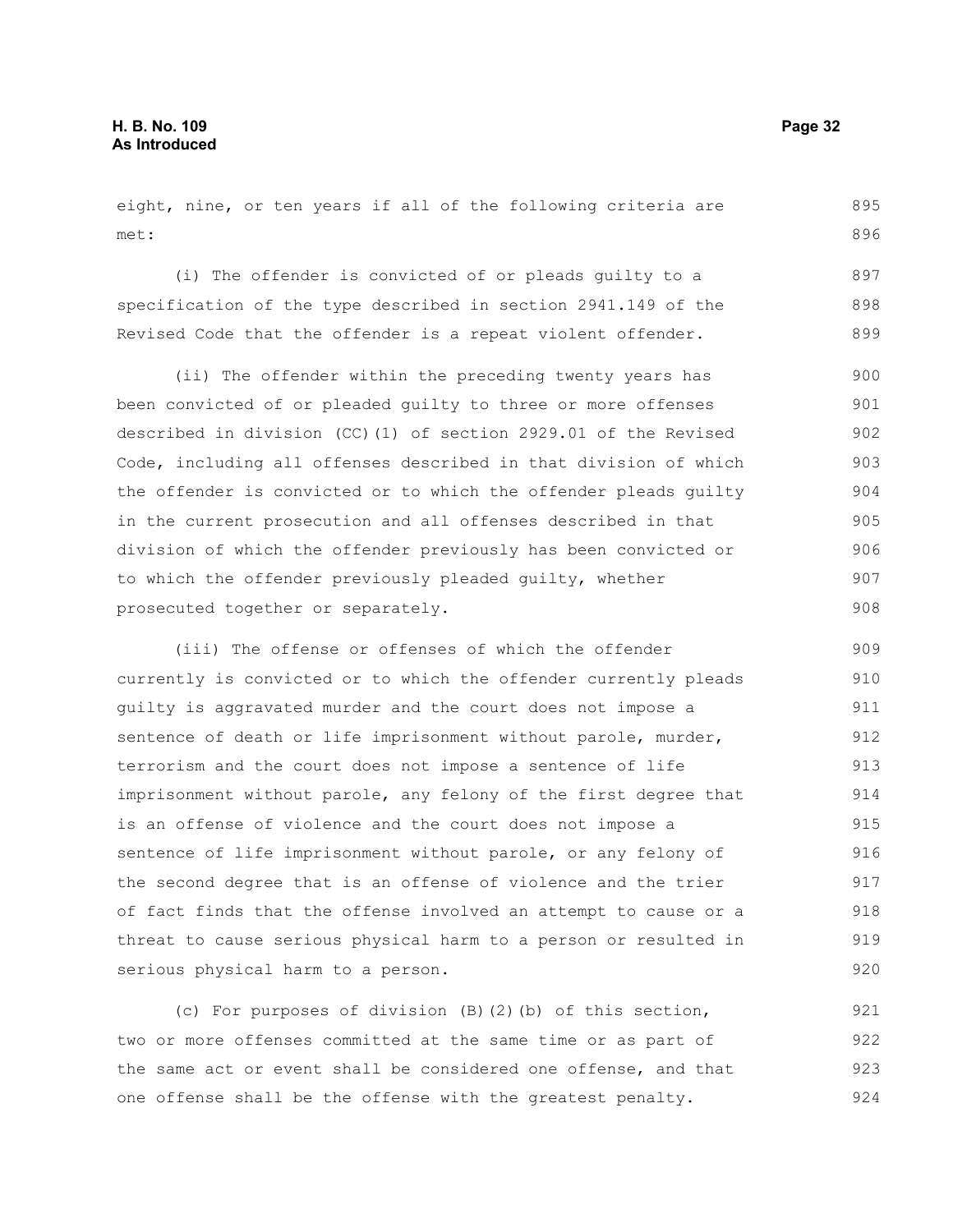#### **H. B. No. 109 Page 33 As Introduced**

(d) A sentence imposed under division (B)(2)(a) or (b) of this section shall not be reduced pursuant to section 2929.20, section 2967.19, or section 2967.193, or any other provision of Chapter 2967. or Chapter 5120. of the Revised Code. The offender shall serve an additional prison term imposed under division (B) (2)(a) or (b) of this section consecutively to and prior to the prison term imposed for the underlying offense. 925 926 927 928 929 930 931

(e) When imposing a sentence pursuant to division (B)(2) (a) or (b) of this section, the court shall state its findings explaining the imposed sentence. 932 933 934

(3) Except when an offender commits a violation of section 2903.01 or 2907.02 of the Revised Code and the penalty imposed for the violation is life imprisonment or commits a violation of section 2903.02 of the Revised Code, if the offender commits a violation of section 2925.03 or 2925.11 of the Revised Code and that section classifies the offender as a major drug offender, if the offender commits a violation of section 2925.05 of the Revised Code and division  $(E)$  (1) of that section classifies the offender as a major drug offender, if the offender commits a felony violation of section 2925.02, 2925.04, 2925.05, 2925.36, 3719.07, 3719.08, 3719.16, 3719.161, 4729.37, or 4729.61, division (C) or (D) of section 3719.172, division (E) of section 4729.51, or division (J) of section 4729.54 of the Revised Code that includes the sale, offer to sell, or possession of a schedule I or II controlled substance, with the exception of marihuana, and the court imposing sentence upon the offender finds that the offender is guilty of a specification of the type described in division (A) of section 2941.1410 of the Revised Code charging that the offender is a major drug offender, if the court imposing sentence upon an offender for a felony finds that the offender is guilty of corrupt activity with the most serious 935 936 937 938 939 940 941 942 943 944 945 946 947 948 949 950 951 952 953 954 955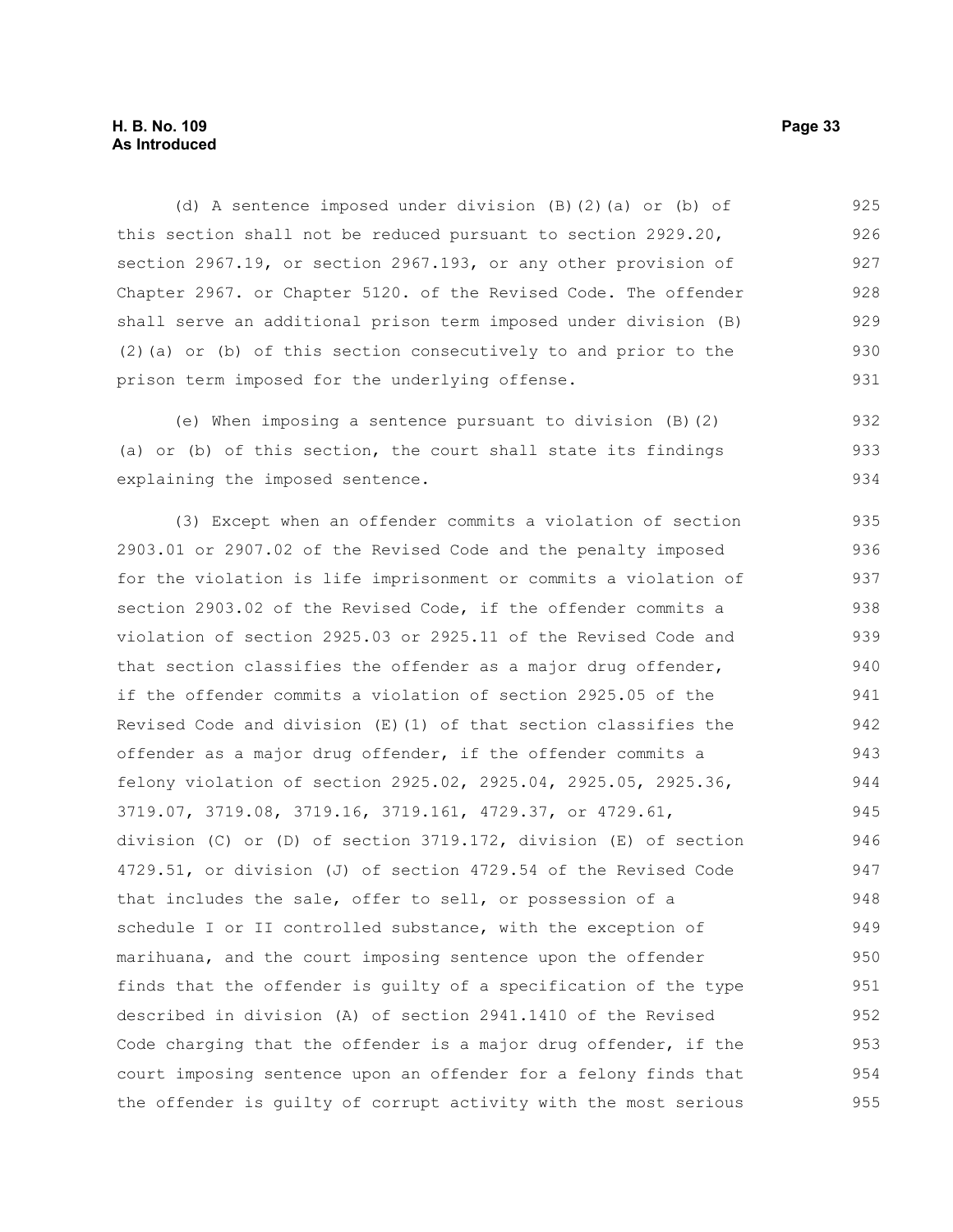offense in the pattern of corrupt activity being a felony of the first degree, or if the offender is guilty of an attempted violation of section 2907.02 of the Revised Code and, had the offender completed the violation of section 2907.02 of the Revised Code that was attempted, the offender would have been subject to a sentence of life imprisonment or life imprisonment without parole for the violation of section 2907.02 of the Revised Code, the court shall impose upon the offender for the felony violation a mandatory prison term determined as described in this division that, subject to divisions (C) to (I) of section 2967.19 of the Revised Code, cannot be reduced pursuant to section 2929.20, section 2967.19, or any other provision of Chapter 2967. or 5120. of the Revised Code. The mandatory prison term shall be the maximum definite prison term prescribed in division (A)(1)(b) of this section for a felony of the first degree, except that for offenses for which division (A)(1)(a) of this section applies, the mandatory prison term shall be the longest minimum prison term prescribed in that division for the offense. 956 957 958 959 960 961 962 963 964 965 966 967 968 969 970 971 972 973 974

(4) If the offender is being sentenced for a third or fourth degree felony OVI offense under division (G)(2) of section 2929.13 of the Revised Code, the sentencing court shall impose upon the offender a mandatory prison term in accordance with that division. In addition to the mandatory prison term, if the offender is being sentenced for a fourth degree felony OVI offense, the court, notwithstanding division (A)(4) of this section, may sentence the offender to a definite prison term of not less than six months and not more than thirty months, and if the offender is being sentenced for a third degree felony OVI offense, the sentencing court may sentence the offender to an additional prison term of any duration specified in division (A) 975 976 977 978 979 980 981 982 983 984 985 986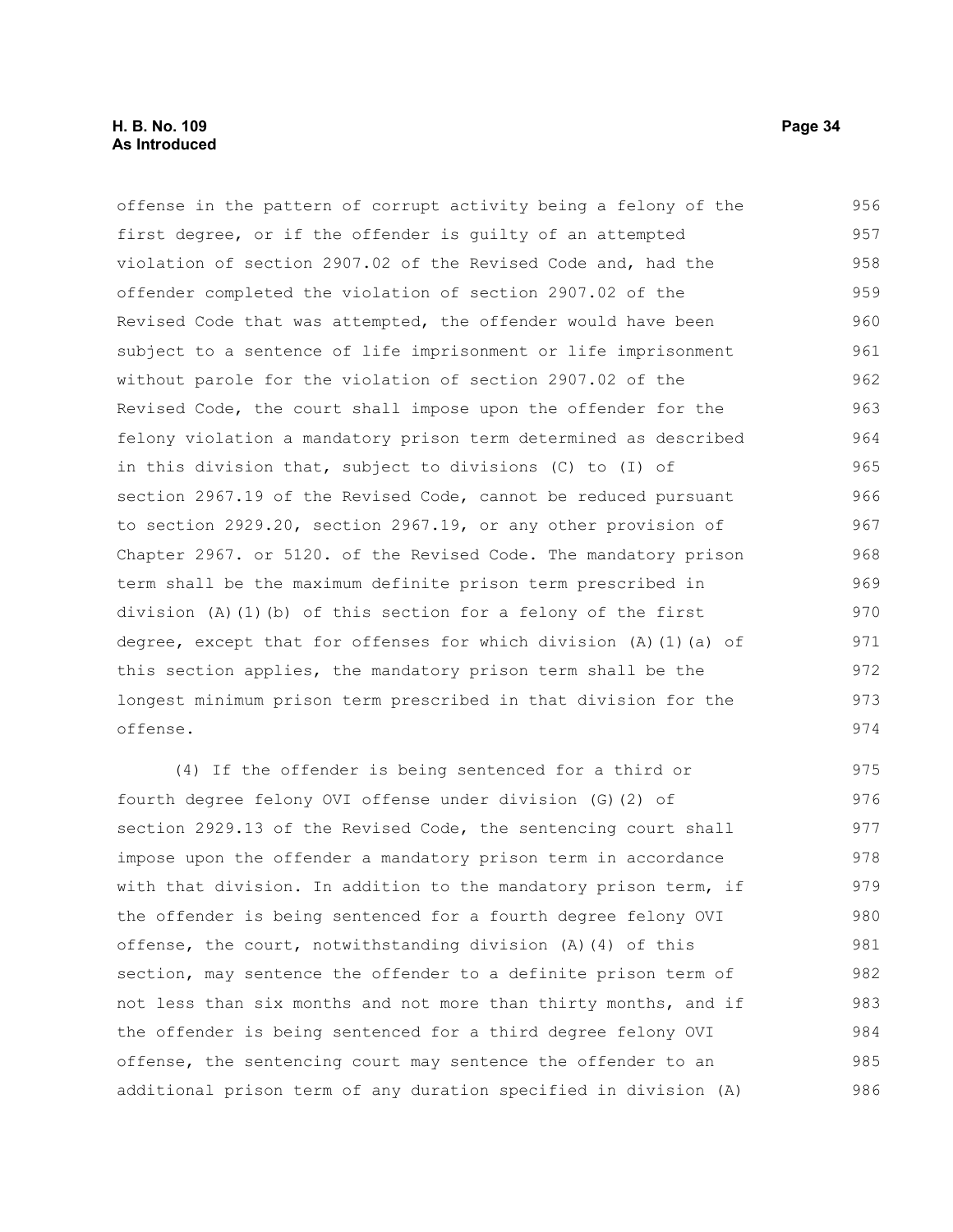#### **H. B. No. 109 Page 35 As Introduced**

(3) of this section. In either case, the additional prison term imposed shall be reduced by the sixty or one hundred twenty days imposed upon the offender as the mandatory prison term. The total of the additional prison term imposed under division (B) (4) of this section plus the sixty or one hundred twenty days imposed as the mandatory prison term shall equal a definite term in the range of six months to thirty months for a fourth degree felony OVI offense and shall equal one of the authorized prison terms specified in division (A)(3) of this section for a third degree felony OVI offense. If the court imposes an additional prison term under division (B)(4) of this section, the offender shall serve the additional prison term after the offender has served the mandatory prison term required for the offense. In addition to the mandatory prison term or mandatory and additional prison term imposed as described in division (B)(4) of this section, the court also may sentence the offender to a community control sanction under section 2929.16 or 2929.17 of the Revised Code, but the offender shall serve all of the prison terms so imposed prior to serving the community control sanction. 987 988 989 990 991 992 993 994 995 996 997 998 999 1000 1001 1002 1003 1004 1005 1006

If the offender is being sentenced for a fourth degree felony OVI offense under division (G)(1) of section 2929.13 of the Revised Code and the court imposes a mandatory term of local incarceration, the court may impose a prison term as described in division (A)(1) of that section. 1007 1008 1009 1010 1011

(5) If an offender is convicted of or pleads guilty to a violation of division (A)(1) or (2) of section 2903.06 of the Revised Code and also is convicted of or pleads guilty to a specification of the type described in section 2941.1414 of the Revised Code that charges that the victim of the offense is a peace officer, as defined in section 2935.01 of the Revised 1012 1013 1014 1015 1016 1017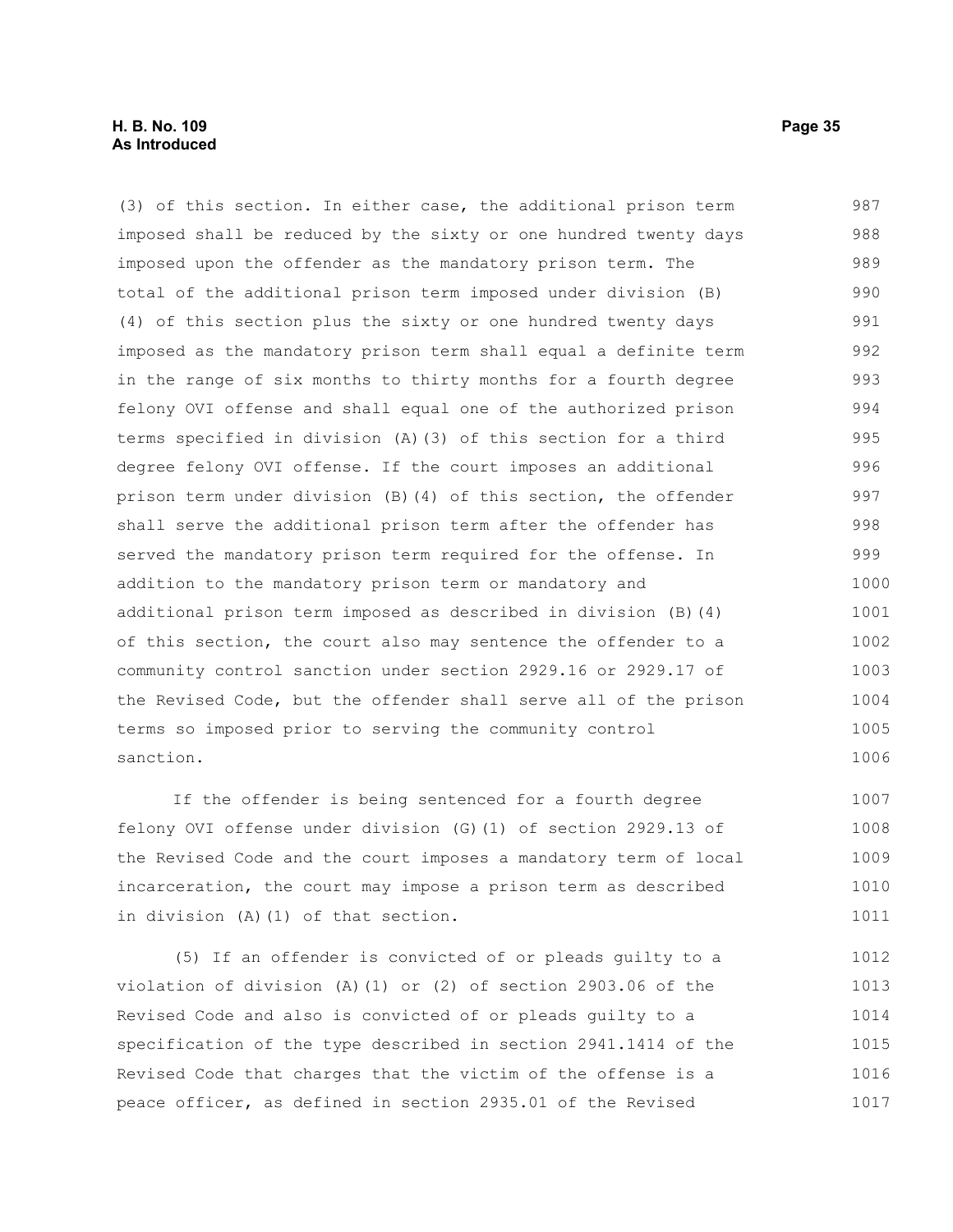Code, or an investigator of the bureau of criminal identification and investigation, as defined in section 2903.11 of the Revised Code, the court shall impose on the offender a prison term of five years. If a court imposes a prison term on an offender under division (B)(5) of this section, the prison term, subject to divisions (C) to (I) of section 2967.19 of the Revised Code, shall not be reduced pursuant to section 2929.20, section 2967.19, section 2967.193, or any other provision of Chapter 2967. or Chapter 5120. of the Revised Code. A court shall not impose more than one prison term on an offender under division (B)(5) of this section for felonies committed as part of the same act. 1018 1019 1020 1021 1022 1023 1024 1025 1026 1027 1028 1029

(6) If an offender is convicted of or pleads guilty to a violation of division (A)(1) or (2) of section 2903.06 of the Revised Code and also is convicted of or pleads guilty to a specification of the type described in section 2941.1415 of the Revised Code that charges that the offender previously has been convicted of or pleaded guilty to three or more violations of division (A) or (B) of section 4511.19 of the Revised Code or an equivalent offense, as defined in section 2941.1415 of the Revised Code, or three or more violations of any combination of those divisions and offenses, the court shall impose on the offender a prison term of three years. If a court imposes a prison term on an offender under division (B)(6) of this section, the prison term, subject to divisions (C) to (I) of section 2967.19 of the Revised Code, shall not be reduced pursuant to section 2929.20, section 2967.19, section 2967.193, or any other provision of Chapter 2967. or Chapter 5120. of the Revised Code. A court shall not impose more than one prison term on an offender under division (B)(6) of this section for felonies committed as part of the same act. 1030 1031 1032 1033 1034 1035 1036 1037 1038 1039 1040 1041 1042 1043 1044 1045 1046 1047 1048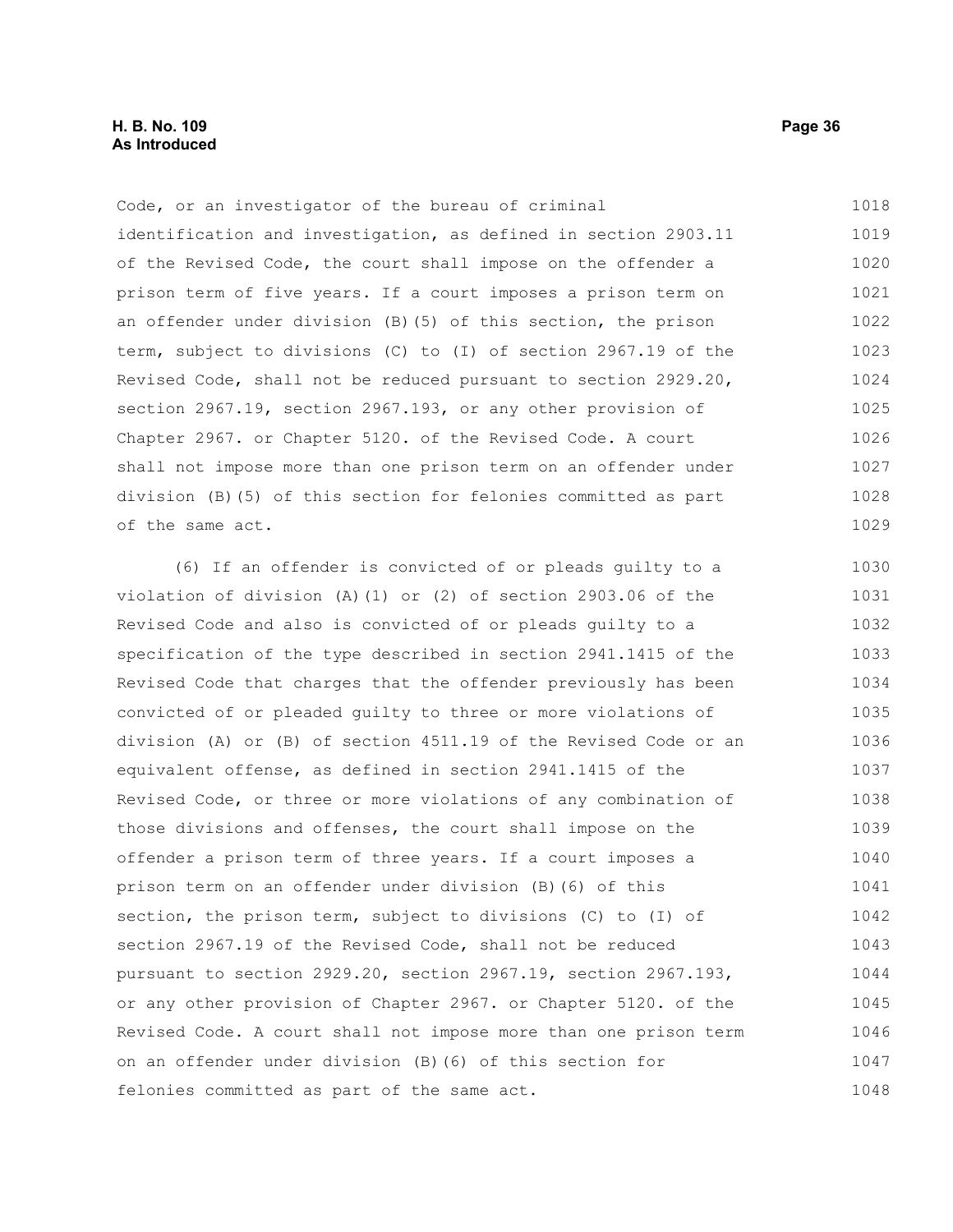#### **H. B. No. 109 Page 37 As Introduced**

(7)(a) If an offender is convicted of or pleads guilty to a felony violation of section 2905.01, 2905.02, 2907.21, 2907.22, or 2923.32, division (A)(1) or (2) of section 2907.323 involving a minor, or division  $(B)$   $(1)$ ,  $(2)$ ,  $(3)$ ,  $(4)$ , or  $(5)$  of section 2919.22 of the Revised Code and also is convicted of or pleads guilty to a specification of the type described in section 2941.1422 of the Revised Code that charges that the offender knowingly committed the offense in furtherance of human trafficking, the court shall impose on the offender a mandatory prison term that is one of the following: 1049 1050 1051 1052 1053 1054 1055 1056 1057 1058

(i) If the offense is a felony of the first degree, a definite prison term of not less than five years and not greater than eleven years, except that if the offense is a felony of the first degree committed on or after the effective date of this amendment, the court shall impose as the minimum prison term a mandatory term of not less than five years and not greater than eleven years; 1059 1060 1061 1062 1063 1064 1065

(ii) If the offense is a felony of the second or third degree, a definite prison term of not less than three years and not greater than the maximum prison term allowed for the offense by division  $(A)$   $(2)$   $(b)$  or  $(3)$  of this section, except that if the offense is a felony of the second degree committed on or after the effective date of this amendment, the court shall impose as the minimum prison term a mandatory term of not less than three years and not greater than eight years; 1066 1067 1068 1069 1070 1071 1072 1073

(iii) If the offense is a felony of the fourth or fifth degree, a definite prison term that is the maximum prison term allowed for the offense by division (A) of section 2929.14 of the Revised Code. 1074 1075 1076 1077

(b) Subject to divisions (C) to (I) of section 2967.19 of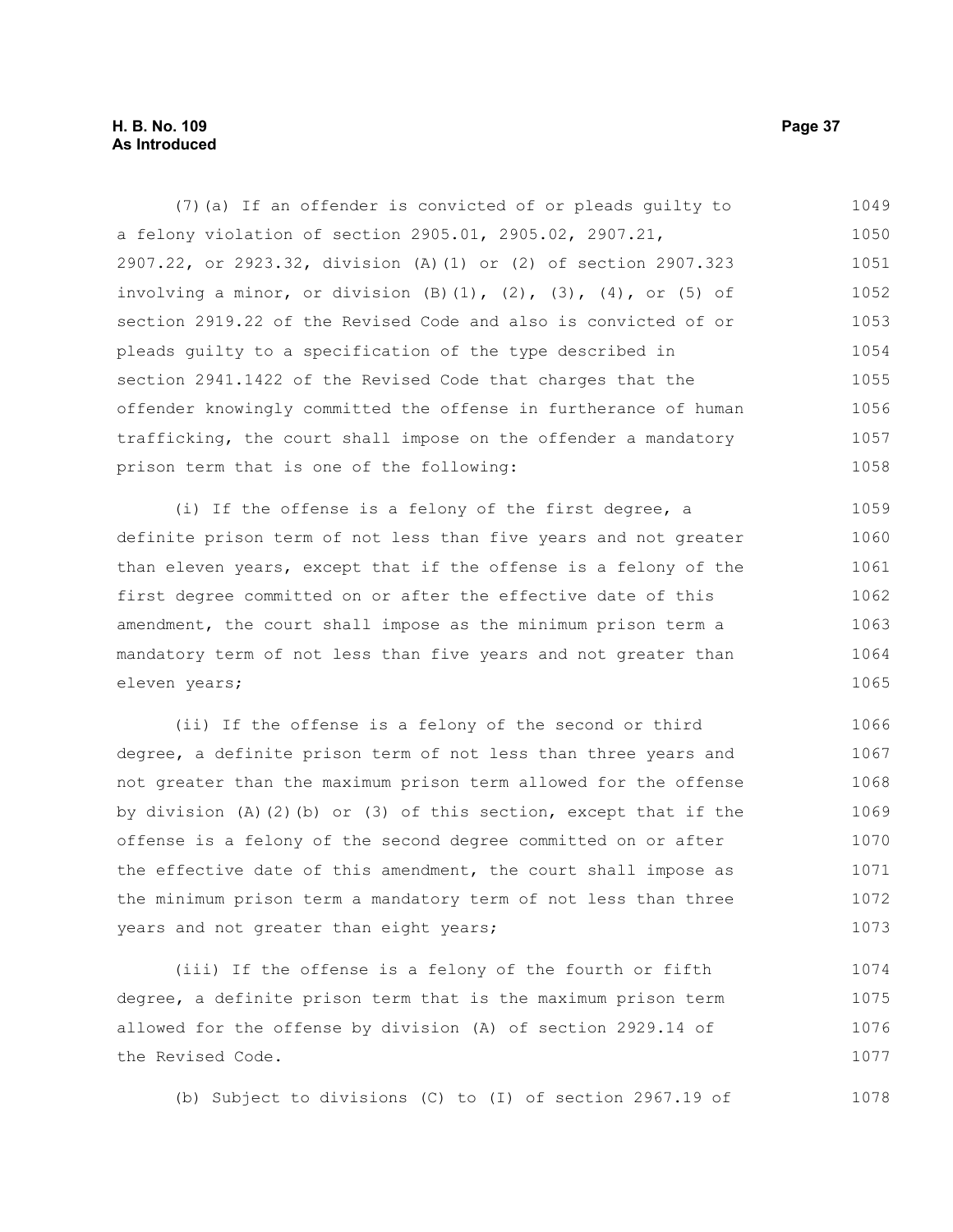#### **H. B. No. 109 Page 38 As Introduced**

the Revised Code, the prison term imposed under division (B)(7) (a) of this section shall not be reduced pursuant to section 2929.20, section 2967.19, section 2967.193, or any other provision of Chapter 2967. of the Revised Code. A court shall not impose more than one prison term on an offender under division (B)(7)(a) of this section for felonies committed as part of the same act, scheme, or plan. 1079 1080 1081 1082 1083 1084 1085

(8) If an offender is convicted of or pleads guilty to a felony violation of section 2903.11, 2903.12, or 2903.13 of the Revised Code and also is convicted of or pleads guilty to a specification of the type described in section 2941.1423 of the Revised Code that charges that the victim of the violation was a woman whom the offender knew was pregnant at the time of the violation, notwithstanding the range prescribed in division (A) of this section as the definite prison term or minimum prison term for felonies of the same degree as the violation, the court shall impose on the offender a mandatory prison term that is either a definite prison term of six months or one of the prison terms prescribed in division (A) of this section for felonies of the same degree as the violation, except that if the violation is a felony of the first or second degree committed on or after the effective date of this amendment, the court shall impose as the minimum prison term under division (A)(1)(a) or (2)(a) of this section a mandatory term that is one of the terms prescribed in that division, whichever is applicable, for the offense. 1086 1087 1088 1089 1090 1091 1092 1093 1094 1095 1096 1097 1098 1099 1100 1101 1102 1103 1104

(9)(a) If an offender is convicted of or pleads guilty to a violation of division (A)(1) or (2) of section 2903.11 of the Revised Code and also is convicted of or pleads guilty to a specification of the type described in section 2941.1425 of the Revised Code, the court shall impose on the offender a mandatory 1105 1106 1107 1108 1109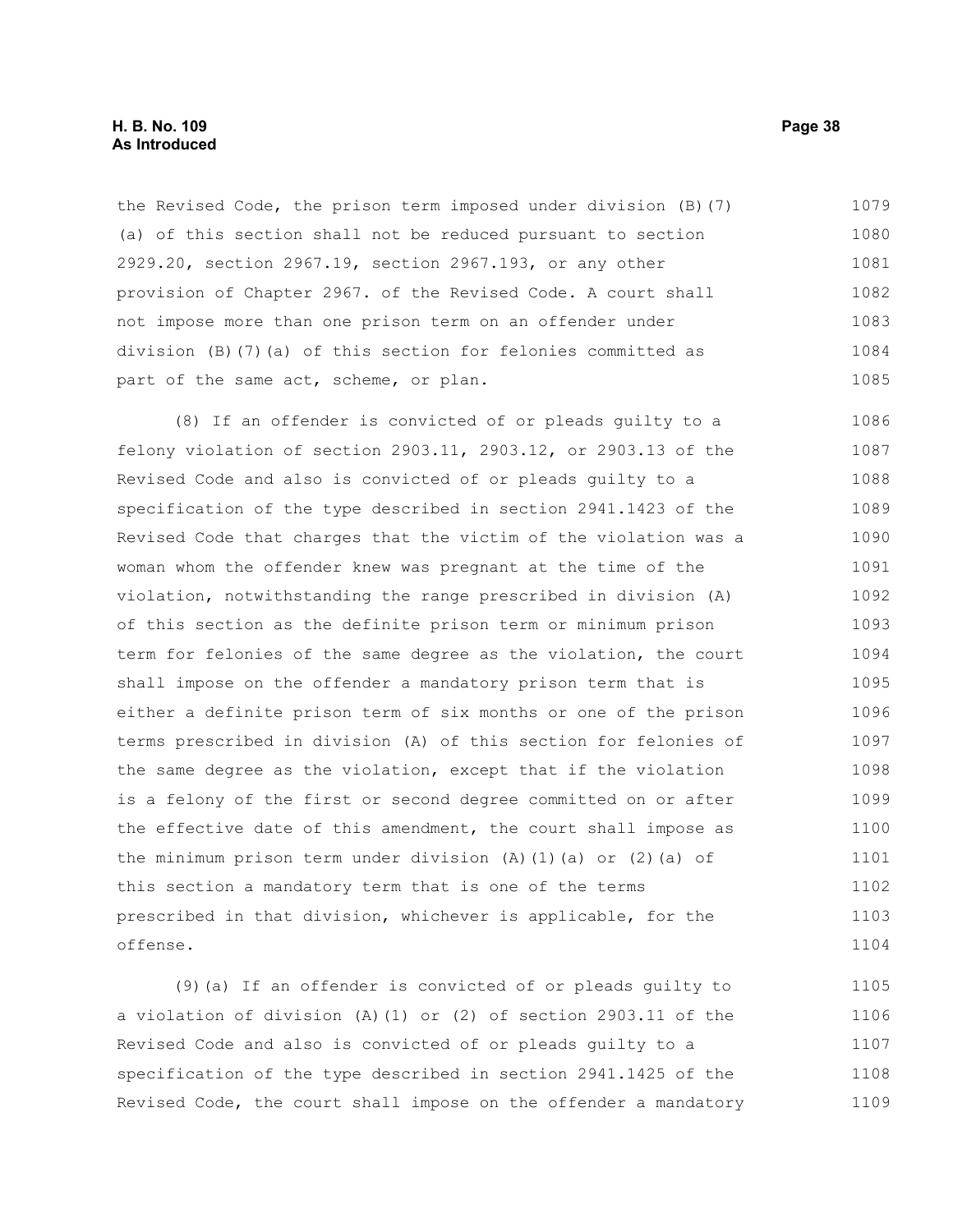prison term of six years if either of the following applies: (i) The violation is a violation of division (A)(1) of section 2903.11 of the Revised Code and the specification charges that the offender used an accelerant in committing the violation and the serious physical harm to another or to another's unborn caused by the violation resulted in a permanent, serious disfigurement or permanent, substantial incapacity; (ii) The violation is a violation of division (A)(2) of section 2903.11 of the Revised Code and the specification charges that the offender used an accelerant in committing the violation, that the violation caused physical harm to another or to another's unborn, and that the physical harm resulted in a permanent, serious disfigurement or permanent, substantial incapacity. (b) If a court imposes a prison term on an offender under division (B)(9)(a) of this section, the prison term shall not be reduced pursuant to section 2929.20, section 2967.19, section 1110 1111 1112 1113 1114 1115 1116 1117 1118 1119 1120 1121 1122 1123 1124 1125 1126 1127

2967.193, or any other provision of Chapter 2967. or Chapter 5120. of the Revised Code. A court shall not impose more than one prison term on an offender under division (B)(9) of this section for felonies committed as part of the same act. 1128 1129 1130 1131

(c) The provisions of divisions (B)(9) and (C)(6) of this section and of division (D)(2) of section 2903.11, division (F) (20) of section 2929.13, and section 2941.1425 of the Revised Code shall be known as "Judy's Law." 1132 1133 1134 1135

(10) If an offender is convicted of or pleads guilty to a violation of division (A) of section 2903.11 of the Revised Code and also is convicted of or pleads guilty to a specification of 1136 1137 1138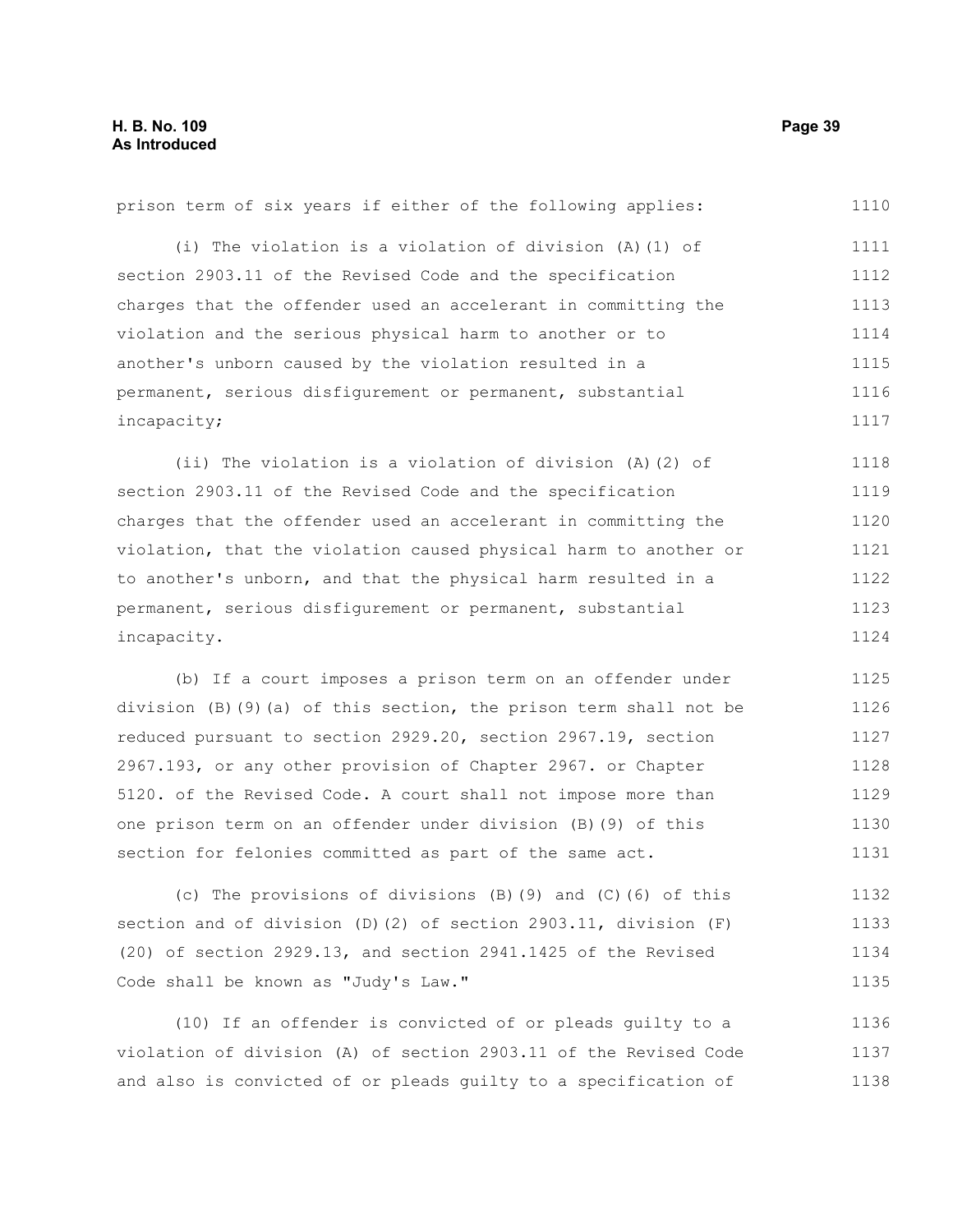#### **H. B. No. 109 Page 40 As Introduced**

the type described in section 2941.1426 of the Revised Code that charges that the victim of the offense suffered permanent disabling harm as a result of the offense and that the victim was under ten years of age at the time of the offense, regardless of whether the offender knew the age of the victim, the court shall impose upon the offender an additional definite prison term of six years. A prison term imposed on an offender under division (B)(10) of this section shall not be reduced pursuant to section 2929.20, section 2967.193, or any other provision of Chapter 2967. or Chapter 5120. of the Revised Code. If a court imposes an additional prison term on an offender under this division relative to a violation of division (A) of section 2903.11 of the Revised Code, the court shall not impose any other additional prison term on the offender relative to the same offense. 1139 1140 1141 1142 1143 1144 1145 1146 1147 1148 1149 1150 1151 1152 1153

(11) If an offender is convicted of or pleads guilty to a felony violation of section 2925.03 or 2925.05 of the Revised Code or a felony violation of section 2925.11 of the Revised Code for which division (C)(11) of that section applies in determining the sentence for the violation, if the drug involved in the violation is a fentanyl-related compound or a compound, mixture, preparation, or substance containing a fentanyl-related compound, and if the offender also is convicted of or pleads guilty to a specification of the type described in division (B) of section 2941.1410 of the Revised Code that charges that the offender is a major drug offender, in addition to any other penalty imposed for the violation, the court shall impose on the offender a mandatory prison term of three, four, five, six, seven, or eight years. If a court imposes a prison term on an offender under division (B)(11) of this section, the prison term, subject to divisions (C) to (I) of section 2967.19 of the 1154 1155 1156 1157 1158 1159 1160 1161 1162 1163 1164 1165 1166 1167 1168 1169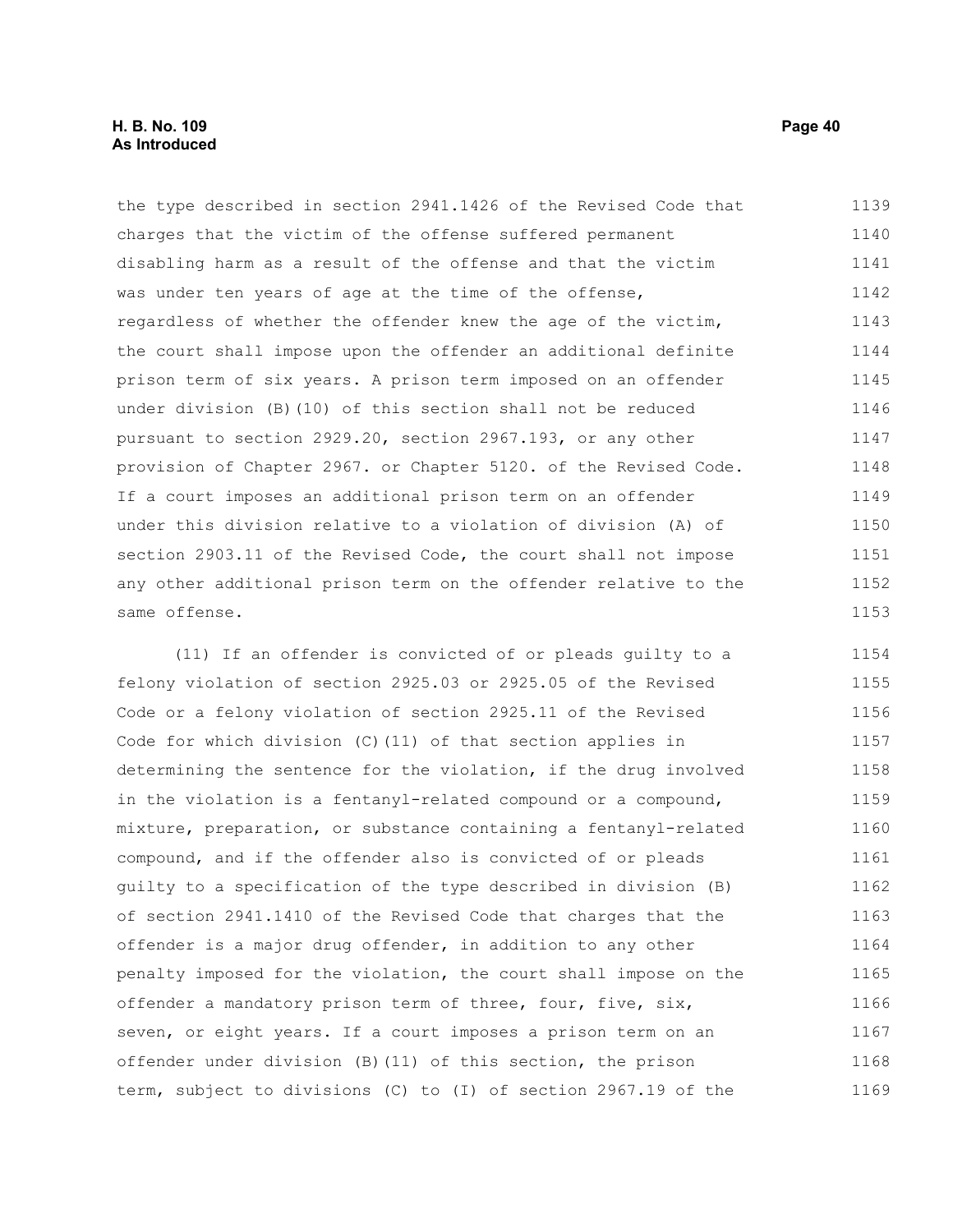Revised Code, shall not be reduced pursuant to section 2929.20, 2967.19, or 2967.193, or any other provision of Chapter 2967. or 5120. of the Revised Code. A court shall not impose more than one prison term on an offender under division (B)(11) of this section for felonies committed as part of the same act. 1170 1171 1172 1173 1174

(C)(1)(a) Subject to division (C)(1)(b) of this section, if a mandatory prison term is imposed upon an offender pursuant to division (B)(1)(a) of this section for having a firearm on or about the offender's person or under the offender's control while committing a felony, if a mandatory prison term is imposed upon an offender pursuant to division (B)(1)(c) of this section for committing a felony specified in that division by discharging a firearm from a motor vehicle, or if both types of mandatory prison terms are imposed, the offender shall serve any mandatory prison term imposed under either division consecutively to any other mandatory prison term imposed under either division or under division (B)(1)(d) of this section, consecutively to and prior to any prison term imposed for the underlying felony pursuant to division  $(A)$ ,  $(B)$   $(2)$ , or  $(B)$   $(3)$  of this section or any other section of the Revised Code, and consecutively to any other prison term or mandatory prison term previously or subsequently imposed upon the offender. 1175 1176 1177 1178 1179 1180 1181 1182 1183 1184 1185 1186 1187 1188 1189 1190 1191

(b) If a mandatory prison term is imposed upon an offender pursuant to division (B)(1)(d) of this section for wearing or carrying body armor while committing an offense of violence that is a felony, the offender shall serve the mandatory term so imposed consecutively to any other mandatory prison term imposed under that division or under division (B)(1)(a) or (c) of this section, consecutively to and prior to any prison term imposed for the underlying felony under division  $(A)$ ,  $(B)$   $(2)$ , or  $(B)$   $(3)$ of this section or any other section of the Revised Code, and 1192 1193 1194 1195 1196 1197 1198 1199 1200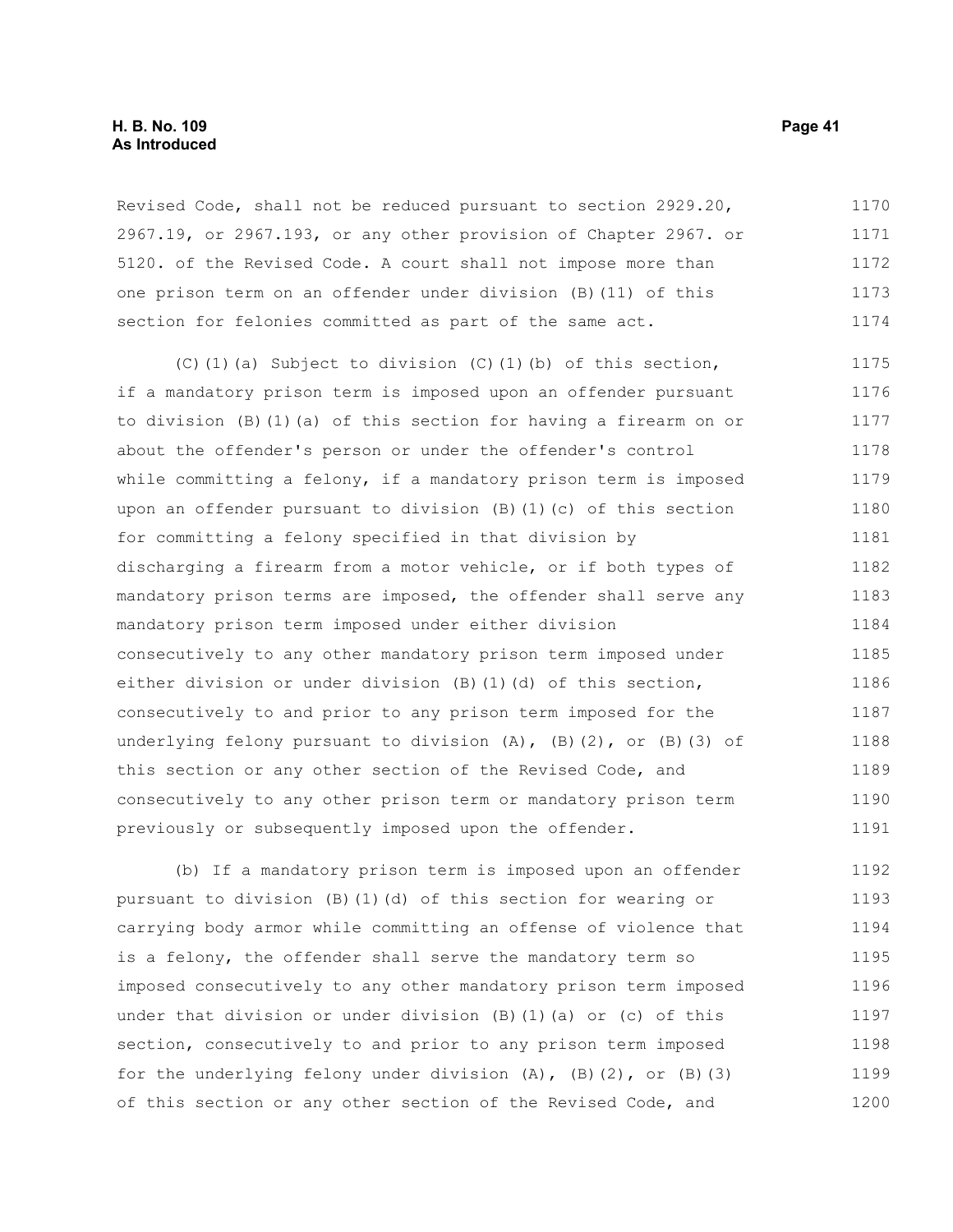consecutively to any other prison term or mandatory prison term previously or subsequently imposed upon the offender. 1201 1202

(c) If a mandatory prison term is imposed upon an offender pursuant to division (B)(1)(f) of this section, the offender shall serve the mandatory prison term so imposed consecutively to and prior to any prison term imposed for the underlying felony under division  $(A)$ ,  $(B)$   $(2)$ , or  $(B)$   $(3)$  of this section or any other section of the Revised Code, and consecutively to any other prison term or mandatory prison term previously or subsequently imposed upon the offender. 1203 1204 1205 1206 1207 1208 1209 1210

(d) If a mandatory prison term is imposed upon an offender pursuant to division (B)(7) or (8) of this section, the offender shall serve the mandatory prison term so imposed consecutively to any other mandatory prison term imposed under that division or under any other provision of law and consecutively to any other prison term or mandatory prison term previously or subsequently imposed upon the offender. 1211 1212 1213 1214 1215 1216 1217

(e) If a mandatory prison term is imposed upon an offender pursuant to division (B)(11) of this section, the offender shall serve the mandatory prison term consecutively to any other mandatory prison term imposed under that division, consecutively to and prior to any prison term imposed for the underlying felony, and consecutively to any other prison term or mandatory prison term previously or subsequently imposed upon the offender. 1218 1219 1220 1221 1222 1223 1224 1225

(2) If an offender who is an inmate in a jail, prison, or other residential detention facility violates section 2917.02, 2917.03, or 2921.35 of the Revised Code or division (A)(1) or (2) of section 2921.34 of the Revised Code, if an offender who is under detention at a detention facility commits a felony 1226 1227 1228 1229 1230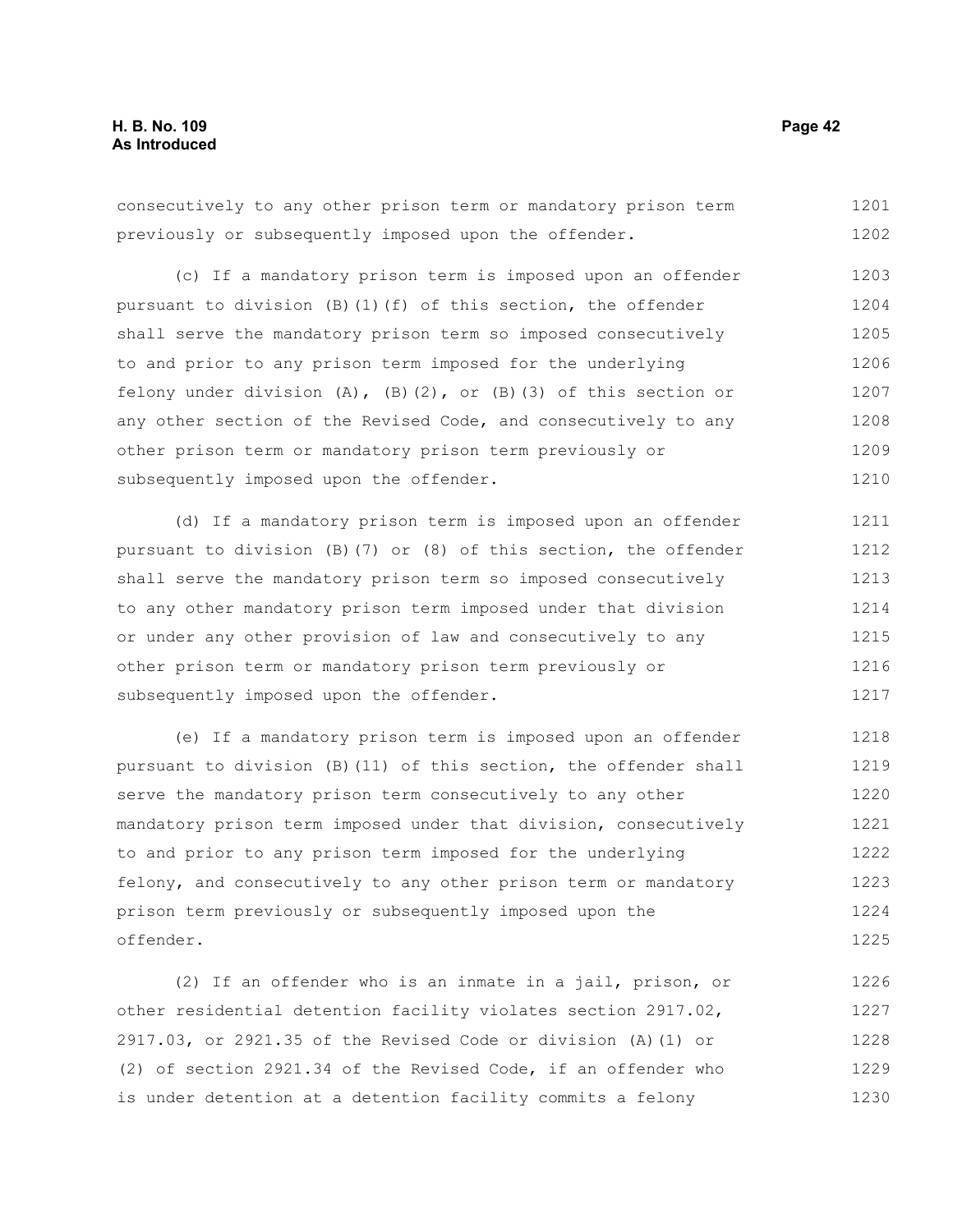#### **H. B. No. 109 Page 43 As Introduced**

violation of section 2923.131 of the Revised Code, or if an offender who is an inmate in a jail, prison, or other residential detention facility or is under detention at a detention facility commits another felony while the offender is an escapee in violation of division (A)(1) or (2) of section 2921.34 of the Revised Code, any prison term imposed upon the offender for one of those violations shall be served by the offender consecutively to the prison term or term of imprisonment the offender was serving when the offender committed that offense and to any other prison term previously or subsequently imposed upon the offender. 1231 1232 1233 1234 1235 1236 1237 1238 1239 1240 1241

(3) If a prison term is imposed for a violation of division (B) of section 2911.01 of the Revised Code, a violation of division (A) of section 2913.02 of the Revised Code in which the stolen property is a firearm or dangerous ordnance, or a felony violation of division (B) of section 2921.331 of the Revised Code, the offender shall serve that prison term consecutively to any other prison term or mandatory prison term previously or subsequently imposed upon the offender. 1242 1243 1244 1245 1246 1247 1248 1249

(4) If multiple prison terms are imposed on an offender for convictions of multiple offenses, the court may require the offender to serve the prison terms consecutively if the court finds that the consecutive service is necessary to protect the public from future crime or to punish the offender and that consecutive sentences are not disproportionate to the seriousness of the offender's conduct and to the danger the offender poses to the public, and if the court also finds any of the following: 1250 1251 1252 1253 1254 1255 1256 1257 1258

(a) The offender committed one or more of the multiple offenses while the offender was awaiting trial or sentencing, 1259 1260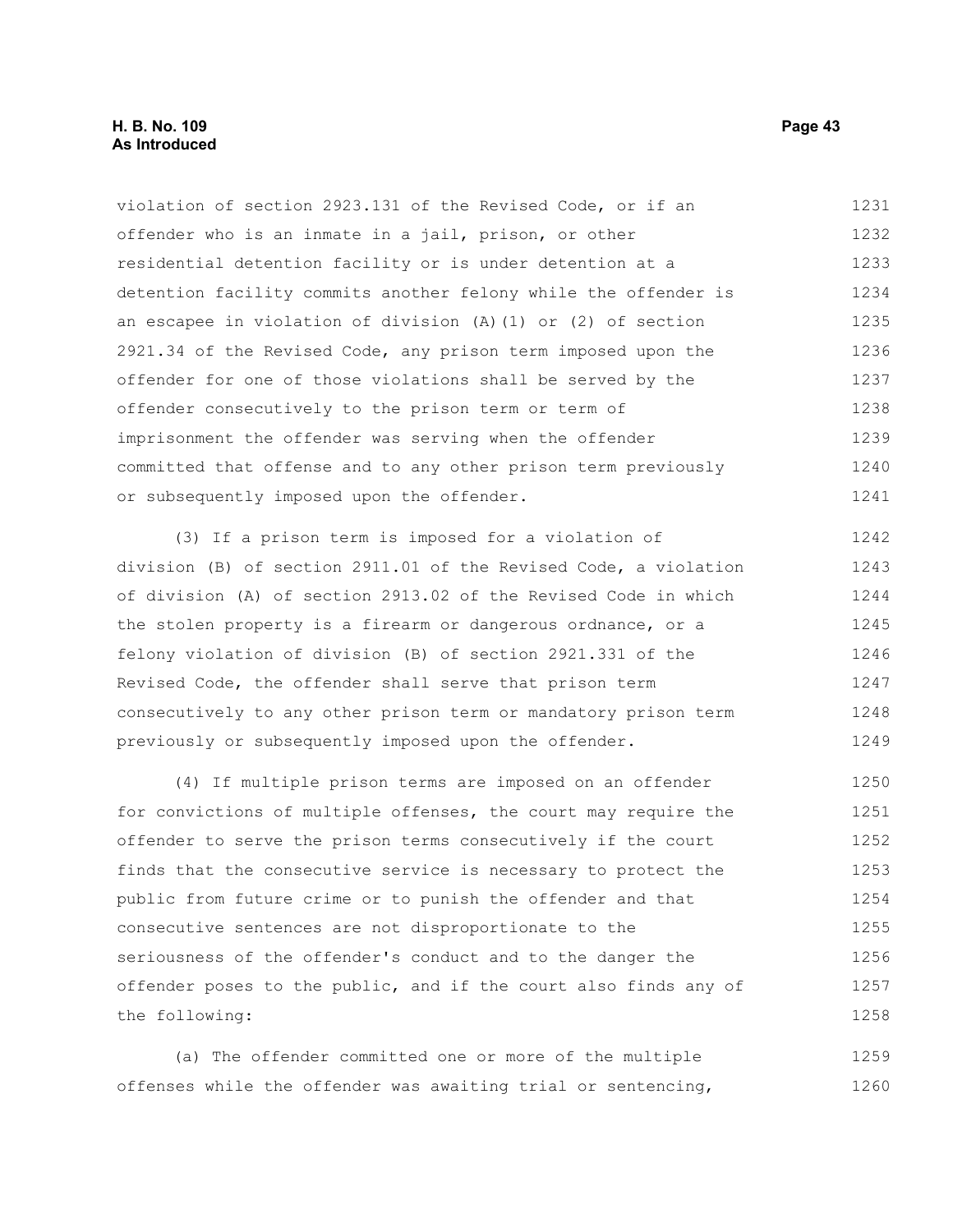was under a sanction imposed pursuant to section 2929.16, 2929.17, or 2929.18 of the Revised Code, or was under postrelease control for a prior offense. 1261 1262 1263

(b) At least two of the multiple offenses were committed as part of one or more courses of conduct, and the harm caused by two or more of the multiple offenses so committed was so great or unusual that no single prison term for any of the offenses committed as part of any of the courses of conduct adequately reflects the seriousness of the offender's conduct. 1264 1265 1266 1267 1268 1269

(c) The offender's history of criminal conduct demonstrates that consecutive sentences are necessary to protect the public from future crime by the offender. 1270 1271 1272

(5) If a mandatory prison term is imposed upon an offender pursuant to division (B)(5) or (6) of this section, the offender shall serve the mandatory prison term consecutively to and prior to any prison term imposed for the underlying violation of division (A)(1) or (2) of section 2903.06 of the Revised Code pursuant to division (A) of this section or section 2929.142 of the Revised Code. If a mandatory prison term is imposed upon an offender pursuant to division (B)(5) of this section, and if a mandatory prison term also is imposed upon the offender pursuant to division (B)(6) of this section in relation to the same violation, the offender shall serve the mandatory prison term imposed pursuant to division (B)(5) of this section consecutively to and prior to the mandatory prison term imposed pursuant to division (B)(6) of this section and consecutively to and prior to any prison term imposed for the underlying violation of division (A)(1) or (2) of section 2903.06 of the Revised Code pursuant to division (A) of this section or section 2929.142 of the Revised Code. 1273 1274 1275 1276 1277 1278 1279 1280 1281 1282 1283 1284 1285 1286 1287 1288 1289 1290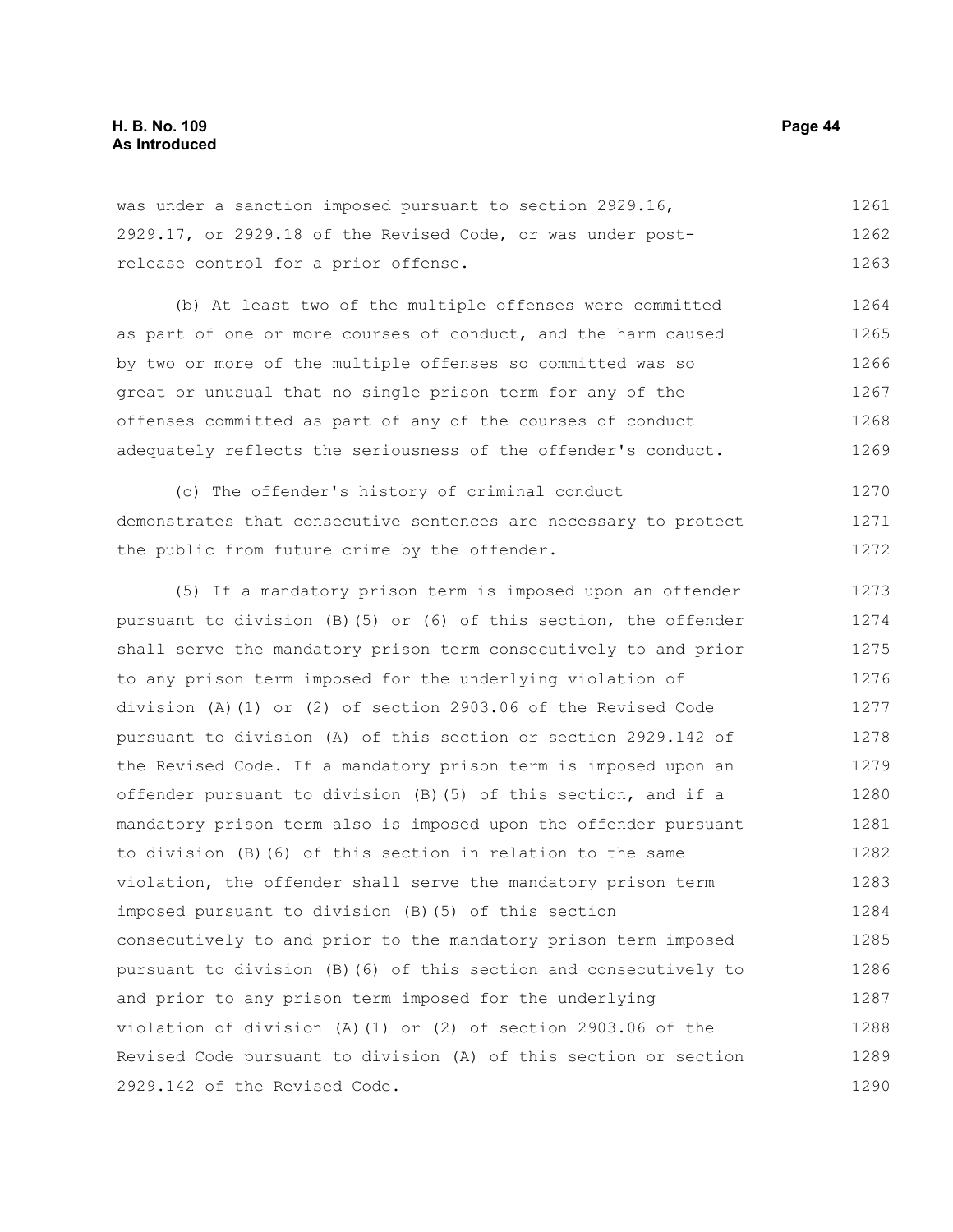#### **H. B. No. 109 Page 45 As Introduced**

(6) If a mandatory prison term is imposed on an offender pursuant to division (B)(9) of this section, the offender shall serve the mandatory prison term consecutively to and prior to any prison term imposed for the underlying violation of division (A)(1) or (2) of section 2903.11 of the Revised Code and consecutively to and prior to any other prison term or mandatory prison term previously or subsequently imposed on the offender. 1291 1292 1293 1294 1295 1296 1297

(7) If a mandatory prison term is imposed on an offender pursuant to division (B)(10) of this section, the offender shall serve that mandatory prison term consecutively to and prior to any prison term imposed for the underlying felonious assault. Except as otherwise provided in division (C) of this section, any other prison term or mandatory prison term previously or subsequently imposed upon the offender may be served concurrently with, or consecutively to, the prison term imposed pursuant to division (B)(10) of this section. 1298 1299 1300 1301 1302 1303 1304 1305 1306

(8) Any prison term imposed for a violation of section 2903.04 of the Revised Code that is based on a violation of section 2925.03 or 2925.11 of the Revised Code or on a violation of section 2925.05 of the Revised Code that is not funding of marihuana trafficking shall run consecutively to any prison term imposed for the violation of section 2925.03 or 2925.11 of the Revised Code or for the violation of section 2925.05 of the Revised Code that is not funding of marihuana trafficking. 1307 1308 1309 1310 1311 1312 1313 1314

(9) When consecutive prison terms are imposed pursuant to division (C)(1), (2), (3), (4), (5), (6), (7), or (8) or division (H)(1) or (2) of this section, subject to division (C) (10) of this section, the term to be served is the aggregate of all of the terms so imposed. 1315 1316 1317 1318 1319

(10) When a court sentences an offender to a non-life 1320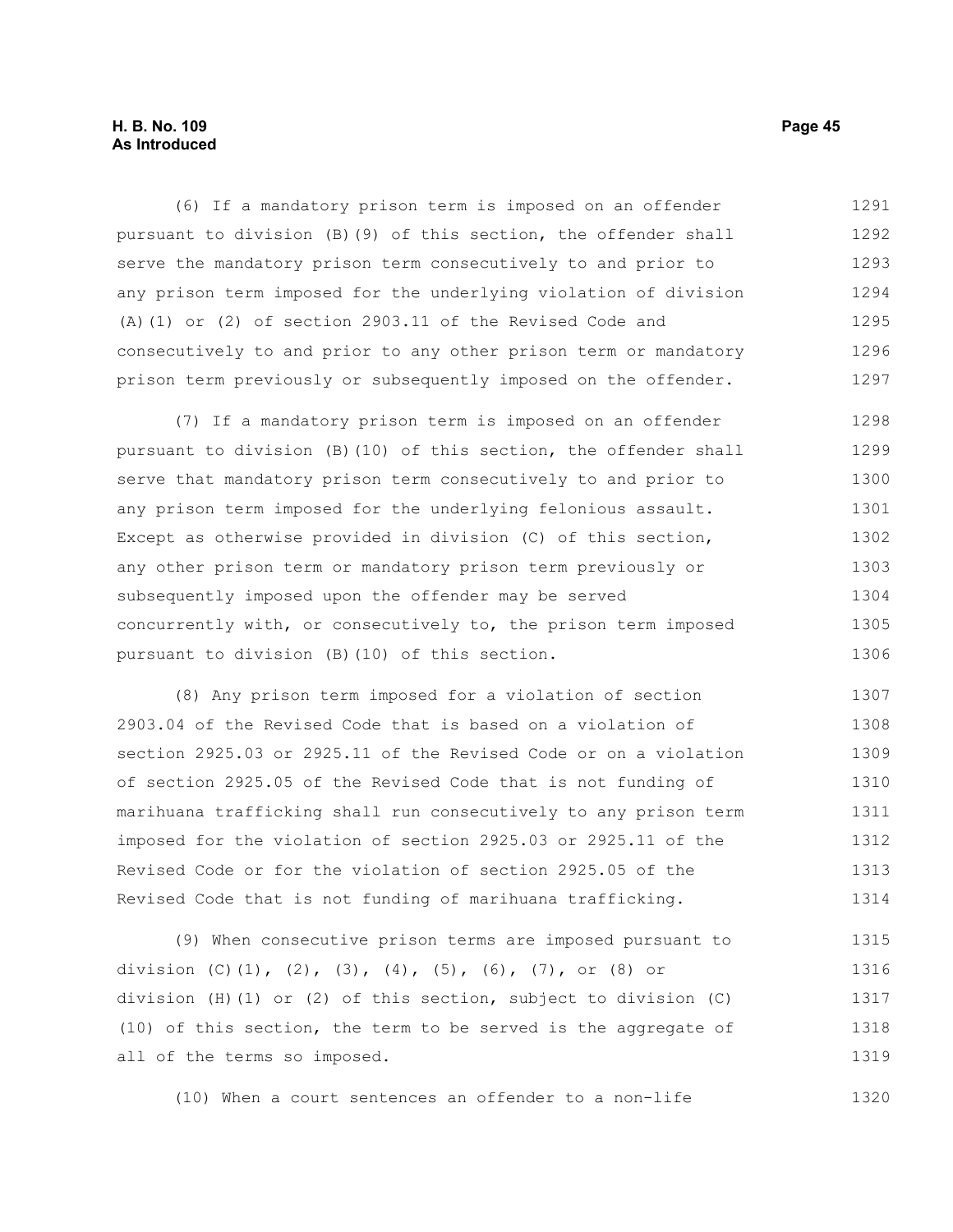#### **H. B. No. 109 Page 46 As Introduced**

felony indefinite prison term, any definite prison term or mandatory definite prison term previously or subsequently imposed on the offender in addition to that indefinite sentence that is required to be served consecutively to that indefinite sentence shall be served prior to the indefinite sentence. 1321 1322 1323 1324 1325

(11) If a court is sentencing an offender for a felony of the first or second degree, if division  $(A)$   $(1)$   $(a)$  or  $(2)$   $(a)$  of this section applies with respect to the sentencing for the offense, and if the court is required under the Revised Code section that sets forth the offense or any other Revised Code provision to impose a mandatory prison term for the offense, the court shall impose the required mandatory prison term as the minimum term imposed under division  $(A)$  (1)(a) or (2)(a) of this section, whichever is applicable. 1326 1327 1328 1329 1330 1331 1332 1333 1334

(D)(1) If a court imposes a prison term, other than a term of life imprisonment, for a felony of the first degree, for a felony of the second degree, for a felony sex offense, or for a felony of the third degree that is an offense of violence and that is not a felony sex offense, it shall include in the sentence a requirement that the offender be subject to a period of post-release control after the offender's release from imprisonment, in accordance with section 2967.28 of the Revised Code. If a court imposes a sentence including a prison term of a type described in this division on or after July 11, 2006, the failure of a court to include a post-release control requirement in the sentence pursuant to this division does not negate, limit, or otherwise affect the mandatory period of post-release control that is required for the offender under division (B) of section 2967.28 of the Revised Code. Section 2929.191 of the Revised Code applies if, prior to July 11, 2006, a court imposed a sentence including a prison term of a type described in this 1335 1336 1337 1338 1339 1340 1341 1342 1343 1344 1345 1346 1347 1348 1349 1350 1351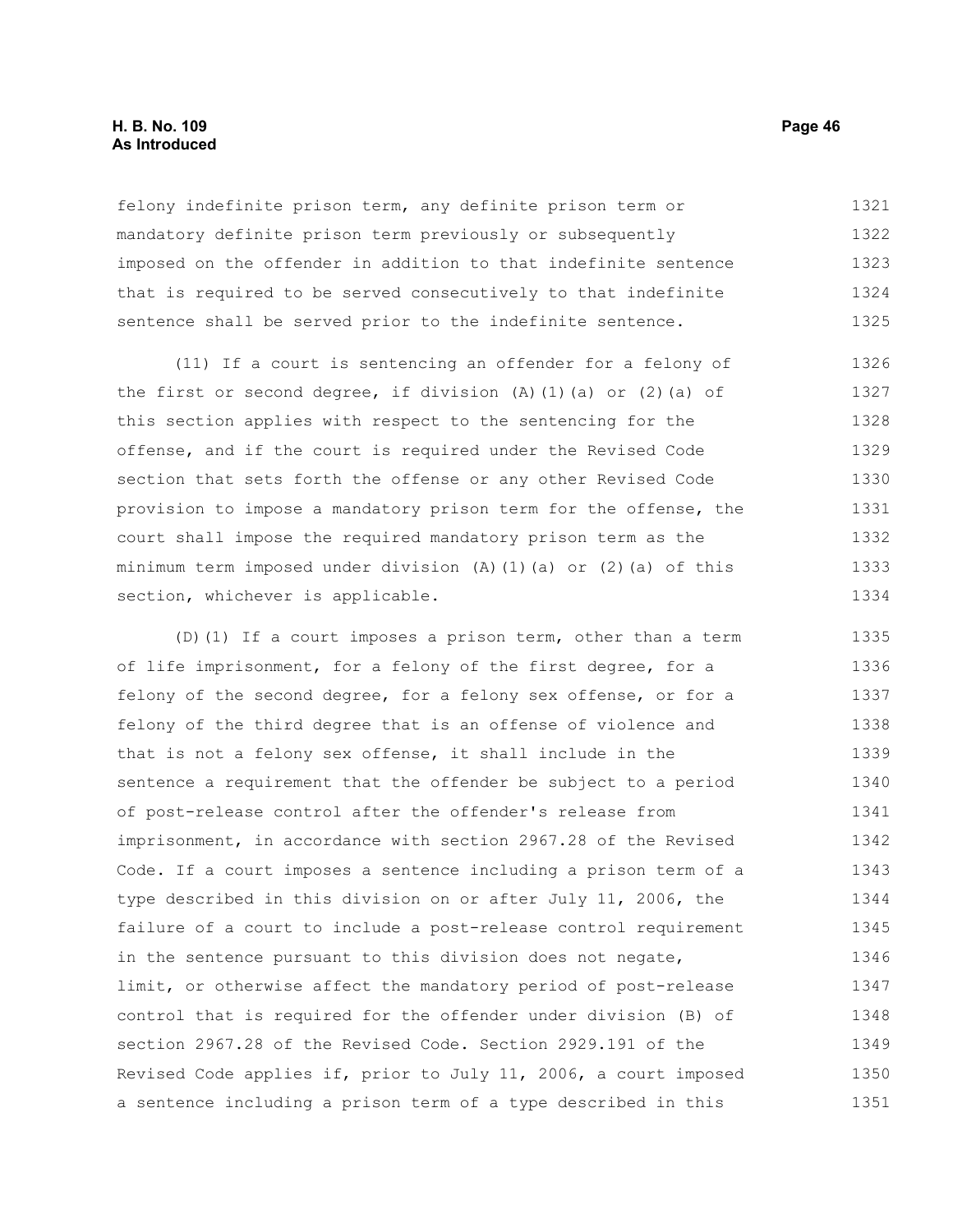division and failed to include in the sentence pursuant to this division a statement regarding post-release control. 1352 1353

(2) If a court imposes a prison term for a felony of the third, fourth, or fifth degree that is not subject to division (D)(1) of this section, it shall include in the sentence a requirement that the offender be subject to a period of postrelease control after the offender's release from imprisonment, in accordance with that division, if the parole board determines that a period of post-release control is necessary. Section 2929.191 of the Revised Code applies if, prior to July 11, 2006, a court imposed a sentence including a prison term of a type described in this division and failed to include in the sentence pursuant to this division a statement regarding post-release control. 1354 1355 1356 1357 1358 1359 1360 1361 1362 1363 1364 1365

(E) The court shall impose sentence upon the offender in accordance with section 2971.03 of the Revised Code, and Chapter 2971. of the Revised Code applies regarding the prison term or term of life imprisonment without parole imposed upon the offender and the service of that term of imprisonment if any of the following apply: 1366 1367 1368 1369 1370 1371

(1) A person is convicted of or pleads guilty to a violent sex offense or a designated homicide, assault, or kidnapping offense, and, in relation to that offense, the offender is adjudicated a sexually violent predator. 1372 1373 1374 1375

(2) A person is convicted of or pleads guilty to a violation of division (A)(1)(b) of section 2907.02 of the Revised Code committed on or after January 2, 2007, and either the court does not impose a sentence of life without parole when authorized pursuant to division (B) of section 2907.02 of the Revised Code, or division (B) of section 2907.02 of the Revised 1376 1377 1378 1379 1380 1381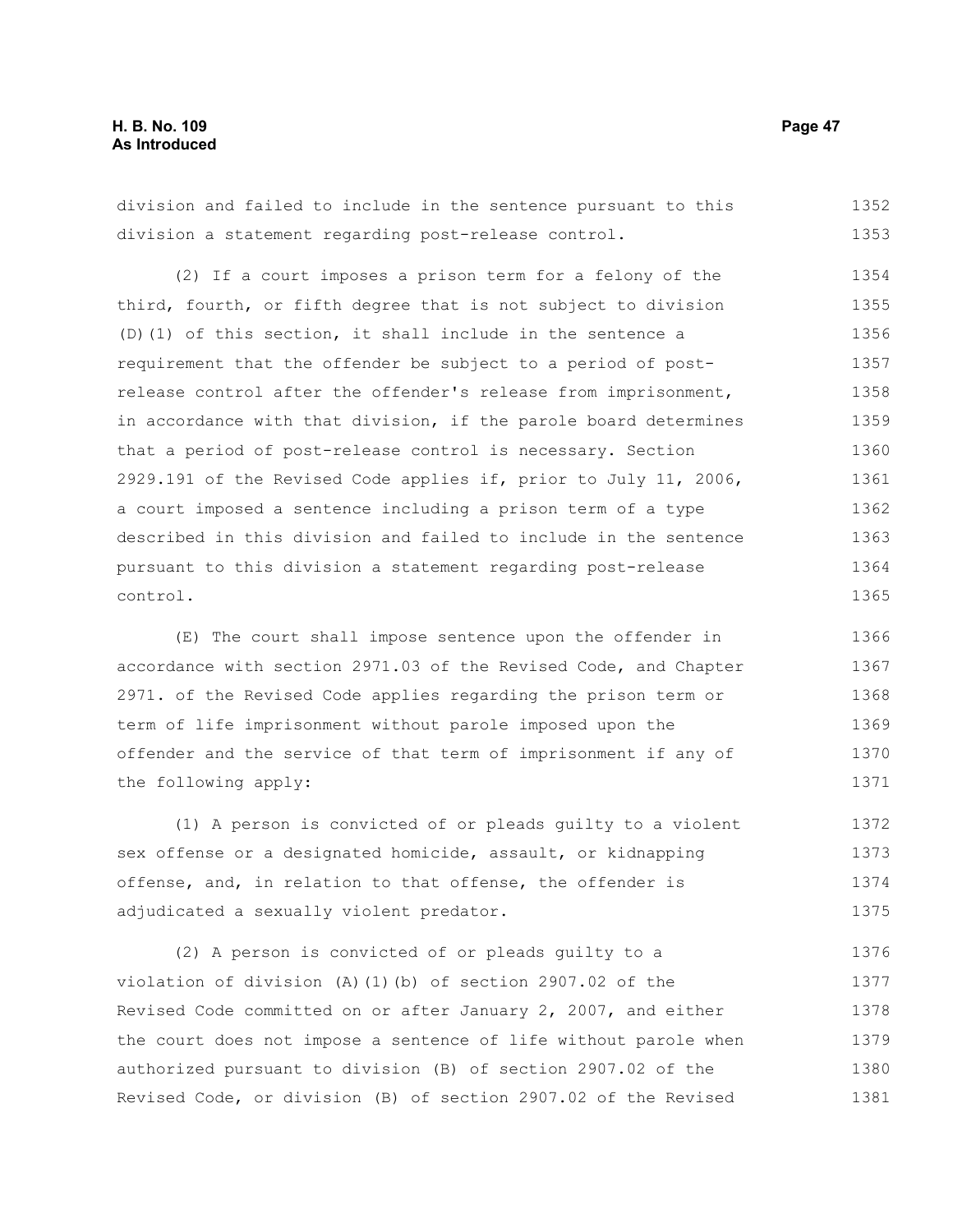Code provides that the court shall not sentence the offender pursuant to section 2971.03 of the Revised Code. 1382 1383

(3) A person is convicted of or pleads guilty to attempted rape committed on or after January 2, 2007, and a specification of the type described in section 2941.1418, 2941.1419, or 2941.1420 of the Revised Code. 1384 1385 1386 1387

(4) A person is convicted of or pleads guilty to a violation of section 2905.01 of the Revised Code committed on or after January 1, 2008, and that section requires the court to sentence the offender pursuant to section 2971.03 of the Revised Code. 1388 1389 1390 1391 1392

(5) A person is convicted of or pleads guilty to aggravated murder committed on or after January 1, 2008, and division (A)(2)(b)(ii) of section 2929.022, division (A)(1)(e), (C)(1)(a)(v), (C)(2)(a)(ii), (D)(2)(b), (D)(3)(a)(iv), or (E)(1) (d) of section 2929.03, or division (A) or (B) of section 2929.06 of the Revised Code requires the court to sentence the offender pursuant to division (B)(3) of section 2971.03 of the Revised Code. 1393 1394 1395 1396 1397 1398 1399 1400

(6) A person is convicted of or pleads guilty to murder committed on or after January 1, 2008, and division (B)(2) of section 2929.02 of the Revised Code requires the court to sentence the offender pursuant to section 2971.03 of the Revised Code. 1401 1402 1403 1404 1405

(F) If a person who has been convicted of or pleaded guilty to a felony is sentenced to a prison term or term of imprisonment under this section, sections 2929.02 to 2929.06 of the Revised Code, section 2929.142 of the Revised Code, section 2971.03 of the Revised Code, or any other provision of law, 1406 1407 1408 1409 1410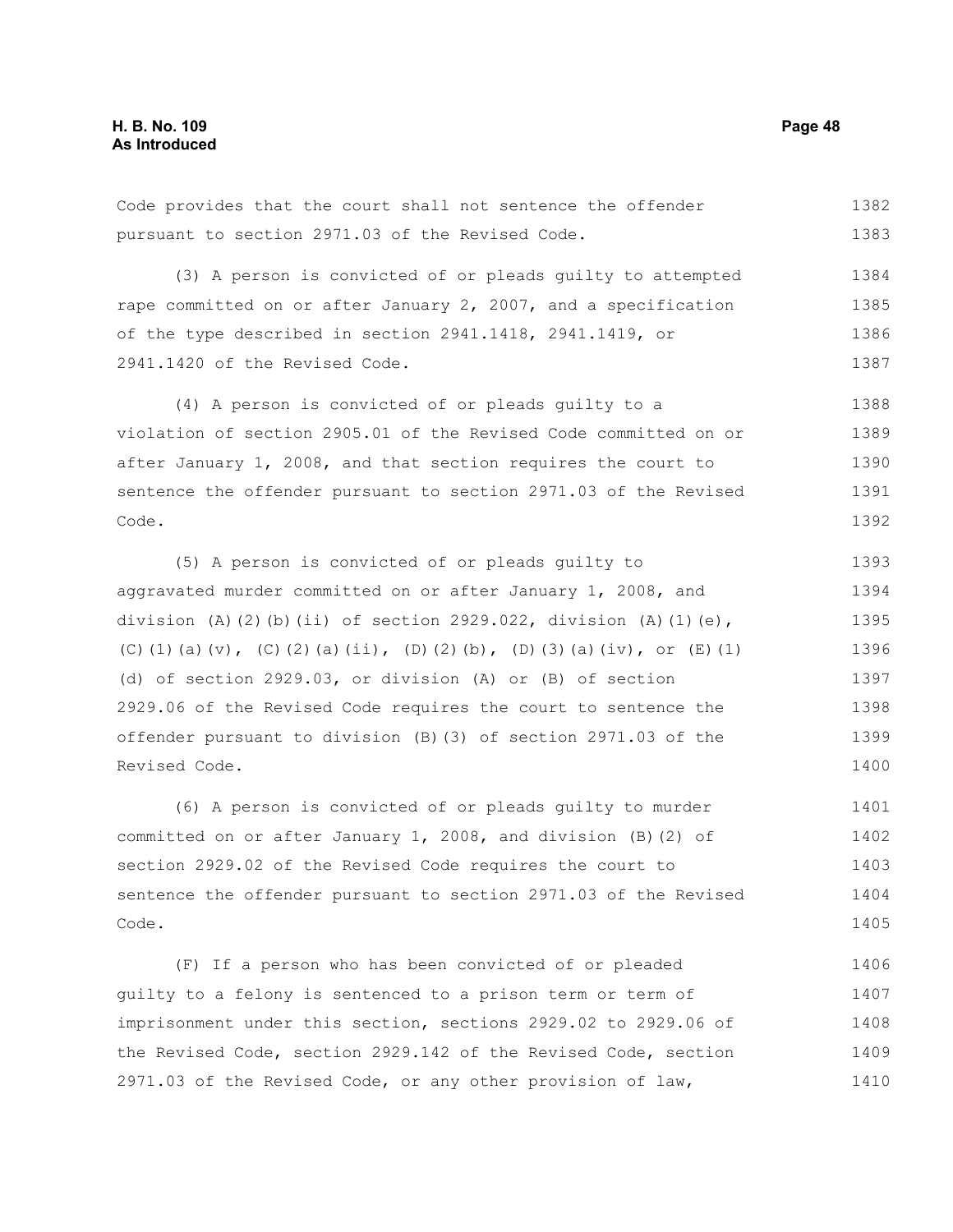section 5120.163 of the Revised Code applies regarding the person while the person is confined in a state correctional institution. 1411 1412 1413

(G) If an offender who is convicted of or pleads guilty to a felony that is an offense of violence also is convicted of or pleads guilty to a specification of the type described in section 2941.142 of the Revised Code that charges the offender with having committed the felony while participating in a criminal gang, the court shall impose upon the offender an additional prison term of one, two, or three years. 1414 1415 1416 1417 1418 1419 1420

(H)(1) If an offender who is convicted of or pleads guilty to aggravated murder, murder, or a felony of the first, second, or third degree that is an offense of violence also is convicted of or pleads guilty to a specification of the type described in section 2941.143 of the Revised Code that charges the offender with having committed the offense in a school safety zone or towards a person in a school safety zone, the court shall impose upon the offender an additional prison term of two years. The offender shall serve the additional two years consecutively to and prior to the prison term imposed for the underlying offense. 1421 1422 1423 1424 1425 1426 1427 1428 1429 1430

(2)(a) If an offender is convicted of or pleads guilty to a felony violation of section 2907.22, 2907.24, 2907.241, or 2907.25 of the Revised Code and to a specification of the type described in section 2941.1421 of the Revised Code and if the court imposes a prison term on the offender for the felony violation, the court may impose upon the offender an additional prison term as follows: 1431 1432 1433 1434 1435 1436 1437

(i) Subject to division (H)(2)(a)(ii) of this section, an additional prison term of one, two, three, four, five, or six months; 1438 1439 1440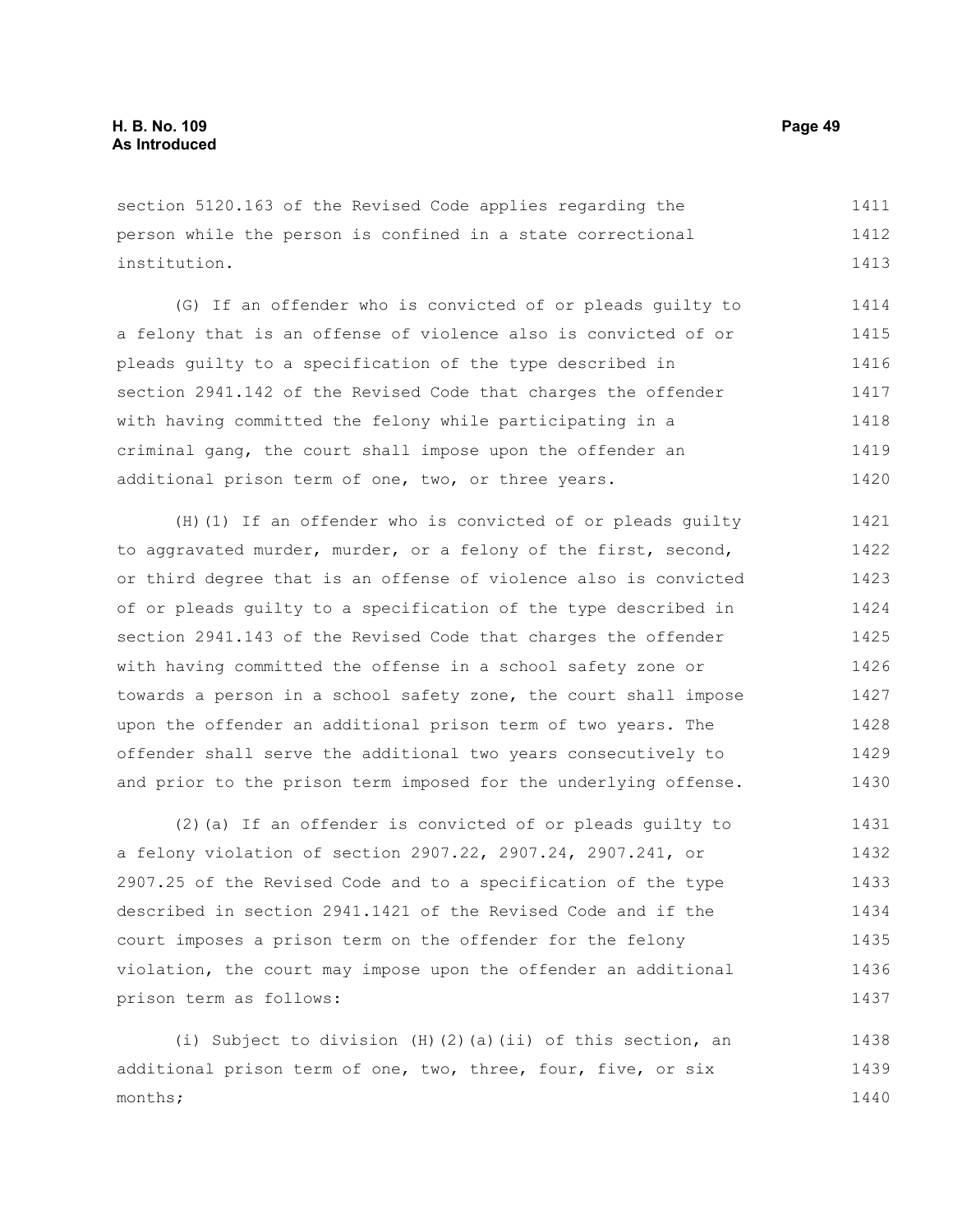#### **H. B. No. 109 Page 50 As Introduced**

(ii) If the offender previously has been convicted of or pleaded guilty to one or more felony or misdemeanor violations of section 2907.22, 2907.23, 2907.24, 2907.241, or 2907.25 of the Revised Code and also was convicted of or pleaded guilty to a specification of the type described in section 2941.1421 of the Revised Code regarding one or more of those violations, an additional prison term of one, two, three, four, five, six, seven, eight, nine, ten, eleven, or twelve months. 1441 1442 1443 1444 1445 1446 1447 1448

(b) In lieu of imposing an additional prison term under division (H)(2)(a) of this section, the court may directly impose on the offender a sanction that requires the offender to wear a real-time processing, continual tracking electronic monitoring device during the period of time specified by the court. The period of time specified by the court shall equal the duration of an additional prison term that the court could have imposed upon the offender under division (H)(2)(a) of this section. A sanction imposed under this division shall commence on the date specified by the court, provided that the sanction shall not commence until after the offender has served the prison term imposed for the felony violation of section 2907.22, 2907.24, 2907.241, or 2907.25 of the Revised Code and any residential sanction imposed for the violation under section 2929.16 of the Revised Code. A sanction imposed under this division shall be considered to be a community control sanction for purposes of section 2929.15 of the Revised Code, and all provisions of the Revised Code that pertain to community control sanctions shall apply to a sanction imposed under this division, except to the extent that they would by their nature be clearly inapplicable. The offender shall pay all costs associated with a sanction imposed under this division, including the cost of the use of the monitoring device. 1449 1450 1451 1452 1453 1454 1455 1456 1457 1458 1459 1460 1461 1462 1463 1464 1465 1466 1467 1468 1469 1470 1471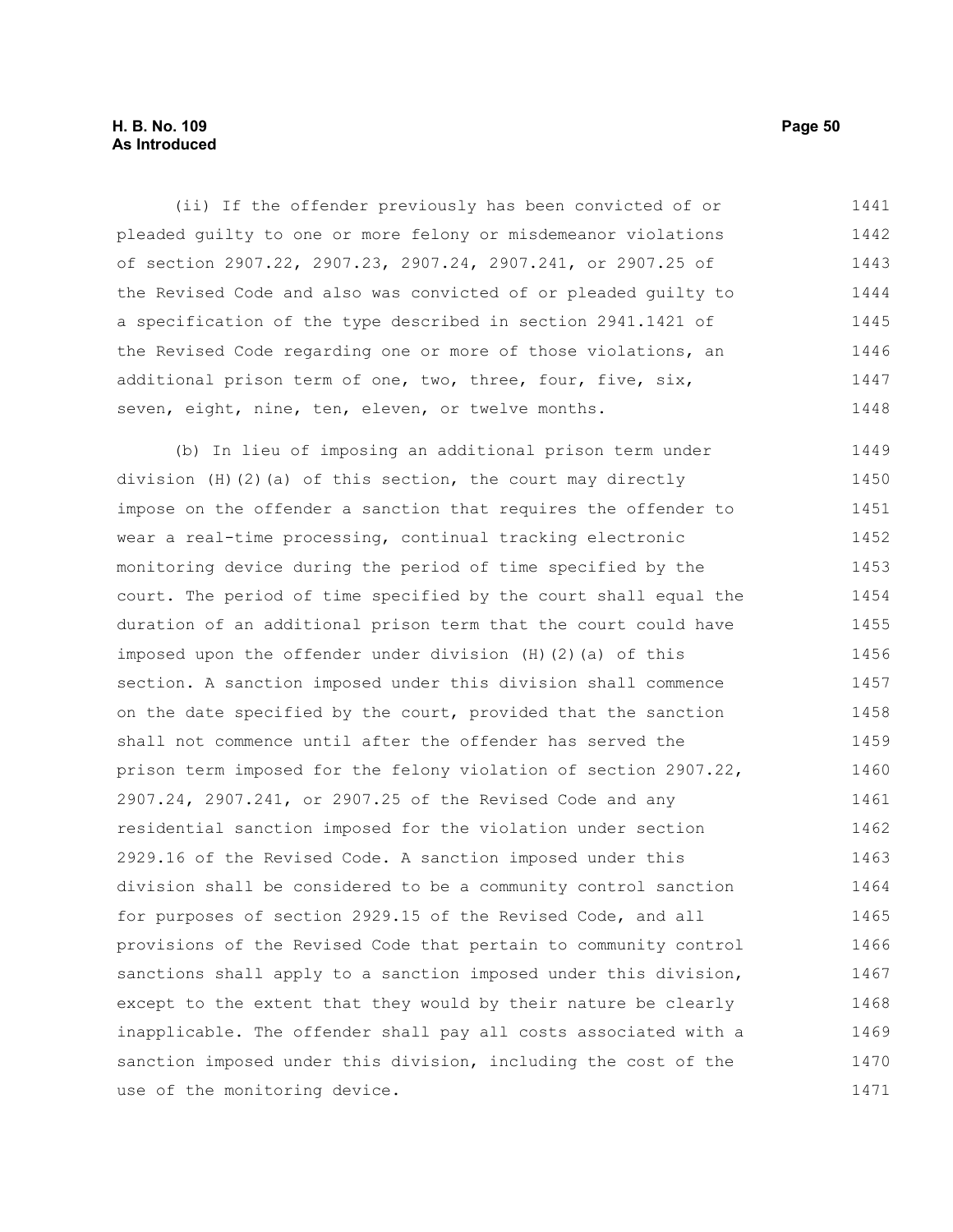#### **H. B. No. 109 Page 51 As Introduced**

(I) At the time of sentencing, the court may recommend the offender for placement in a program of shock incarceration under section 5120.031 of the Revised Code or for placement in an intensive program prison under section 5120.032 of the Revised Code, disapprove placement of the offender in a program of shock incarceration or an intensive program prison of that nature, or make no recommendation on placement of the offender. In no case shall the department of rehabilitation and correction place the offender in a program or prison of that nature unless the department determines as specified in section 5120.031 or 5120.032 of the Revised Code, whichever is applicable, that the offender is eligible for the placement. 1472 1473 1474 1475 1476 1477 1478 1479 1480 1481 1482 1483

If the court disapproves placement of the offender in a program or prison of that nature, the department of rehabilitation and correction shall not place the offender in any program of shock incarceration or intensive program prison. 1484 1485 1486 1487

If the court recommends placement of the offender in a program of shock incarceration or in an intensive program prison, and if the offender is subsequently placed in the recommended program or prison, the department shall notify the court of the placement and shall include with the notice a brief description of the placement. 1488 1489 1490 1491 1492 1493

If the court recommends placement of the offender in a program of shock incarceration or in an intensive program prison and the department does not subsequently place the offender in the recommended program or prison, the department shall send a notice to the court indicating why the offender was not placed in the recommended program or prison. 1494 1495 1496 1497 1498 1499

If the court does not make a recommendation under this division with respect to an offender and if the department 1500 1501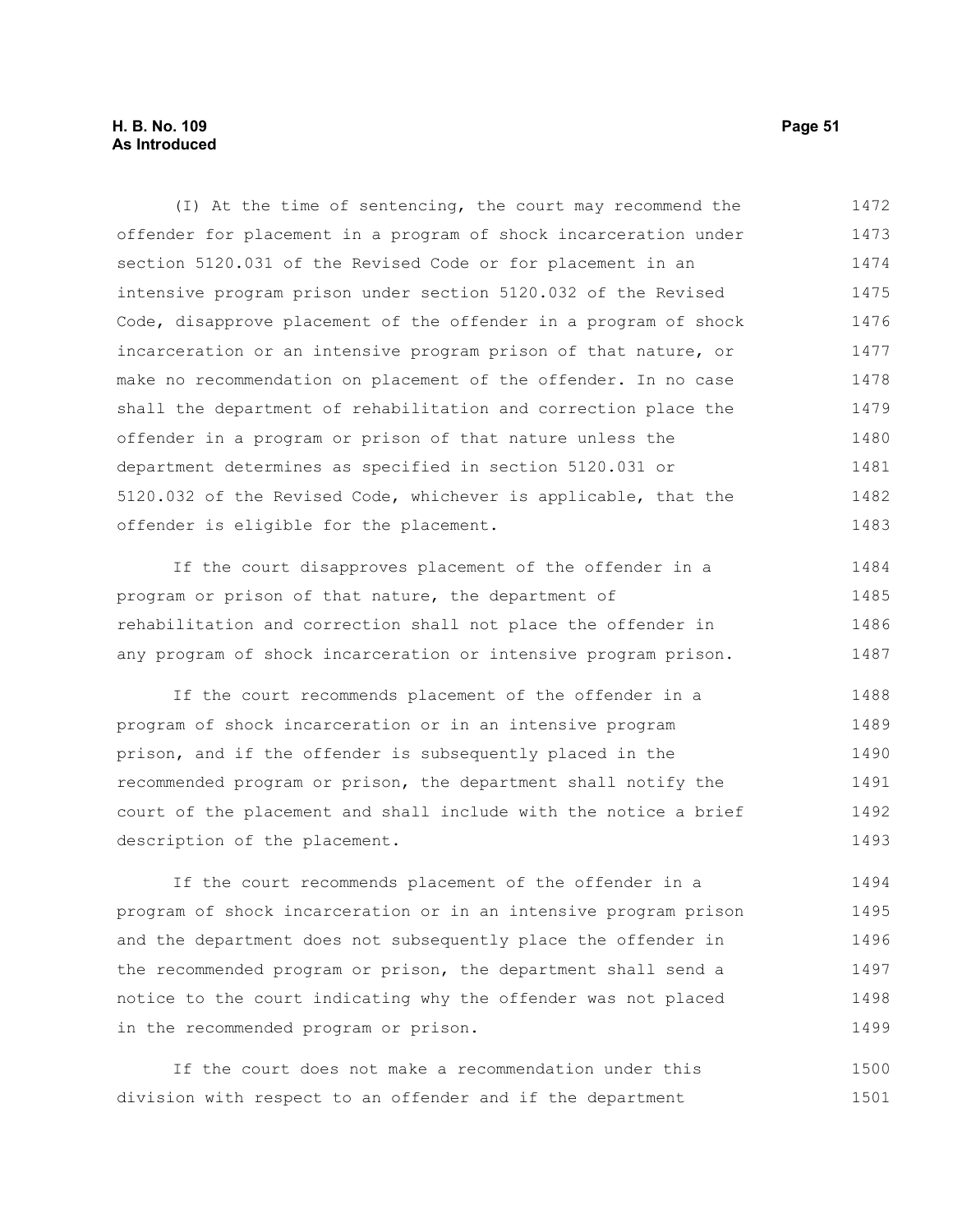determines as specified in section 5120.031 or 5120.032 of the Revised Code, whichever is applicable, that the offender is eligible for placement in a program or prison of that nature, the department shall screen the offender and determine if there is an available program of shock incarceration or an intensive program prison for which the offender is suited. If there is an available program of shock incarceration or an intensive program prison for which the offender is suited, the department shall notify the court of the proposed placement of the offender as specified in section 5120.031 or 5120.032 of the Revised Code and shall include with the notice a brief description of the placement. The court shall have ten days from receipt of the notice to disapprove the placement. 1502 1503 1504 1505 1506 1507 1508 1509 1510 1511 1512 1513 1514

(J) If a person is convicted of or pleads guilty to aggravated vehicular homicide in violation of division (A)(1) of section 2903.06 of the Revised Code and division (B)(2)(c) of that section applies, the person shall be sentenced pursuant to section 2929.142 of the Revised Code. 1515 1516 1517 1518 1519

(K)(1) The court shall impose an additional mandatory prison term of two, three, four, five, six, seven, eight, nine, ten, or eleven years on an offender who is convicted of or pleads guilty to a violent felony offense if the offender also is convicted of or pleads guilty to a specification of the type described in section 2941.1424 of the Revised Code that charges that the offender is a violent career criminal and had a firearm on or about the offender's person or under the offender's control while committing the presently charged violent felony offense and displayed or brandished the firearm, indicated that the offender possessed a firearm, or used the firearm to facilitate the offense. The offender shall serve the prison term imposed under this division consecutively to and prior to the 1520 1521 1522 1523 1524 1525 1526 1527 1528 1529 1530 1531 1532